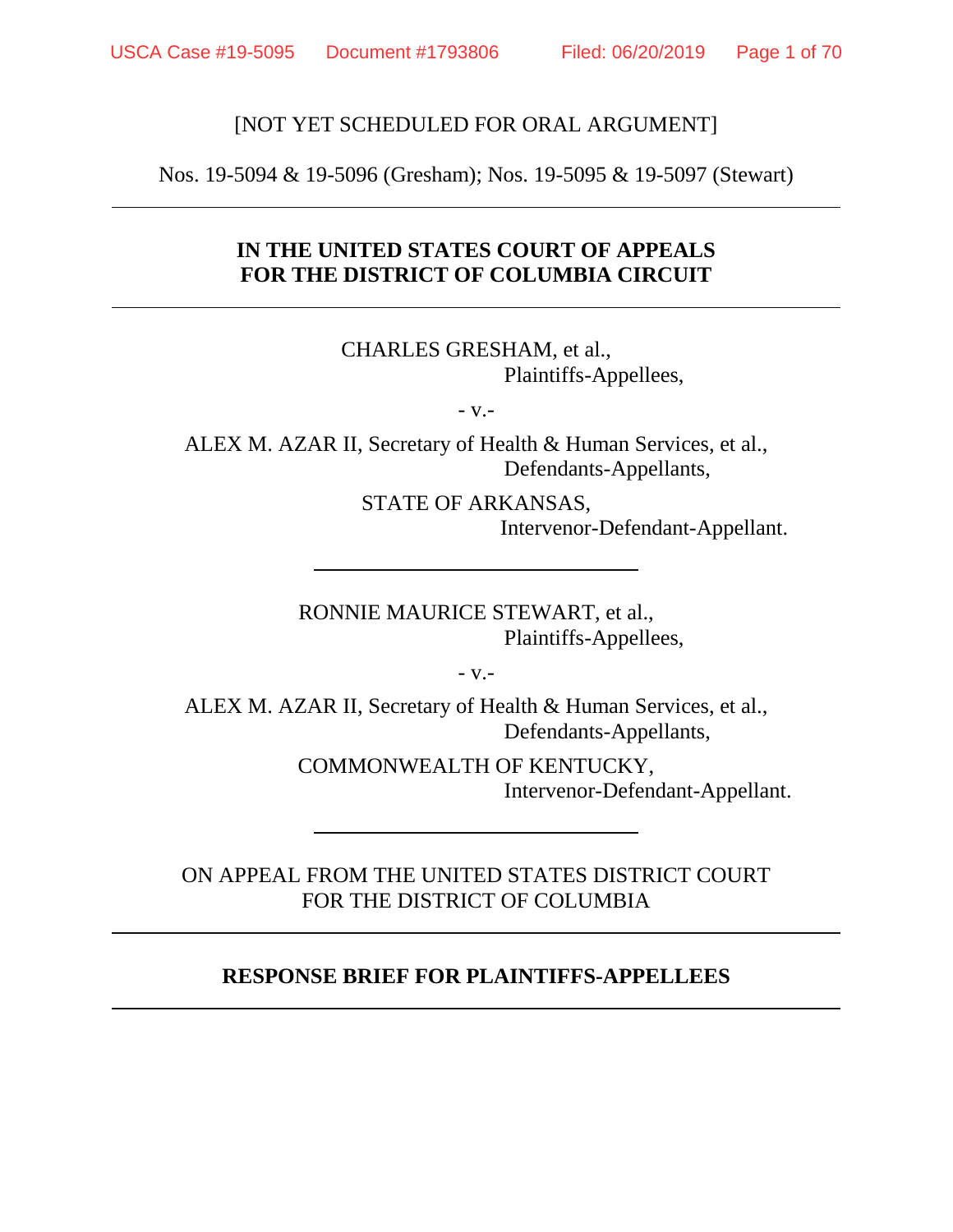Thomas J. Perrelli Ian Heath Gershengorn Devi M. Rao Natacha Y. Lam Zachary S. Blau Jenner & Block LLP 1099 New York Avenue, N.W. Suite 900, Washington, DC 20001 Phone: 202-639-6004 TPerrelli@jenner.com IGershengorn@jenner.com DRao@jenner.com NLam@jenner.com ZBlau@jenner.com

*Counsel to National Health Law Program*

Samuel Brooke Emily C.R. Early Neil K. Sawhney Ellen Degnan Southern Poverty Law Center 400 Washington Avenue Montgomery, AL 36104 Phone: 334-956-8200 samuel.brooke@splcenter.org emily.early@splcenter.org neil.sawhney@splcenter.org ellen.degnan@splcenter.org

Jane Perkins Catherine McKee Elizabeth Edwards National Health Law Program 200 N. Greensboro Street, Suite D-13 Carrboro, NC 27510 Phone: 919-968-6308 (x101) perkins@healthlaw.org mckee@healhtlaw.org edwards@healthlaw.org

Kevin De Liban Trevor Hawkins Legal Aid of Arkansas 310 Mid-Continent Plaza, Suite 420 West Memphis, AR 72301 Phone: 870-732-6370 (x2206) [kdeliban@arlegalaid.org](mailto:kdeliban@arlegalaid.org) thawkins@arlegalaid.org

Ben Carter Betsy Davis Stone Kentucky Equal Justice Center 222 South First Street, Suite 305 Louisville, KY 40202 502-468-9403 859-582-2285 ben@kyequaljustice.org betsy@kyequaljustice.org

*Counsel for Appellees*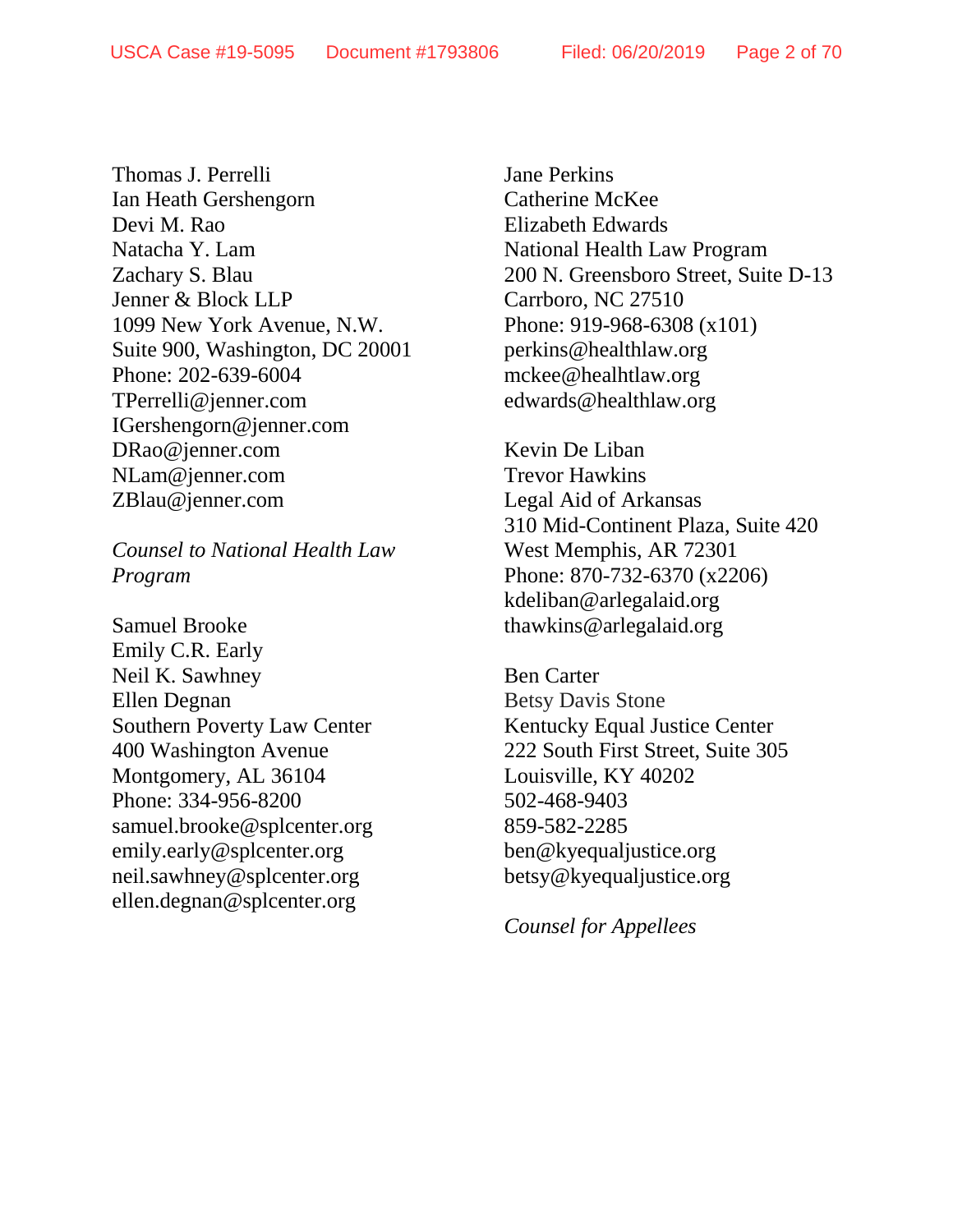# **CERTIFICATE AS TO PARTIES, RULINGS, AND RELATED CASES**

All parties, intervenors, and amici appearing before the district court and this court are listed in the Brief for Federal Appellants. All references to the rulings at issue appear in the Brief for Federal Appellants. These cases were not previously before this Court. Substantially similar issues appear in *Philbrick v. Azar*, No. 1:19 cv-773 (D.D.C.) (Boasberg, J.), which is pending in district court.

June 20, 2019 /s/ Jane Perkins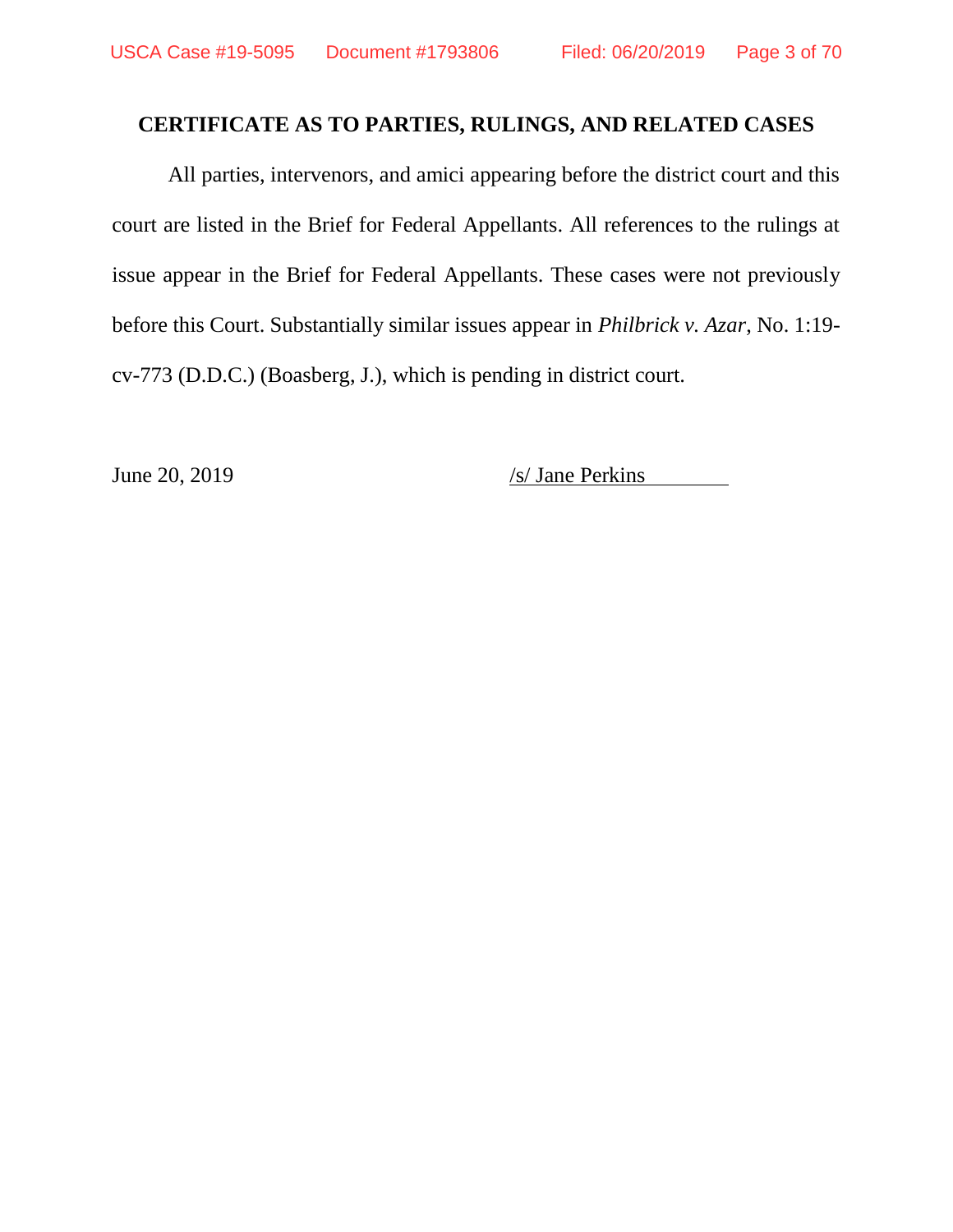# **TABLE OF CONTENTS**

|                |           |    | CERTIFICATE AS TO PARTIES, RULINGS, AND RELATED CASES                                                   |     |
|----------------|-----------|----|---------------------------------------------------------------------------------------------------------|-----|
|                |           |    |                                                                                                         |     |
|                |           |    |                                                                                                         |     |
|                |           |    |                                                                                                         |     |
|                |           |    |                                                                                                         |     |
|                |           |    |                                                                                                         |     |
|                |           |    |                                                                                                         |     |
| $\mathbf{I}$ . |           |    |                                                                                                         |     |
| II.            |           |    |                                                                                                         |     |
| Ш.             |           |    | THE ADMINISTRATION'S USE OF SECTION 1115 MEDICAID                                                       |     |
|                | A.        |    |                                                                                                         |     |
|                | <b>B.</b> |    |                                                                                                         |     |
|                |           |    |                                                                                                         |     |
|                |           |    |                                                                                                         |     |
| I.             |           |    | THE APA REQUIRES MEANINGFUL REVIEW OF THE                                                               |     |
| Π.             |           |    | THE SECRETARY IGNORED THE STATUTORY PURPOSE OF<br>MEDICAID AND FAILED TO ADDRESS THE IMPACT OF THE      | .24 |
|                | A.        |    | The Secretary Sought To Rewrite The Purposes Of The Act25                                               |     |
|                |           | 1. | The Text Of The Act Specifies That The Purpose Of<br>Medicaid Is The Provision Of Medical Assistance To | .26 |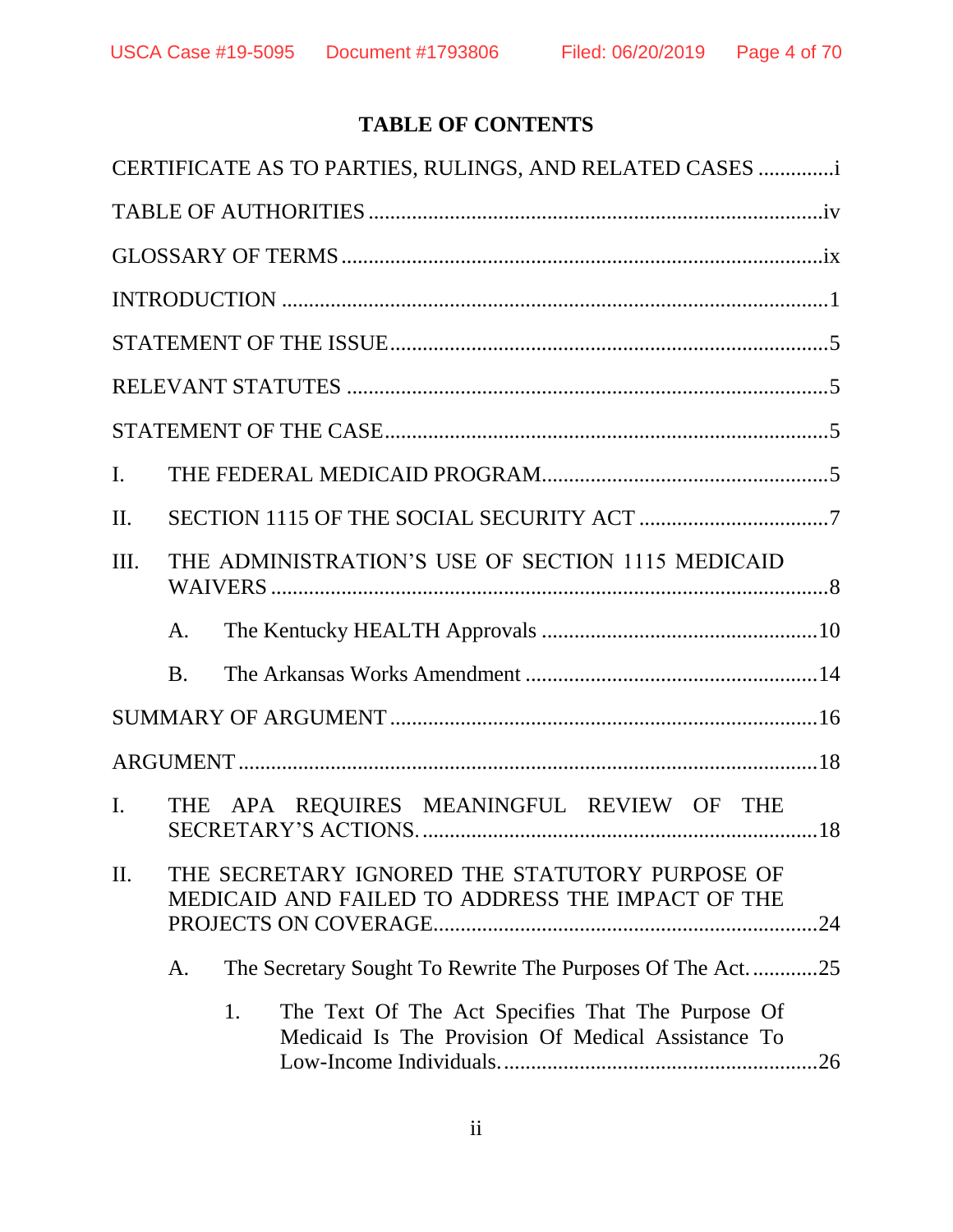|     |                | The Secretary's "Alternative" Medicaid Objectives<br>2.<br>Represent Unreasonable Interpretations Of The Statute. 28     |    |
|-----|----------------|--------------------------------------------------------------------------------------------------------------------------|----|
|     | <b>B.</b>      | The Secretary Failed To Adequately Examine If Kentucky<br>HEALTH And The AWA Were Likely To Promote Coverage. 37         |    |
|     | $\mathbf{C}$ . | Even If The Secretary Could Properly Consider His Alternative<br>Objectives, He Did Not Reasonably Determine The AWA And |    |
| HL. | <b>THE</b>     | DISTRICT COURT CORRECTLY VACATED<br><b>THE</b>                                                                           |    |
|     |                |                                                                                                                          | 54 |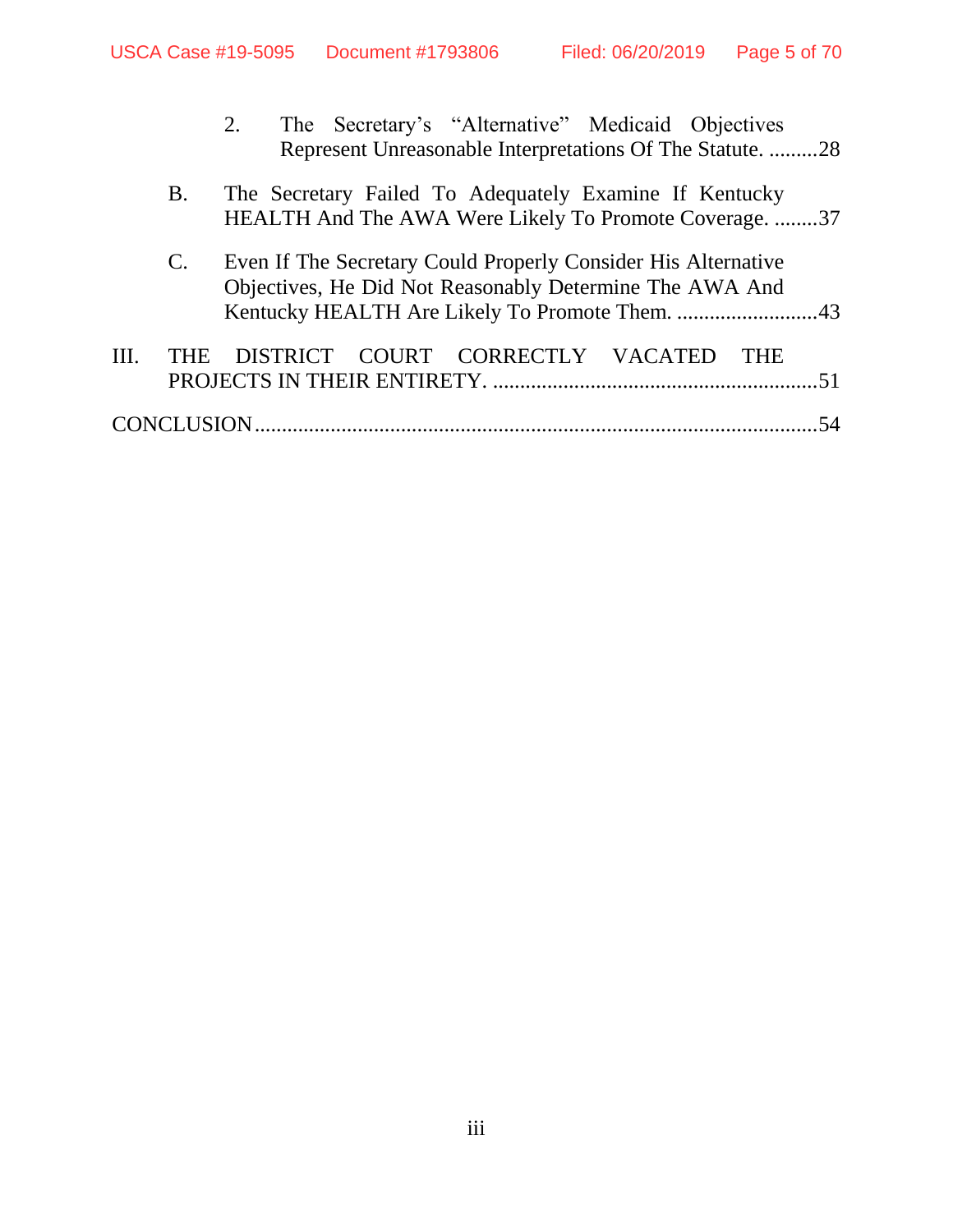# **TABLE OF AUTHORITIES\***

# **CASES**

l

| Americans for Clean Energy v. EPA, 864 F.3d 691 (D.C. Cir. 2017)30                   |  |
|--------------------------------------------------------------------------------------|--|
| Animal Legal Defense Fund, Inc. v. Perdue, 872 F.3d 602 (D.C. Cir.                   |  |
| <i>*Beno v Shalala, 30 F.3d 1057 (9th Cir. 1994)  19, 20, 21, 25, 37, 38, 50, 51</i> |  |
| Catholic Social Service v. Shalala, 12 F.3d 1123 (D.C. Cir. 1994)                    |  |
| Citizens to Preserve Overton Park, Inc. v. Volpe, 401 U.S. 402 (1971)21              |  |
|                                                                                      |  |
| Cyan, Inc. v. Beaver County Employees Retirement Fund, 138 S. Ct.                    |  |
|                                                                                      |  |
|                                                                                      |  |
|                                                                                      |  |
|                                                                                      |  |
|                                                                                      |  |
| Getty v. Federal Savings & Loan Insurance Corp., 805 F.2d 1050 (D.C.                 |  |
| Hawaiian Dredging Construction Co. v. NLRB, 857 F.3d 877 (D.C. Cir.                  |  |
|                                                                                      |  |
| International Ladies' Garment Workers' Union v. Donovan, 722 F.2d                    |  |
|                                                                                      |  |

<sup>\*</sup> Authorities upon which we chiefly rely are marked with an asterisk.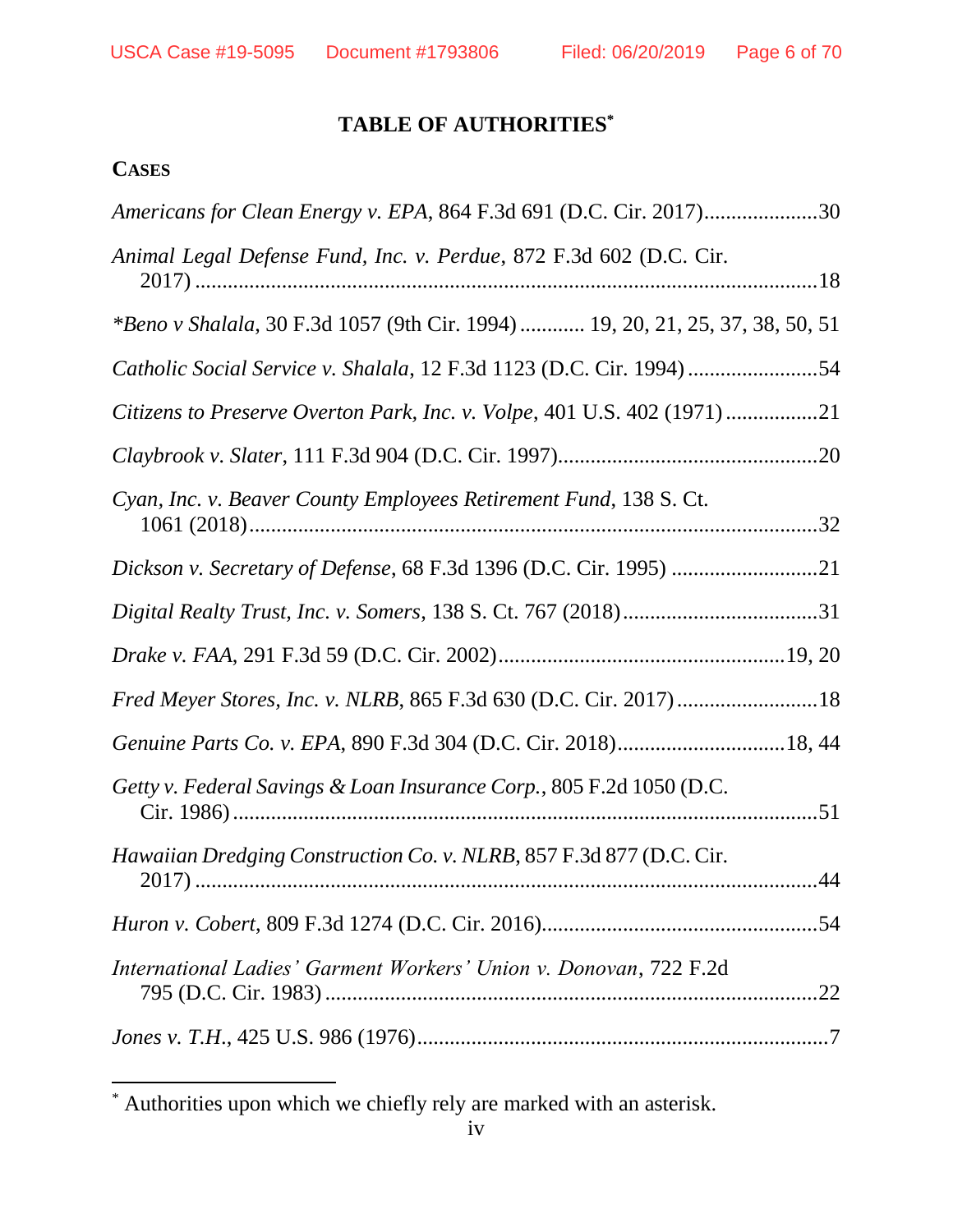| Marshall County Health Care Authority v. Shalala, 988 F.2d 1221                                                                          | .20 |
|------------------------------------------------------------------------------------------------------------------------------------------|-----|
| Music Choice v. Copyright Royalty Board, 774 F.3d 1000 (D.C. Cir.                                                                        | .22 |
|                                                                                                                                          |     |
| National Federal of Independent Business v. Sebelius, 567 U.S. 519                                                                       |     |
|                                                                                                                                          |     |
| National Mining Ass'n v. United States Army Corps of Engineers, 145                                                                      |     |
| New York v. United States Department of Commerce, 351 F. Supp. 3d<br>502 (S.D.N.Y. 2019), cert. granted on other grounds, 139 S. Ct. 853 |     |
| New York State Department of Social Services v. Dublino, 413 U.S. 405                                                                    |     |
|                                                                                                                                          |     |
| Pharmaceutical Research & Manufacturers of America v. Thompson,                                                                          |     |
| Pharmaceutical Research & Manufacturers of America v. Walsh, 538                                                                         |     |
| Rollins Environmental Services (NJ) Inc. v. United States EPA, 937                                                                       |     |
| Susquehanna International Group, LLP v. SEC, 866 F.3d 442 (D.C.                                                                          |     |
| <i>Texas Tin Corp. v. United States EPA, 992 F.2d 353 (D.C. Cir. 1993) 45</i>                                                            |     |
| United Technologies Corp. v. United States Department of Defense,                                                                        |     |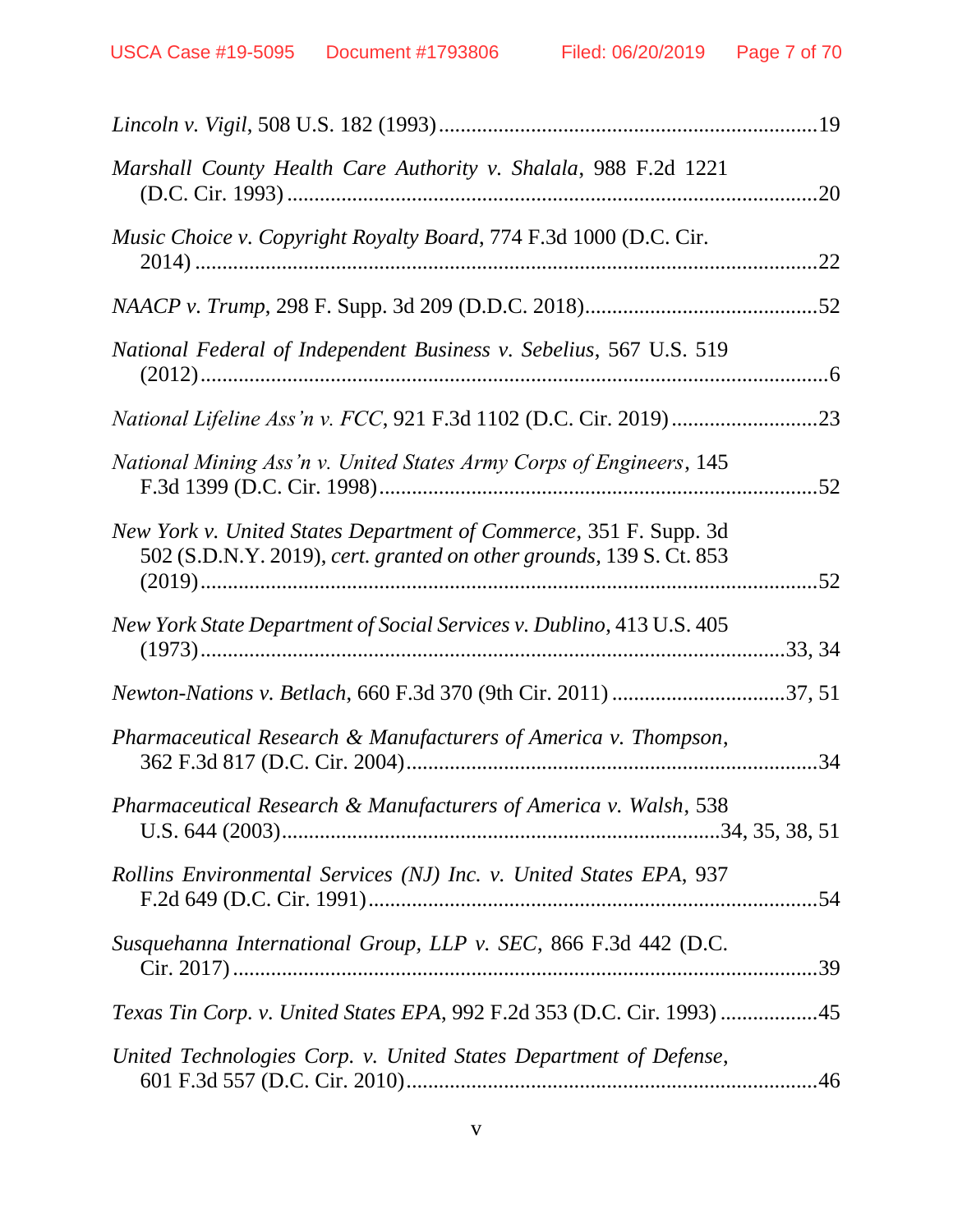# **STATUTES**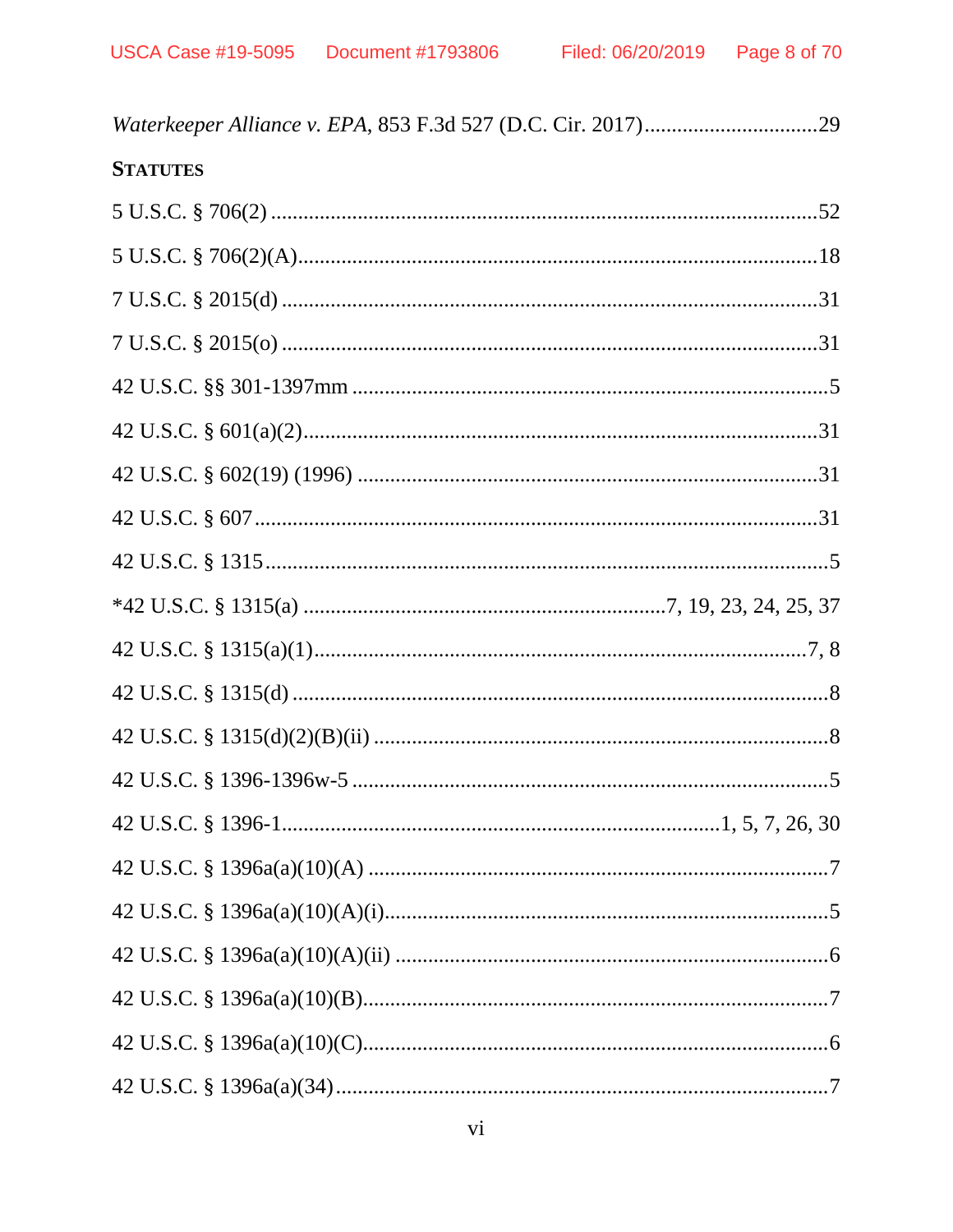| Medicare Catastrophic Coverage Act of 1988, Pub. L. No. 100-360, 102                                                                                                                                  |  |
|-------------------------------------------------------------------------------------------------------------------------------------------------------------------------------------------------------|--|
| Patient Protection and Affordable Care Act, Pub. L. No. 111-148, 124                                                                                                                                  |  |
|                                                                                                                                                                                                       |  |
| <b>LEGISLATIVE MATERIALS</b>                                                                                                                                                                          |  |
| American Health Care Act, H.R. 628, 115th Cong., §117 (2017)  27-28                                                                                                                                   |  |
| The Fiscal Year 2020 HHS Budget: Hearing Before Subcomm. on<br>Health of the H. Comm. On Energy & Commerce, 115th Cong.                                                                               |  |
| Medicaid Reform and Personal Responsibility Act of 2017, S. 50,                                                                                                                                       |  |
| Secretary of Health & Human Services Sylvia Burwell, Hearing on The<br>President's Fiscal Year 2017 Budget, Responses to Additional<br>Questions for the Record, U.S. House of Rep. Energy & Commerce |  |
| <b>OTHER AUTHORITIES</b>                                                                                                                                                                              |  |
|                                                                                                                                                                                                       |  |
| Arkansas Center for Health Improvement, Arkansas Health Care<br>Independence Program ("Private Option") Section 1115<br>Demonstration Waiver Interim Report (2016), http://bit.ly/2qp                 |  |
|                                                                                                                                                                                                       |  |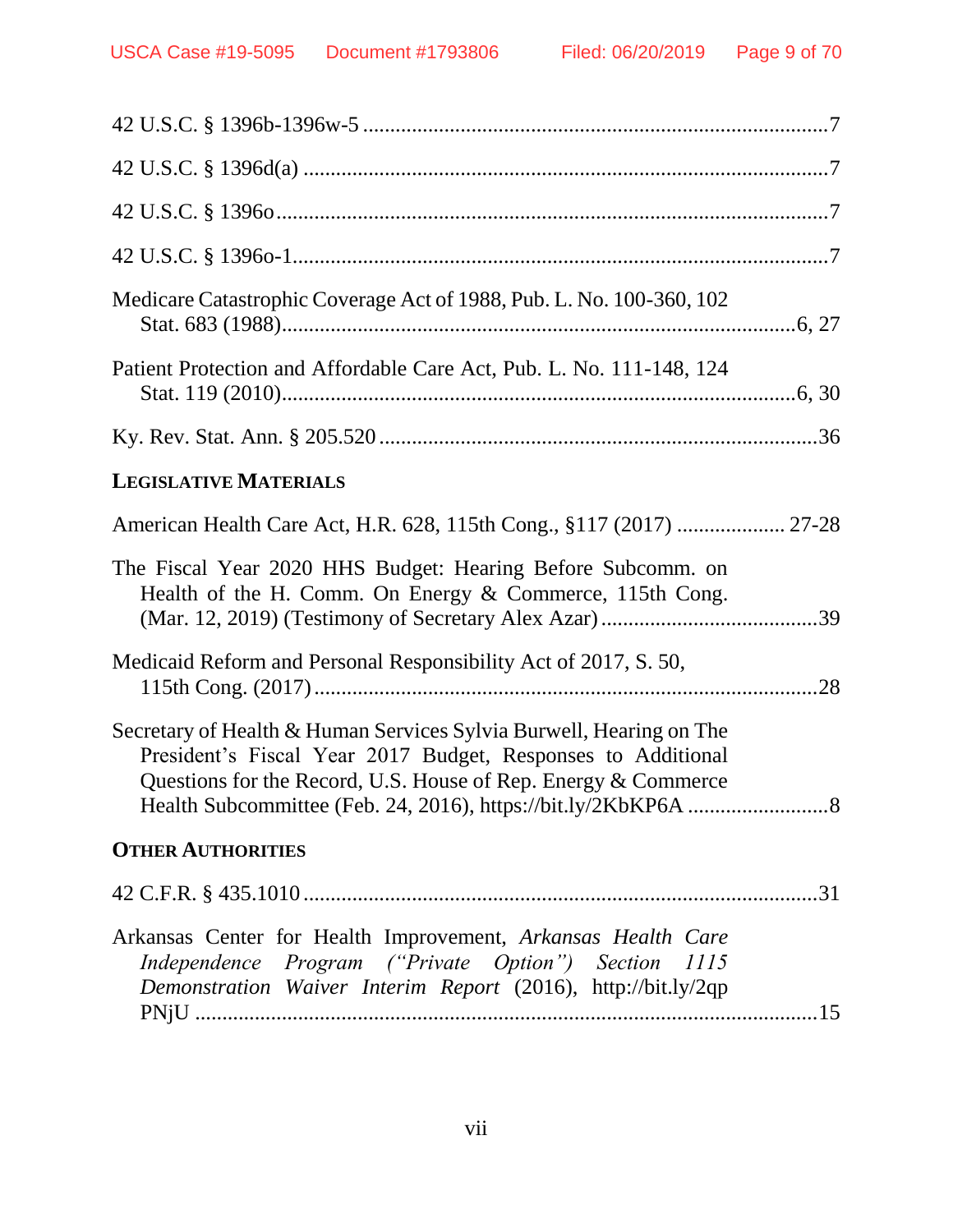| Arkansas Department of Human Services, Arkansas Works Program<br>(Dec. 2018), https://humanservices.arkansas.gov/images/uploads/                                                |     |
|---------------------------------------------------------------------------------------------------------------------------------------------------------------------------------|-----|
| Joseph Benitez et al., Kentucky's Medicaid Expansion Showing Early<br>Promise on Coverage and Access to Care, 35 Health Aff. 528                                                |     |
| Department of Health & Human Services, FY 2020 Budget in Brief<br>(Mar. 11, 2019), https://www.hhs.gov/sites/default/files/fy-2020-                                             | .23 |
| Executive Order No. 13765, Minimizing the Economic Burden of the<br>Patient Protection and Affordable Care Act Pending Repeal, 82 Fed.                                          |     |
| <i>The Future of: Health Care, Wall St. J. (Nov. 10, 2017),</i>                                                                                                                 |     |
| Dan Goldberg, Verma: Court ruling won't close door on other<br><i>Medicaid work requests</i> , Politico (July 17, 2018),                                                        | .12 |
| Amy Goldstein & Juliet Eilperin, Affordable Care Act Remains "Law<br>of the Land," but Trump Vows to Explode It, Wash. Post (Mar. 24,                                           |     |
| Colby Itkowitz, The Health 202: Trump administration 'undeterred' by<br>court ruling against Medicaid work requirements, Wash. Post (July<br>25, 2018), https://wapo.st/2I6Zz4k | 12  |
| Speech: Remarks by Administrator Seema Verma at the National<br>Association of Medicaid Directors (NAMD) 2017 Fall Conference,                                                  |     |
| Benjamin D. Sommers et al., Changes in Utilization and Health Among<br>Low-Income Adults After Medicaid Expansion or Expanded Private                                           |     |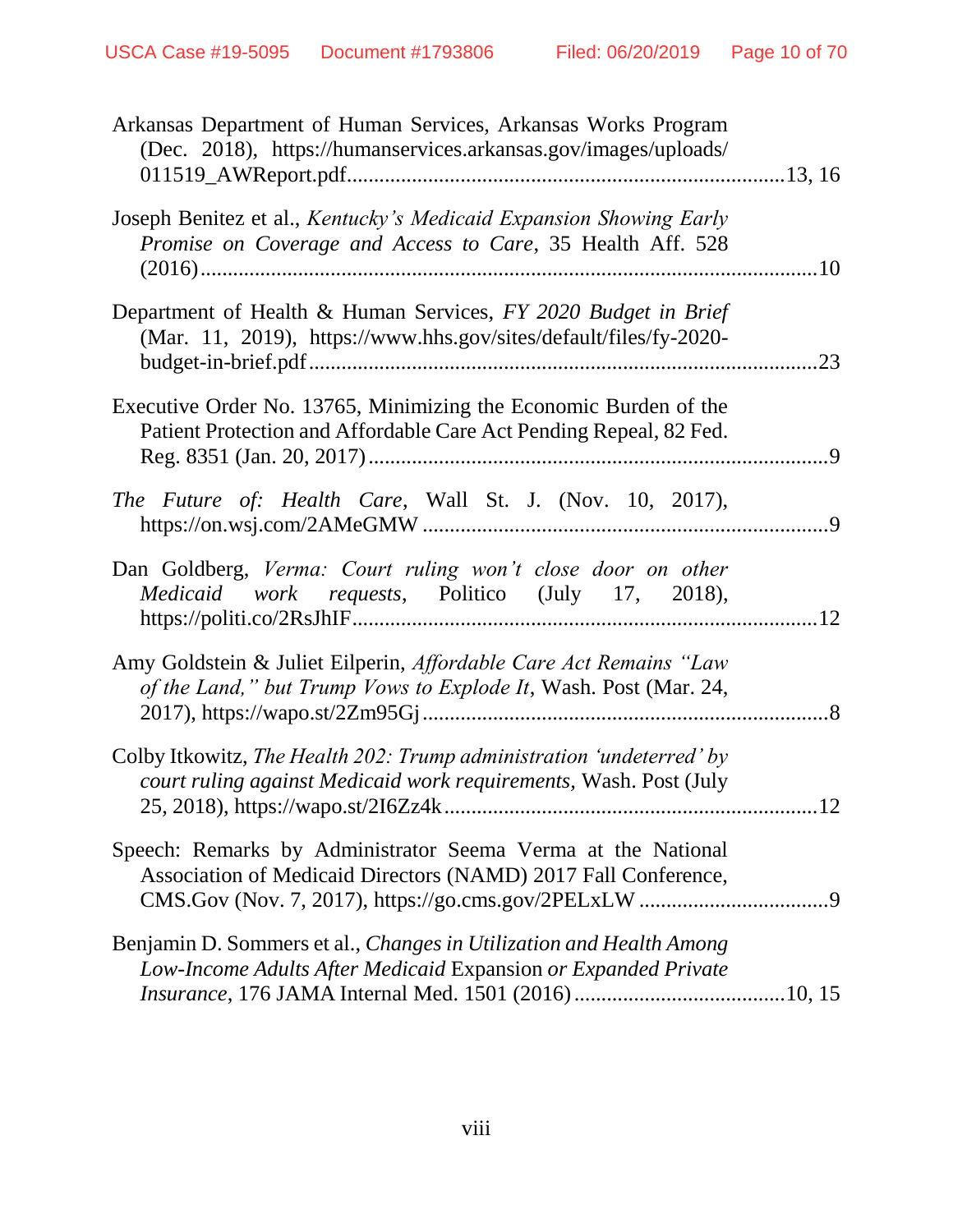# **GLOSSARY OF TERMS**

| Acronym     | <b>Definition</b>                                            |
|-------------|--------------------------------------------------------------|
| AAR         | Arkansas Administrative Record                               |
| <b>KAR</b>  | Kentucky Administrative Record                               |
| <b>ACA</b>  | Patient Protection and Affordable Care Act                   |
| <b>AFDC</b> | Aid to Families with Dependent Children                      |
| <b>AWA</b>  | <b>Arkansas Works Amendment</b>                              |
| <b>CMS</b>  | <b>Centers for Medicare and Medicaid Services</b>            |
| <b>FPL</b>  | <b>Federal Poverty Level</b>                                 |
| <b>NEMT</b> | Non-Emergency Medical Transportation                         |
| <b>NFIB</b> | National Federation of Independent Business v. Sebelius, 567 |
|             | U.S. 519 (2012)                                              |
| <b>SNAP</b> | <b>Supplemental Nutrition Assistance Program</b>             |
| <b>TANF</b> | Temporary Assistance for Needy Families                      |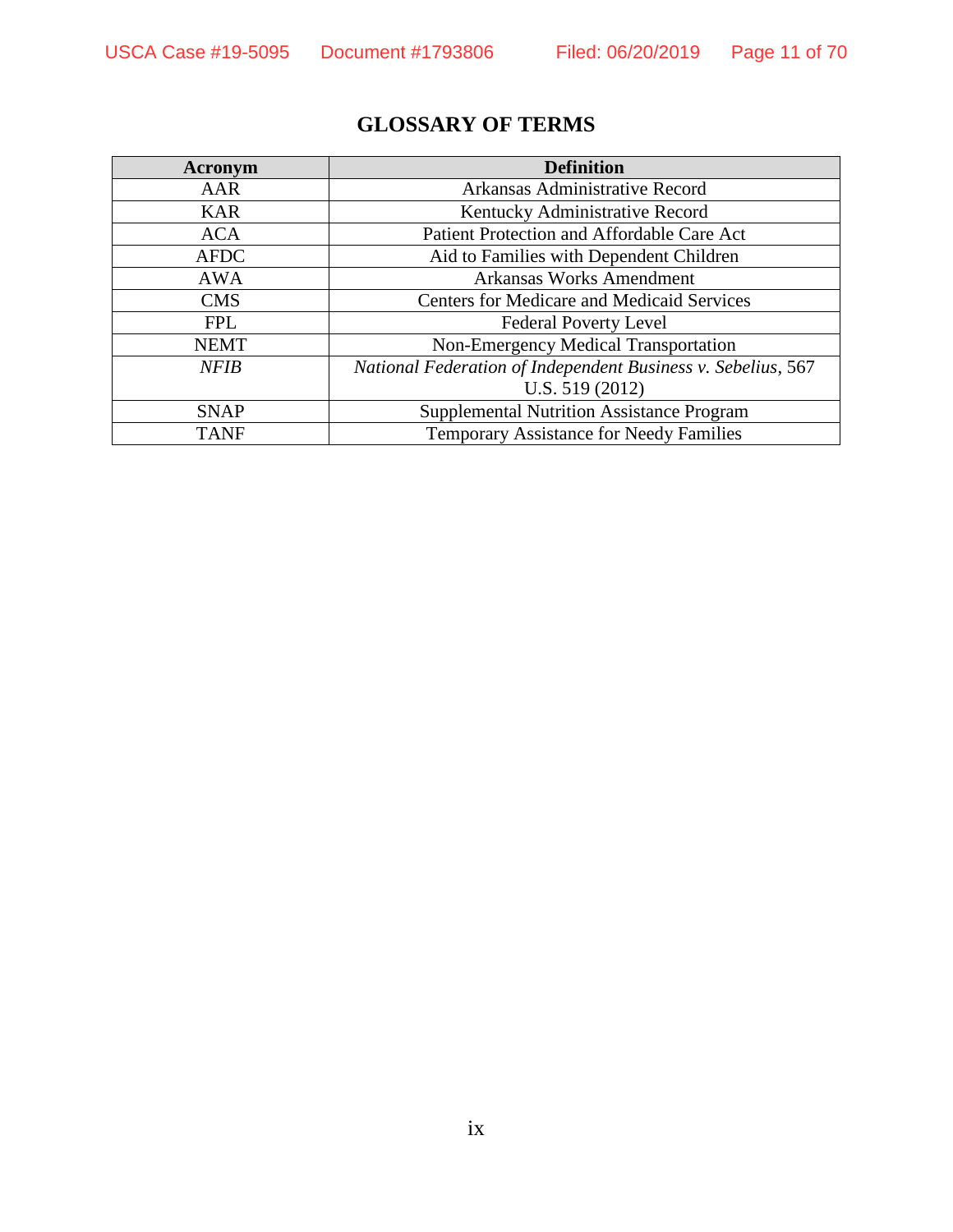#### **INTRODUCTION**

This case challenges the efforts of the Executive Branch to bypass the legislative process and act unilaterally to "comprehensively transform" Medicaid, a cornerstone of the social safety net that currently provides health insurance coverage to more than 65 million low-income individuals. Purporting to invoke Section 1115 of the Social Security Act, which allows only "experimental, pilot, or demonstration" projects "likely to assist in promoting the objectives" of Medicaid, the Secretary of the Department of Health and Human Services approved projects in Kentucky and Arkansas that, for the first time, require individuals to meet a work requirement to maintain eligibility for medical assistance, and that do so as part of a package of eligibility restrictions, penalty provisions, and benefit reductions that substantially limit health coverage and access to care. In so doing, the Secretary effectively rewrote the Medicaid Act by regulatory fiat, overturned a half-century of administrative practice, ignored swaths of social science evidence and data, and threatened irreparable harm to the health and welfare of tens of thousands of people.

Congress enacted Medicaid for the express statutory purpose of enabling states to "furnish medical assistance" and "rehabilitation and other services" to families and individuals "whose income and resources are insufficient to meet the costs of necessary medical services." 42 U.S.C. § 1396-1. Medicaid offers a deal for states. If a state chooses to participate, the federal government contributes the lion's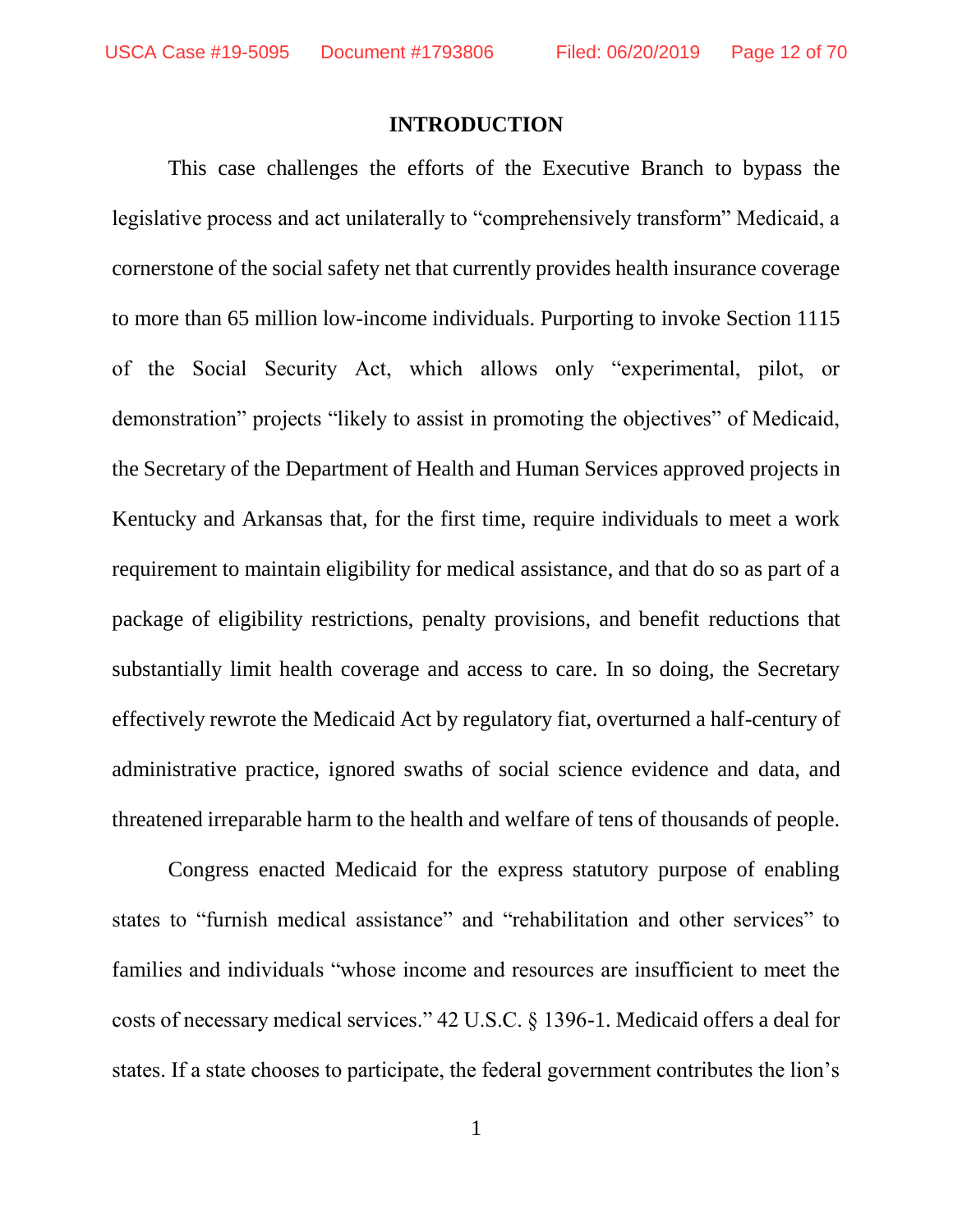share of the costs of providing care. In return, the state agrees to pay the remainder of those costs and follow all federal requirements, including those regarding the scope of and eligibility for the program. The Secretary has authority to "waive" certain Medicaid requirements, but only when likely to both promote the objectives of the Medicaid Act and serve an experimental purpose.

The government defends the Secretary's waiver approvals here as narrow "experiments" that are "carefully tailored," Fed. Br. 2, but the reality is far different. The approvals strike at the heart of the Act: the Secretary has approved a collection of restrictions with the purpose and effect of substantially reducing Medicaid coverage for an eligible population. The coverage loss imposed by the "experiments" is massive: Kentucky itself estimated that its waiver project would cause coverage loss equivalent to 95,000 adults losing coverage for an entire year, JA \_\_\_\_\_ (KAR 5419-23), and in Arkansas more than 18,000 people (about 25% of those subject to the work requirement) lost coverage as a result of the project in just five months of partial implementation. And work requirements are available nationwide: The Secretary has approved waivers in ten states so far; seven more are pending; and the Secretary has made clear that the waivers are available to all comers.

Against that backdrop, the district court (Boasberg, J.) correctly concluded that the far-reaching waivers granted here clearly violate the APA. In approving these projects, the Secretary ignored the core purpose that Congress set forth in the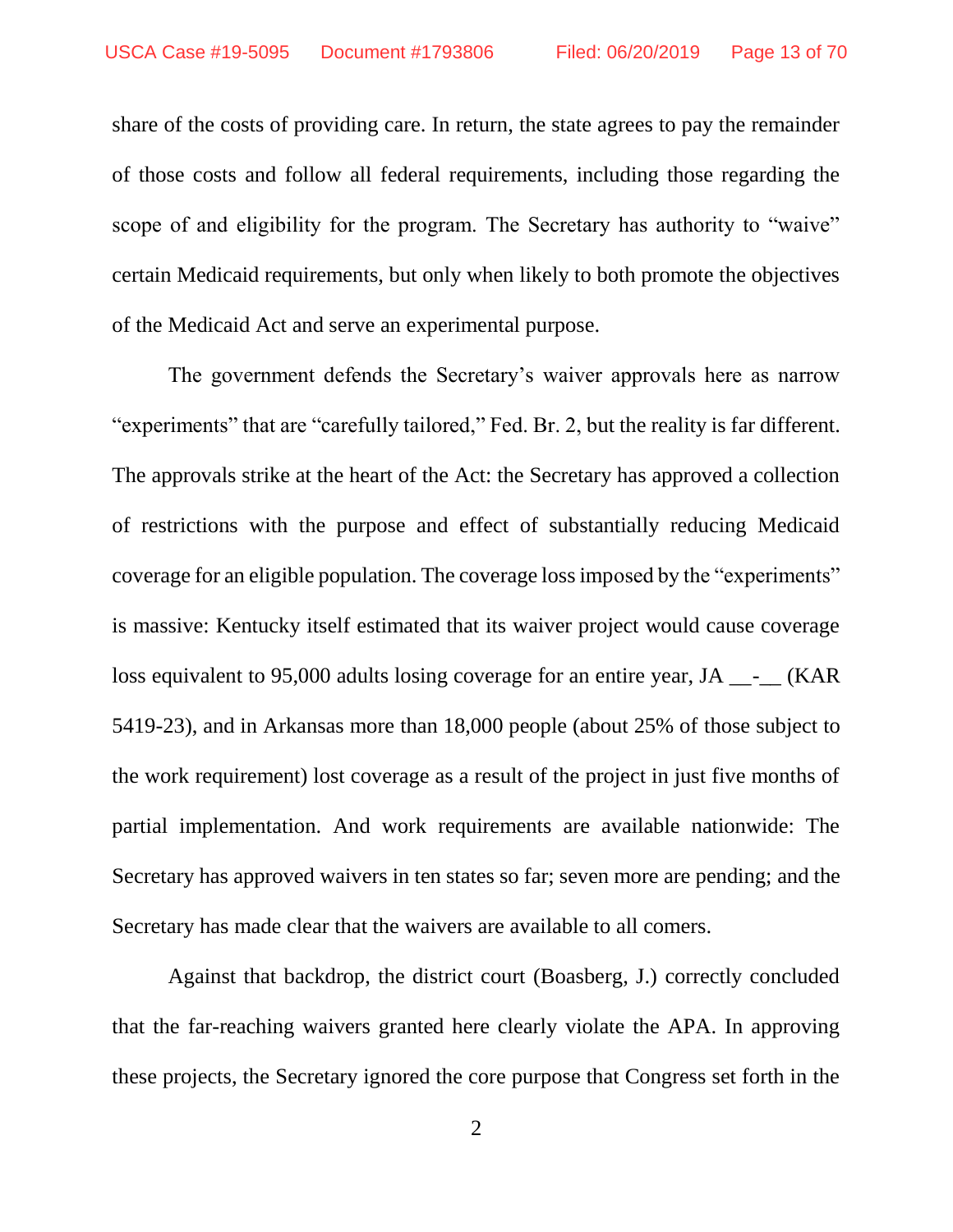Medicaid Act—to enable states to "furnish medical assistance" and "rehabilitation and other services" to low-income people—and he failed to confront the reality that the projects inhibit, rather than "promote," this core objective. Indeed, the Secretary did not seek to furnish assistance at all, but instead purported to pursue other objectives such as "strengthening workforce participation," "improving health and wellness," and "familiarizing beneficiaries with . . . the commercial market." Those are not, however, the purposes Congress set forth in the Act.

Moreover, even if the Secretary *had* the authority to consider these alternative objectives, the administrative records in these cases do not allow this Court to bless his paper-thin reasoning and stunted decision-making process. The Secretary ignored the wealth of record evidence setting forth why the projects will reduce coverage, harm health, and exacerbate financial instability, and therefore do not meet the Section 1115 requirements. As the district court correctly recognized, this ostrich-like adjudication is the very definition of arbitrary and capricious decisionmaking.

On appeal, the Secretary attacks the district court's decisions as merely an effort to "second-guess" the Secretary's "predictive judgments." But that is a distortion of the district court's opinions, plain and simple. The district court did not vacate the Secretary's waivers because of some disagreement about how the projects would pan out. Rather, the projects were vacated because Congress identified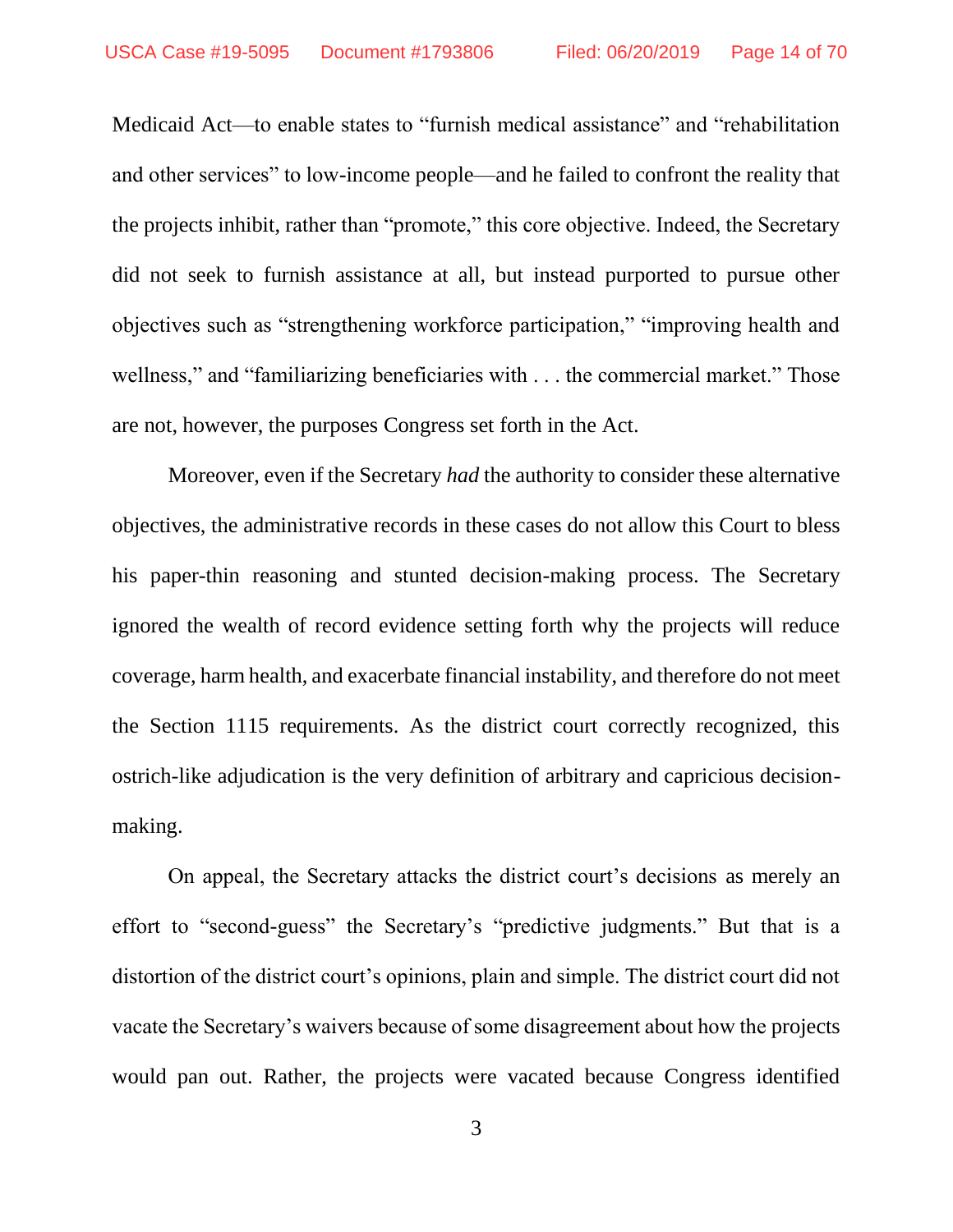providing health coverage as the core purpose of the Act, and the Secretary failed entirely to confront the massive coverage loss that was obvious from the face of the proposals, that commenters noted would occur, that Kentucky's own application conceded, and that actually occurred in Arkansas. As the district court realized, it is the essence of arbitrary decision-making to fail to consider an important part of the problem, and particularly so when (as here) that failure guts the principal purpose of the Act.

In the end, there is no mystery about what the government is trying to accomplish. Kentucky's Governor touted his proposal as an effort to "fundamentally transform Medicaid"; Administrator Seema Verma announced her intent to "reform" and "restructure the Medicaid program" because Congress's decision to expand Medicaid to "able-bodied individual[s]" "does not make sense"; and Secretary Azar noted that the Administration is "now overseeing the next great transformation in Medicaid, through our efforts to encourage work and other forms of community engagement." But transforming and restructuring the social safety net is a job for Congress, not the Secretary. Because the Secretary broadly overstepped his authority under the Social Security Act and failed to adequately support or explain his conclusions, the decisions of the district court should be affirmed.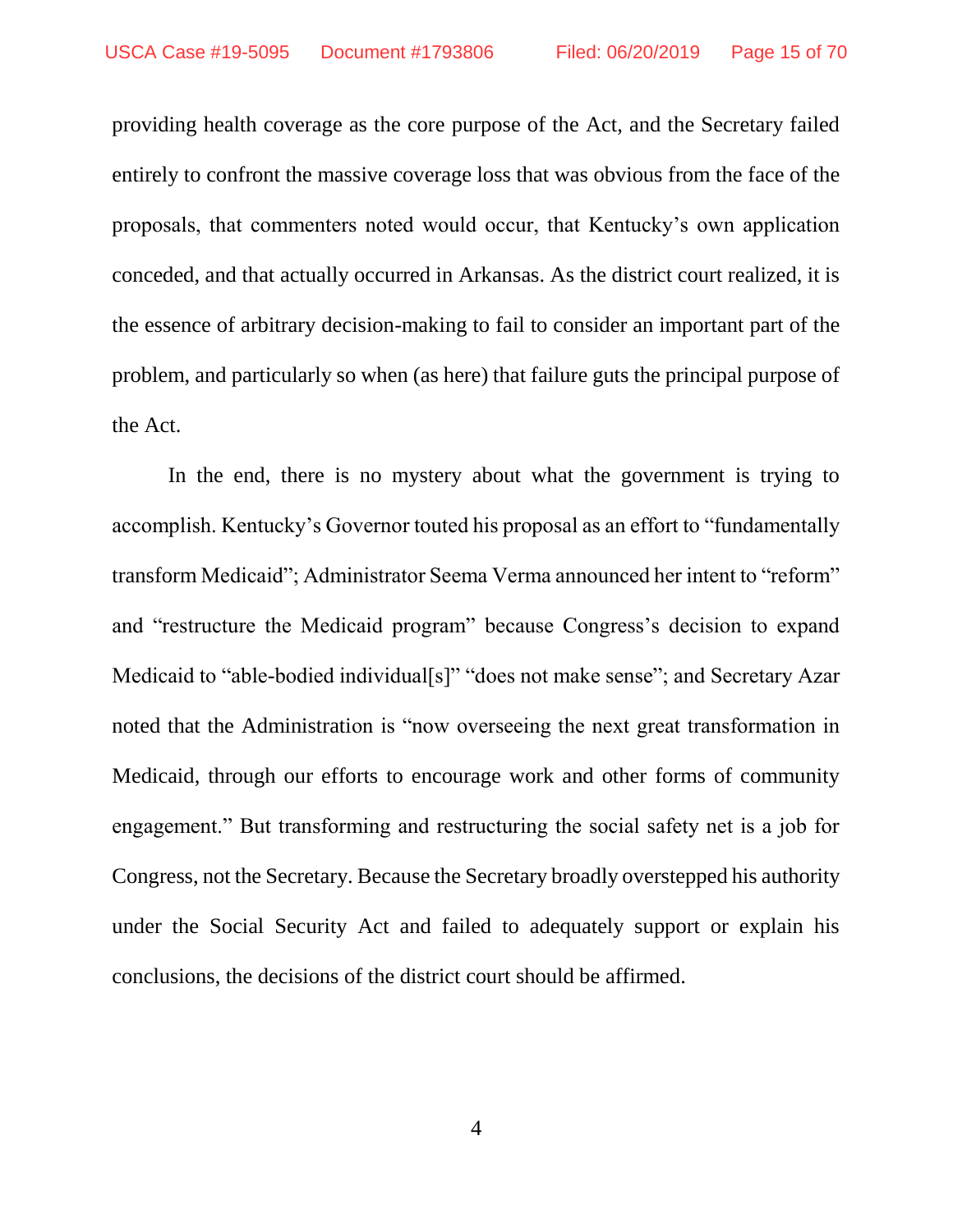#### **STATEMENT OF THE ISSUE**

Whether the Secretary's approval of Kentucky HEALTH and the Arkansas Works Amendment complied with Section 1115 of the Social Security Act, 42 U.S.C. § 1315, and the Administrative Procedure Act.

#### **RELEVANT STATUTES**

Pertinent provisions are reproduced in the addendum to this brief.

### **STATEMENT OF THE CASE**

#### **I. THE FEDERAL MEDICAID PROGRAM**

The Social Security Act establishes a number of public benefit programs to support low-income people. *See* 42 U.S.C. §§ 301 to 1397mm. Each program has its own purpose, such as welfare (cash) assistance, nutrition assistance, and housing. Title XIX of the Act establishes a health insurance program known as Medicaid. *See id.* §§ 1396 to 1396w-5. Congress passed Medicaid "[f]or the purpose of enabling each State, as far as practicable . . . to furnish (1) medical assistance on behalf of" families and individuals "whose income and resources are insufficient to meet the costs of necessary medical services, and (2) rehabilitation and other services to help such families and individuals attain or retain capability for independence or selfcare." *Id.* § 1396-1.

States participating in Medicaid must provide medical assistance to individuals described in 42 U.S.C. § 1396a(a)(10)(A)(i), and have options to cover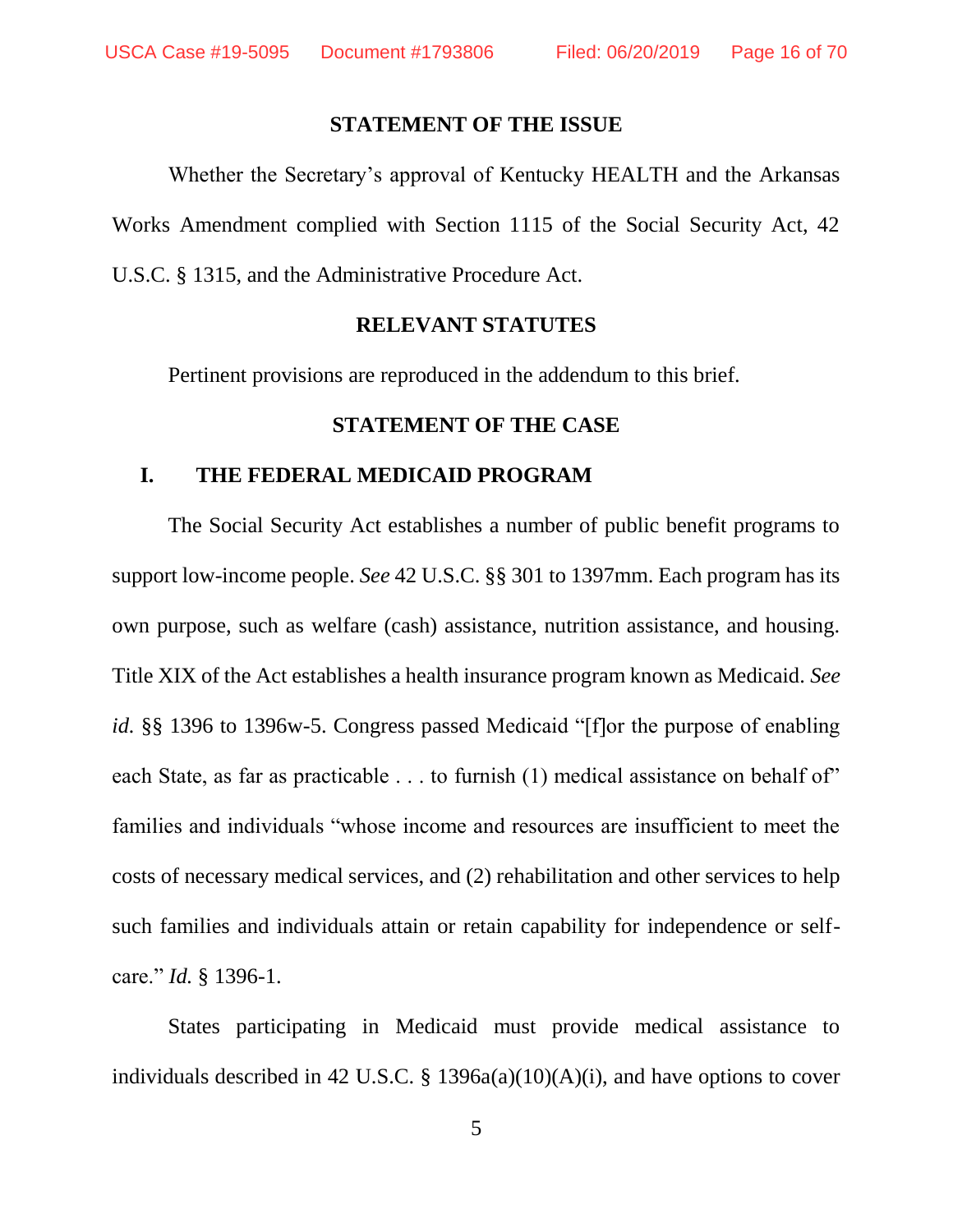additional populations, *see id.* §§ 1396a(a)(10)(A)(ii), 1396a(a)(10)(C). In the past, the covered groups included only families with dependent children and individuals who are aged, blind, or disabled. Eligibility depended in large part on being eligible for another public benefit program, such as Aid to Families with Dependent Children ("AFDC"). Beginning in the 1980s, Congress decoupled Medicaid eligibility from these welfare programs and tied it instead to income (expressed as a percentage of the federal poverty level ("FPL")). *See, e.g.*, Medicare Catastrophic Coverage Act of 1988, Pub. L. No. 100-360, § 302, 102 Stat. 683, 750 (1988) (codified at 42 U.S.C. §§ 1396a(a)(10)(A)(i)(IV)).

The Affordable Care Act ("ACA") added another mandatory group, and required states to cover adults who are under age 65, not eligible for Medicare or another Medicaid eligibility category, and have household income below 133% of the FPL. Patient Protection and Affordable Care Act, Pub. L. No. 111-148, § 2001, 124 Stat. 119, 271 (2010) (adding 42 U.S.C. §§ 1396a(a)(10)(A)(i)(VIII), (e)(14)). This change expanded Medicaid "into a program to meet the health care needs of the entire nonelderly population with income below 133 percent of the poverty level." *Nat'l Fed. of Indep. Bus. v. Sebelius* (*NFIB*), 567 U.S. 519, 575 (2012). Although *NFIB* prohibited the Secretary from pulling Medicaid funding from states that do not adopt the Medicaid expansion, *id.* at 585, the expansion population continues to be described as a mandatory coverage group in the Medicaid Act.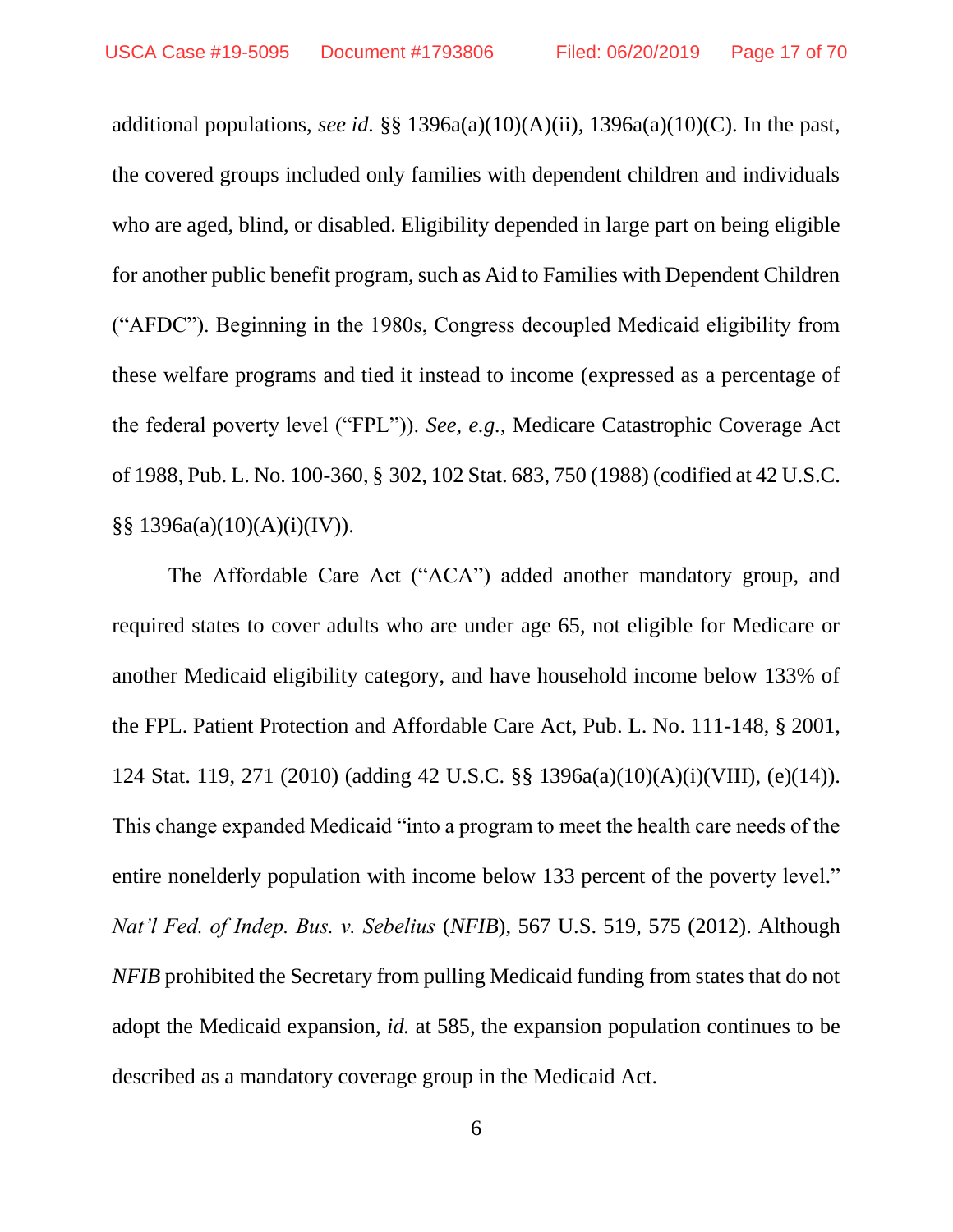The Medicaid Act requires states to cover all members of a covered population group. *See* 42 U.S.C. § 1396a(a)(10)(B). States cannot impose eligibility requirements not explicitly allowed. *Id.* § 1396a(a)(10)(A); *see, e.g.*, *Jones v. T.H.*, 425 U.S. 986 (1976) (affirming holding that a state regulation was inconsistent with Title XIX because it added a requirement for obtaining medical assistance). States must provide retroactive eligibility for care provided within three months before an enrollee's application if the enrollee would have been eligible for Medicaid at the time the services were received. 42 U.S.C. §§ 1396a(a)(34), 1396a(a)(10)(A), 1396d(a). The Medicaid Act also requires states to cover certain health services and gives them options to cover additional services, *id.* §§ 1396a(a)(10)(A), 1396d(a), and it sharply limits states' options for imposing premiums and cost sharing on enrollees, *id.* §§ 1396o, 1396o-1.

### **II. SECTION 1115 OF THE SOCIAL SECURITY ACT**

Section 1115 of the Social Security Act authorizes the Secretary to "waive compliance" with certain requirements of the Medicaid Act in certain circumstances. *See id.* § 1315(a). First, Section 1115 allows the Secretary to grant a waiver only for an "experimental, pilot, or demonstration" project. *Id.* Second, that project must be "likely to assist in promoting the objectives" of the Medicaid Act. *Id.* Third, the Secretary may waive compliance with the requirements of only Section 1396a of the Medicaid Act. *Id.* § 1315(a)(1); *see id.* §§ 1396-1, 1396b to 1396w-5 (setting forth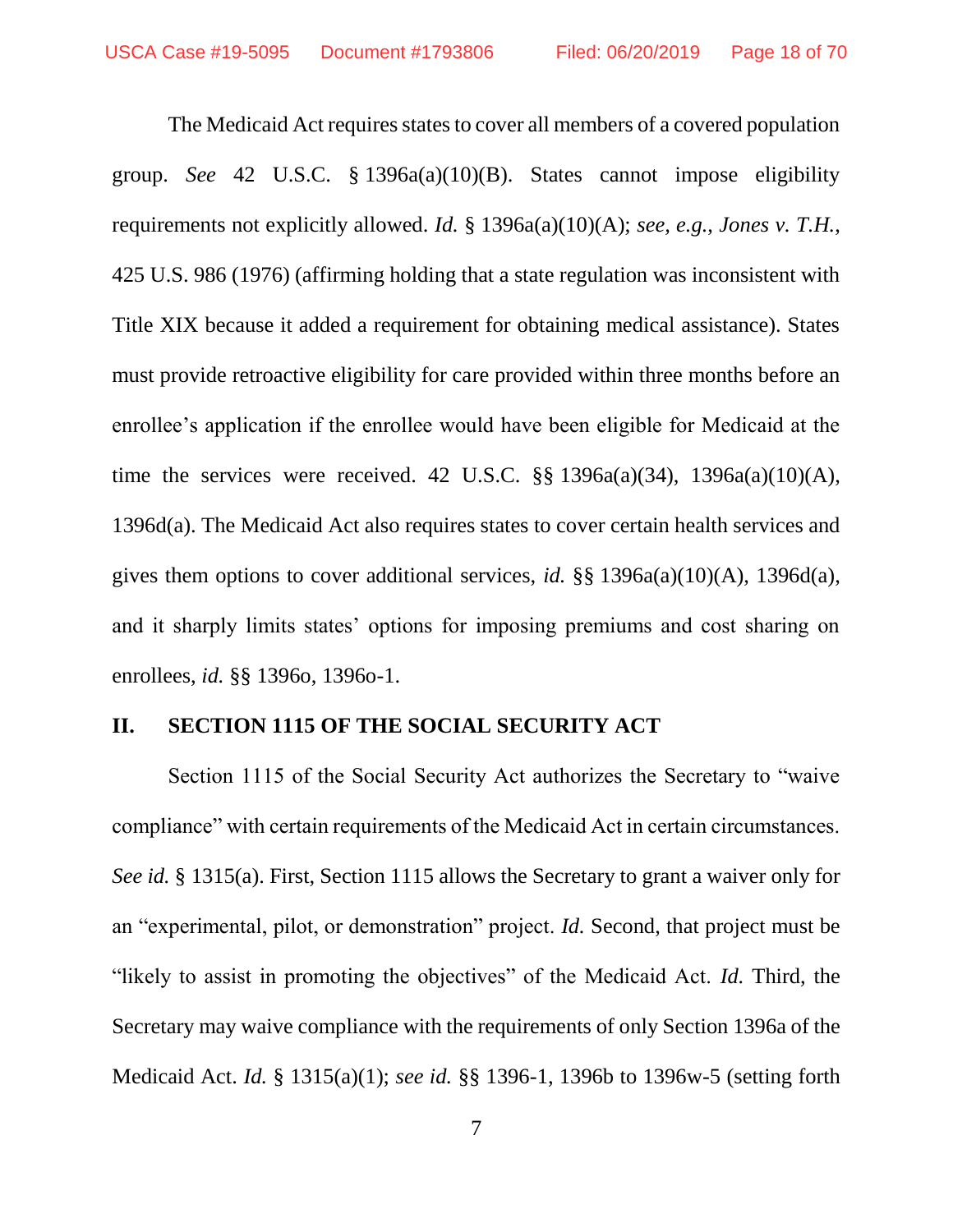additional requirements). Finally, the Secretary may grant a waiver only to the extent and for the period necessary to enable the state to carry out the experiment. *Id.*  $§ 1315(a)(1).$ 

In the ACA, Congress amended Section 1115 to require the Secretary to enact regulations to ensure a transparent application process. *Id.* § 1315(d). Congress envisioned that the Secretary would assess information concerning "the expected State and Federal costs and *coverage projections* of the demonstration project." *Id.*  $§ 1315(d)(2)(B)(ii)$  (emphasis added).

When reviewing past applications under Section 1115, the Centers for Medicare & Medicaid Services ("CMS") recognized that work requirements are not "consistent with the purposes of the Medicaid program." *See, e.g.*, JA \_\_ (*Gresham* ECF 1-6); *see also* Sec'y of Health & Human Services Sylvia Burwell, Hearing on The President's Fiscal Year 2017 Budget, Responses to Additional Questions for the Record, U.S. House of Rep. Energy & Commerce Health Subcommittee at 35 (Feb. 24, 2016), https://bit.ly/2KbKP6A.

# **III. THE ADMINISTRATION'S USE OF SECTION 1115 MEDICAID WAIVERS**

After he took office, President Trump vowed to "explode" the ACA, including the Medicaid expansion. Amy Goldstein & Juliet Eilperin, *Affordable Care Act Remains "Law of the Land," but Trump Vows to Explode It*, Wash. Post (Mar. 24, 2017), https://wapo.st/2Zm95Gj. An Executive Order called on federal agencies to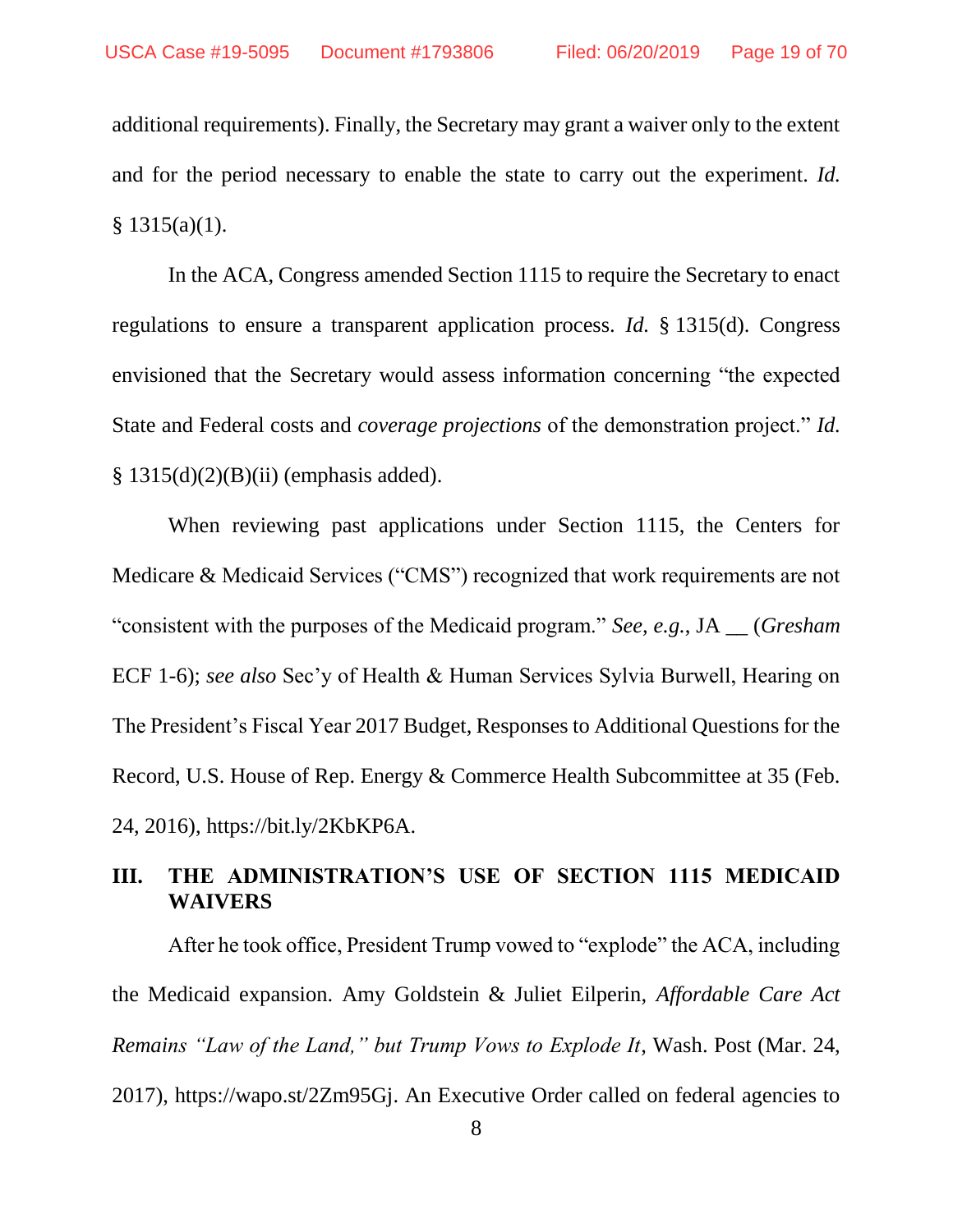unravel the ACA. Exec. Order No. 13765, Minimizing the Economic Burden of the Patient Protection and Affordable Care Act Pending Repeal, 82 Fed. Reg. 8351 (Jan. 20, 2017).

CMS Administrator Seema Verma, in turn, repeatedly criticized the Medicaid expansion, advocating for lower Medicaid enrollment and outlining plans to "reform" Medicaid through agency action. *See, e.g.*, JA \_\_-\_\_ (KAR 115-16) (referring to the expansion as "a clear departure from the core, historical mission of the program"). She declared that the ACA's decision to "move[] millions of working-age, non-disabled adults into" Medicaid "does not make sense" and announced that CMS would resist that change by approving state waiver projects that contain work requirements. Speech: Remarks by Administrator Seema Verma at the National Association of Medicaid Directors (NAMD) 2017 Fall Conference, CMS.gov (Nov. 7, 2017), https://go.cms.gov/2PELxLW. Administrator Verma announced that CMS meant to "restructure the Medicaid program." *The Future of: Health Care*, Wall St. J. (Nov. 10, 2017), https://on.wsj.com/2AMeGMW.

Following through on Administrator Verma's promise, on January 11, 2018, CMS issued a State Medicaid Director Letter "announcing a new policy" that allows states to impose "work and community engagement" requirements on "non-elderly, non-pregnant adult Medicaid beneficiaries who are eligible for Medicaid on a basis other than disability." JA - (KAR 90-99). So far, the Administration has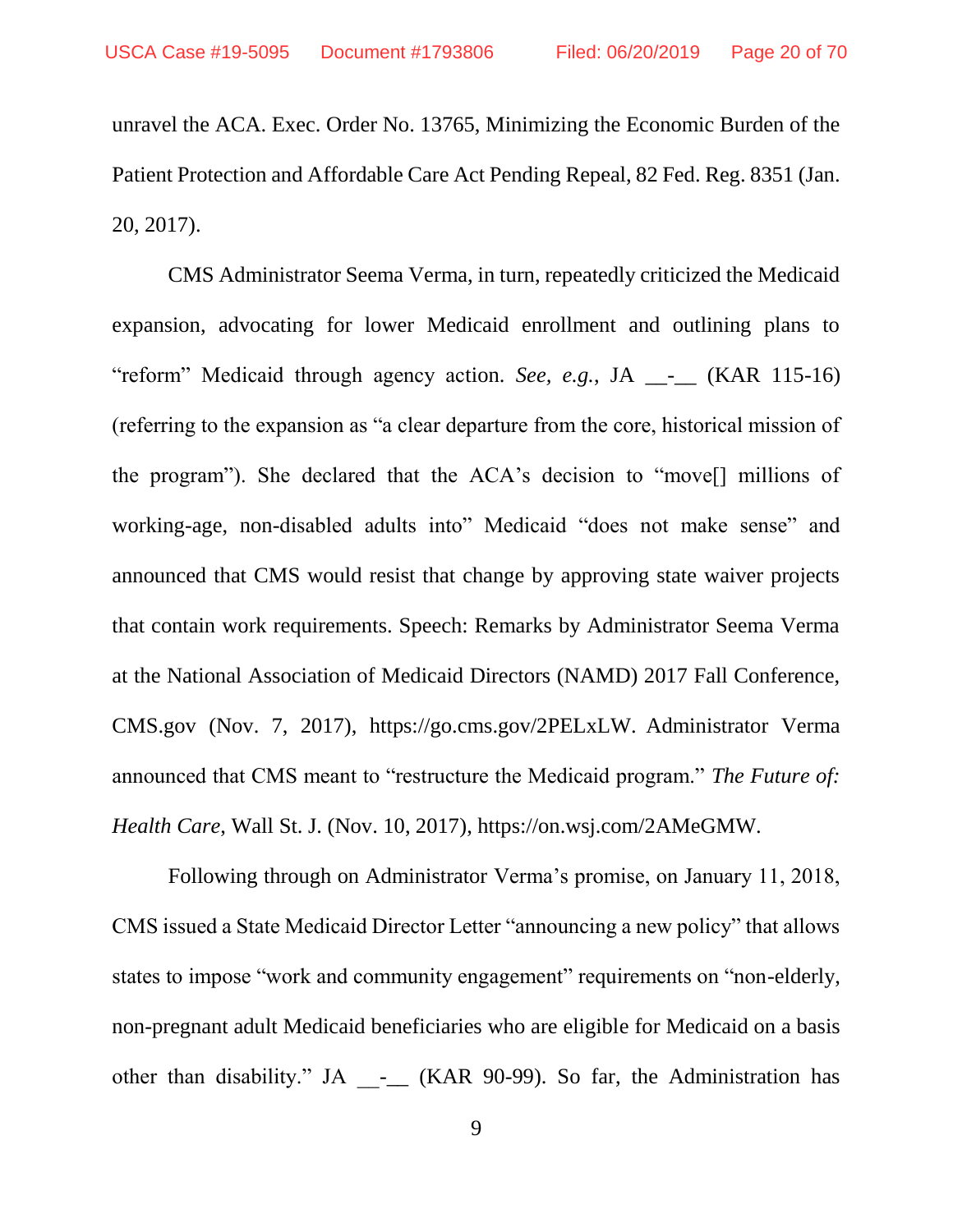approved work requirements in Kentucky, Arkansas, Arizona, Indiana, New Hampshire, Maine, Michigan, Ohio, Utah, and Wisconsin; seven more applications are pending.

### **A. The Kentucky HEALTH Approvals**

Kentucky chose to expand Medicaid, effective January 1, 2014. Over the next year, the percentage of low-income adults in Kentucky without insurance plummeted from 35% to under 11%. Joseph Benitez et al., *Kentucky's Medicaid Expansion Showing Early Promise on Coverage and Access to Care*, 35 Health Aff. 528 (2016). The expansion yielded many positive outcomes in Kentucky, including increased use of preventive services, decreased reliance on emergency rooms, fewer medications skipped due to cost, lower out-of-pocket spending on care, and improved self-reported health. *See, e.g.*, Benjamin D. Sommers et al., *Changes in Utilization and Health Among Low-Income Adults After Medicaid Expansion or Expanded Private Insurance*, 176 JAMA Internal Med. 1501, 1505-06 (2016). Hospitals' uncompensated care costs were \$1.15 billion lower in the first three quarters of 2014 than in the first three quarters of 2013. JA \_\_ (KAR 5004). And Medicaid expansion created more than 12,000 jobs in health care and related fields in 2014 alone. JA \_\_-\_\_ (KAR 4996-97).

Despite the success of the Medicaid expansion, Governor Bevin announced plans to "comprehensively transform Medicaid" through a Section 1115 project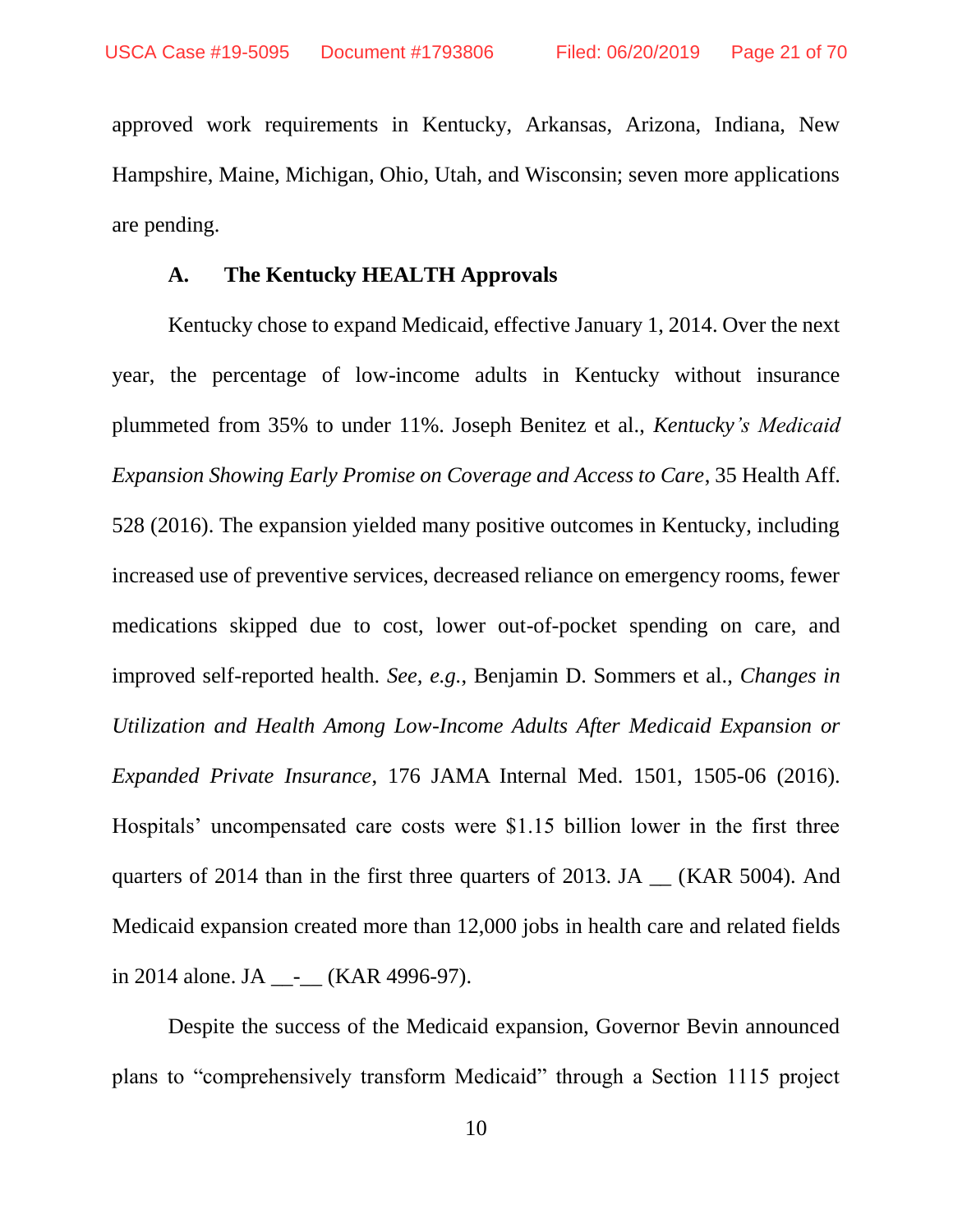called Kentucky HEALTH. JA \_\_ (KAR 5447). The Commonwealth estimated that Kentucky HEALTH would jettison the equivalent of 95,000 people for a year, with approximately 20% of those individuals coming from groups not enrolled through the expansion. JA  $_{\_}$ - $_{\_}$  (KAR 5419-23). The Secretary approved the project on January 12, 2018, one day after the agency announced its new work-requirements policy. JA \_\_ (KAR 0001). The approval authorized Kentucky to require 80 hours of work a month as a condition of Medicaid eligibility; charge monthly premiums of up to 4% of household income (with a range of consequences for inability to pay, including termination of coverage and a six-month lockout penalty); impose a sixmonth lockout on individuals who do not renew eligibility or timely report changes in circumstances affecting eligibility; charge heightened cost sharing for nonemergency use of the emergency room; and eliminate retroactive coverage and nonemergency medical transportation ("NEMT") for certain enrollees. JA  $\qquad$ -(KAR 13-15, 34-35).

Sixteen Kentuckians challenged the approval of Kentucky HEALTH under the Administrative Procedure Act ("APA") and the U.S. Constitution. On June 29, 2018, the district court vacated and remanded the approval, holding that "the Secretary never adequately considered whether Kentucky HEALTH would in fact help the state furnish medical assistance to its citizens, a central objective of Medicaid." *Stewart v. Azar* (*Stewart I*), 313 F. Supp. 3d 237, 243 (D.D.C. 2018).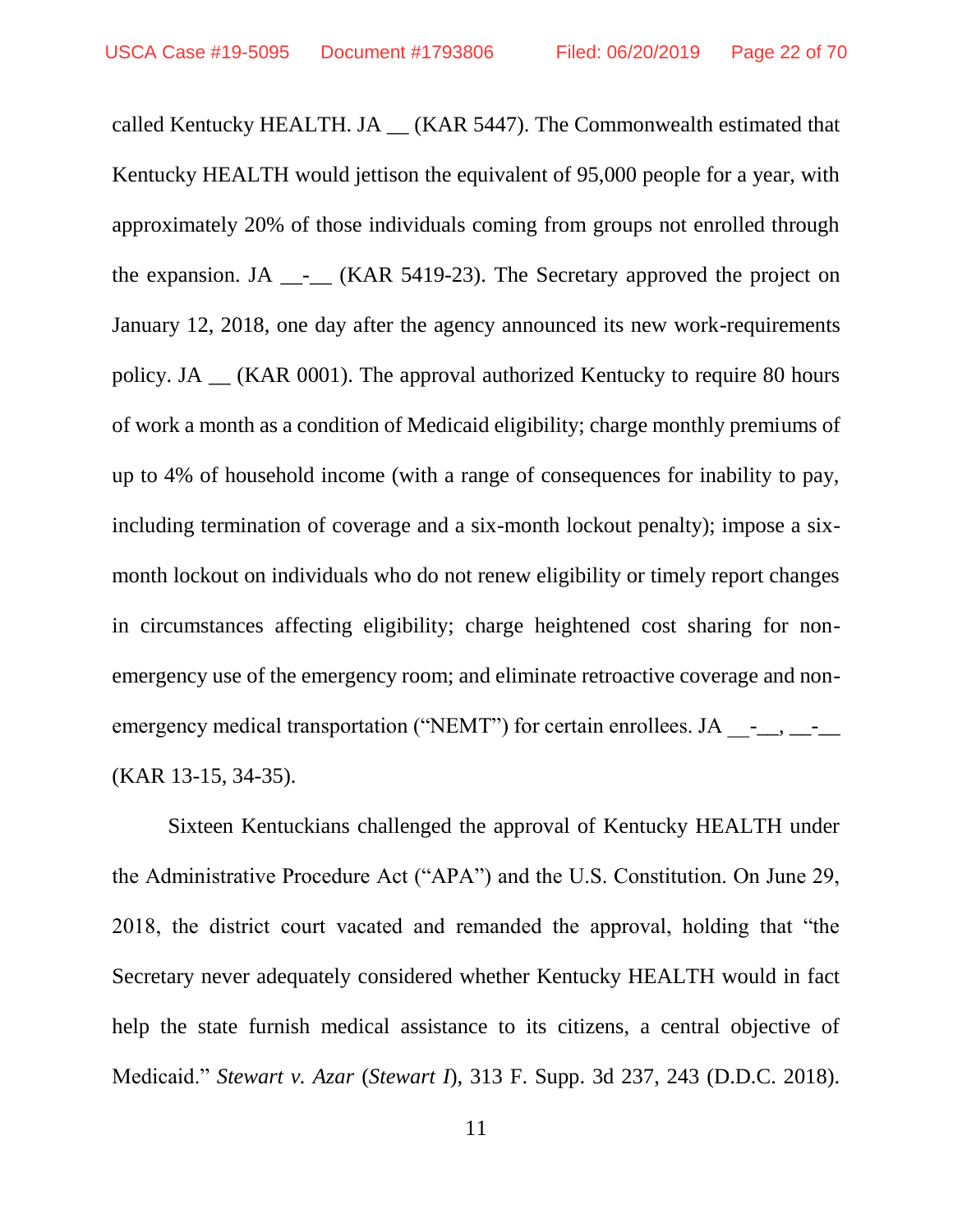The government's focus on alternative objectives—promoting health and financial independence and preserving resources—"[wa]s no substitute for considering Medicaid's central concern: covering health *costs*. . . ." *Id.* at 266 (citation and quotation marks omitted). Because the district court held that HHS acted arbitrarily and capriciously in failing to sufficiently consider whether the waiver would promote Medicaid's objectives, it did not address plaintiffs' additional arguments that the Secretary lacked the statutory and constitutional authority to approve the project. *See id.* at 272.

In response, Administrator Verma reiterated that CMS is "very committed" to work requirements and would "push ahead with our policy initiatives and goals." Dan Goldberg, *Verma: Court ruling won't close door on other Medicaid work requests*, Politico (July 17, 2018), https://politi.co/2RsJhIF. Secretary Azar agreed: "We are undeterred .... We're fully committed to work requirements and community participation in the Medicaid program . . . ." Colby Itkowitz, *The Health 202: Trump administration 'undeterred' by court ruling against Medicaid work requirements*, Wash. Post (July 27, 2018), https://wapo.st/2I6Zz4k.

Consistent with this resolve, after "further review," the Secretary re-approved Kentucky HEALTH with insignificant changes on November 20, 2018. *See* JA \_\_ (KAR 6723 (noting changes)). The Secretary largely repeated the rationale he used in the initial approval, with one remarkable exception. He emphasized that any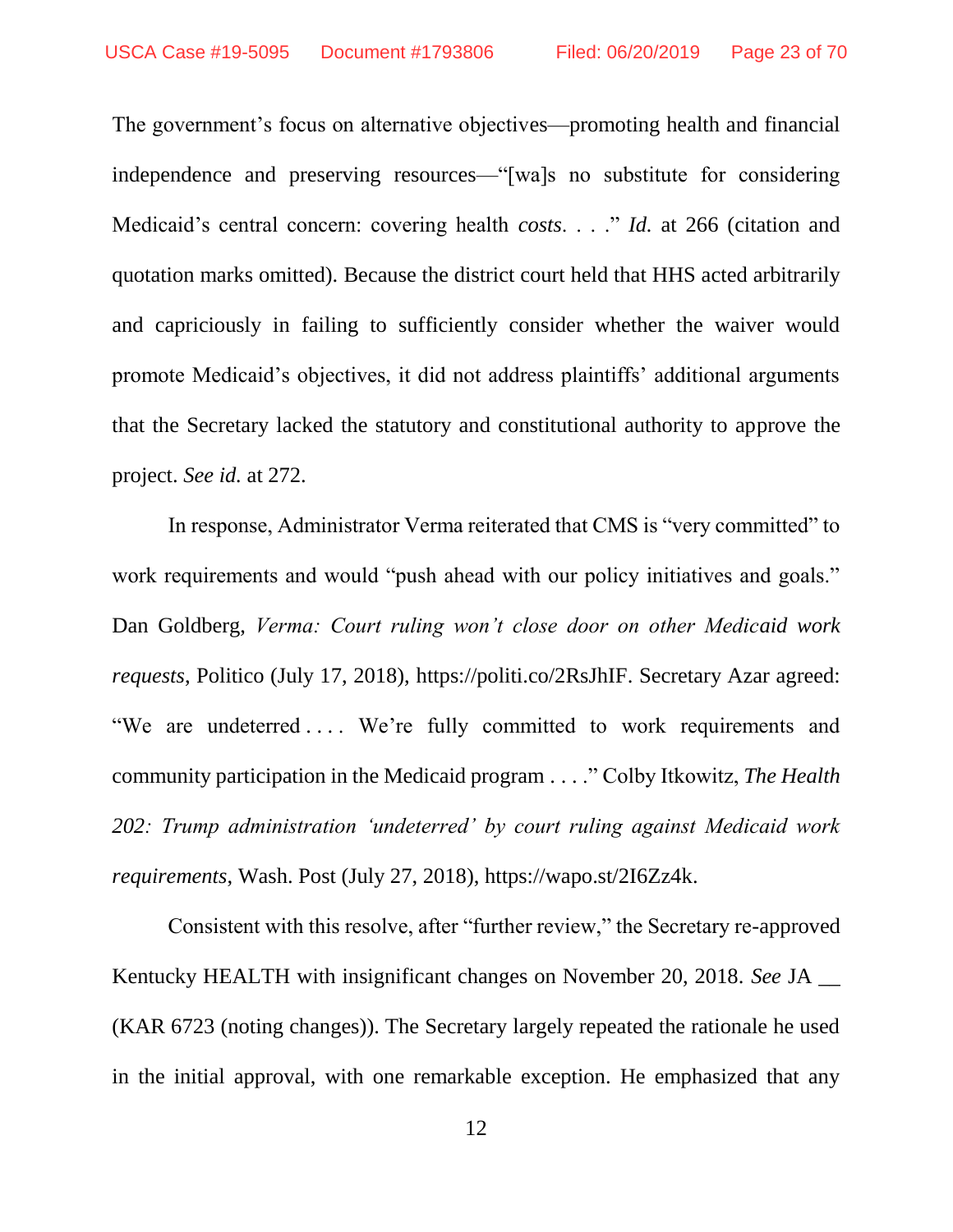coverage loss the project may produce is irrelevant because Kentucky threatened to end the expansion entirely if its waiver was not approved. *See* JA \_\_, \_\_- (KAR 6729, 6731-32). Notably, when the Secretary re-approved Kentucky HEALTH, the work requirements in Arkansas had already caused thousands of people to lose their Medicaid coverage. *See* Ark. Dep't of Human Servs., Arkansas Works Program 8 (Dec. 2018), https://humanservices.arkansas.gov/images/uploads/011519\_AW Report.pdf.

The district court again vacated and remanded the approval, holding that it was both contrary to the statute and arbitrary and capricious. *Stewart v. Azar* (*Stewart II*), 366 F. Supp. 3d 125, 131 (D.D.C. 2019). First, the court reiterated that "a central objective of the [Medicaid] Act is 'furnishing medical assistance' to needy populations." *Id.* at 138 (quoting 42 U.S.C. § 1396-1 (alteration adopted)). In contrast, the court held that promoting health, untethered to medical assistance, was *not* a permissible purpose of Medicaid. Congress's aim in enacting Medicaid was "in making healthcare more *affordable* for [low-income] people." *Id.* at 144 (quoting *Stewart I*, 313 F. Supp. 3d at 267). "Treating health—rather than the furnishing of medical services—as the Act's ultimate goal is nothing 'more than a sleight of hand.'" *Id.* (quoting *Stewart I*, 313 F. Supp. 3d at 266).

The court found that the Secretary again did not adequately examine the effect of Kentucky HEALTH on coverage, *id.* at 138, and instead "continue[d] to press"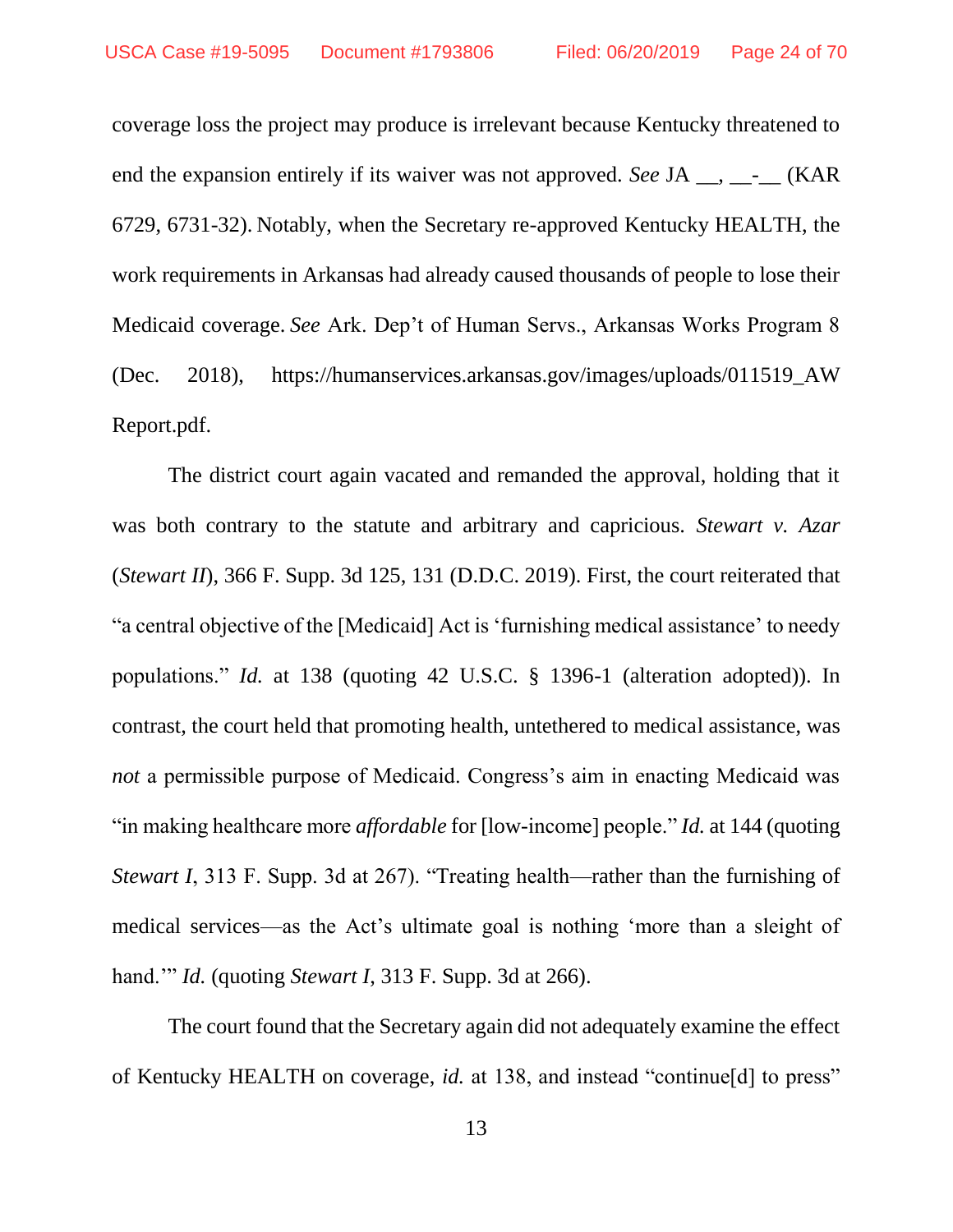his alternative justifications, *id.* at 139. The court held that the Secretary's failure to examine coverage, and the Secretary's failure to weigh his many other considerations against the likely impact the projects would have on coverage, rendered his approval arbitrary and capricious. *See id.* Moreover, the court not only rejected financial independence as a permissible purpose of Medicaid, *id.* at 146, but found the record lacked any evidence showing that requiring work will help individuals shift to private coverage or gain financial independence, and faulted the Secretary for failing to balance any conceivable financial-independence benefit against coverage loss, *id.* at 147-48.

The court stated the Secretary may "take into account fiscal sustainability" when evaluating whether a demonstration project will promote Medicaid. *Id.* at 149. But the court rejected the argument that "the Secretary need not grapple with the coverage-loss implications of a state's proposed project as long as it is accompanied by a threat that the state will de-expand" without the project in place. *Id.* at 131; *see also id.* at 153. The court could not "concur that the Medicaid Act leaves the Secretary so unconstrained, nor that the states are so armed to refashion the program Congress designed in any way they choose." *Id.* at 131.

#### **B. The Arkansas Works Amendment**

Arkansas expanded its Medicaid program to include the expansion population, effective January 1, 2014. Through a Section 1115 project, Arkansas has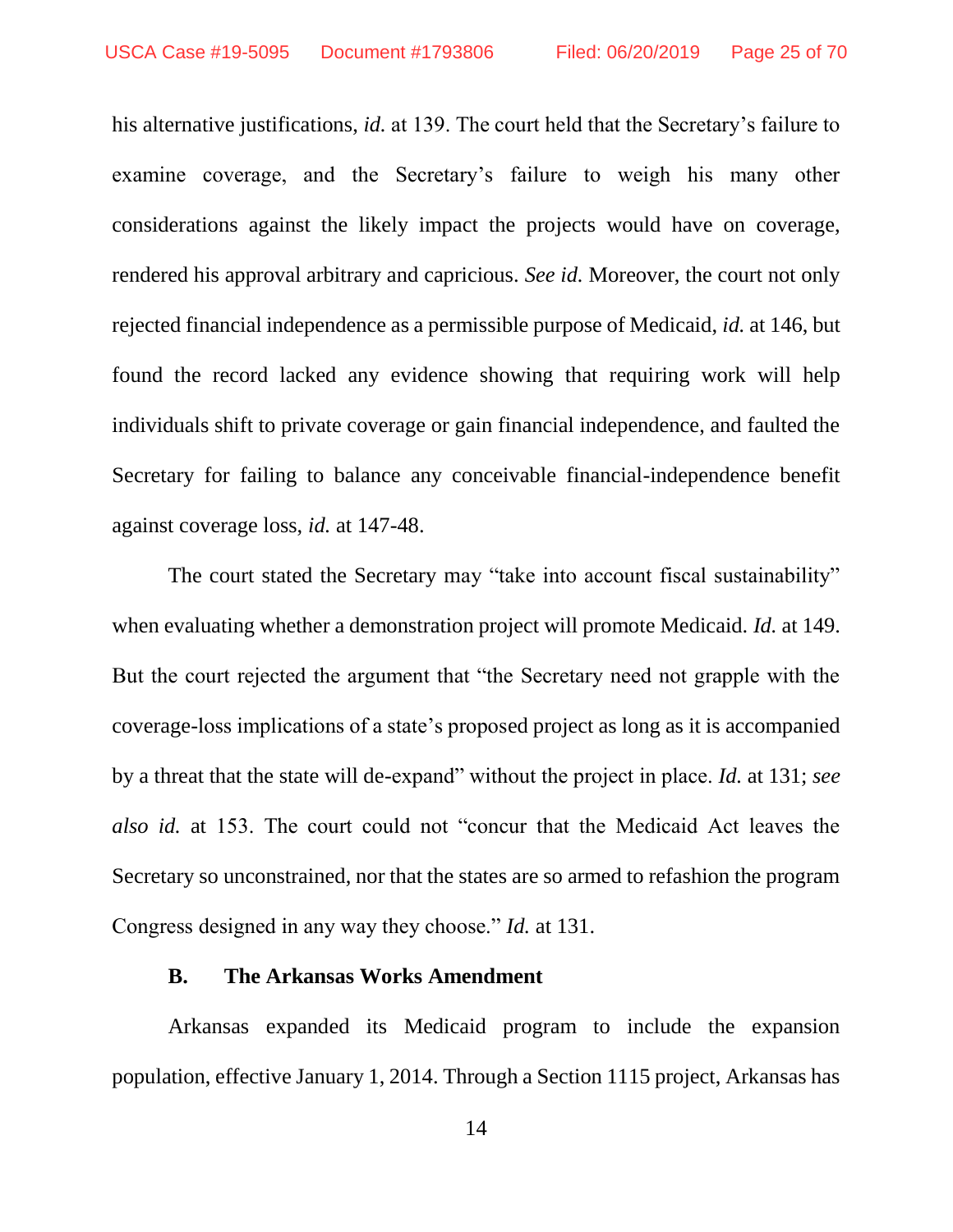enrolled most individuals in the expansion population in private health plans, with the Medicaid program covering their premiums and cost sharing. In 2014 and 2015, more than 225,000 Arkansans received medical assistance through the Medicaid expansion. Ark. Ctr. for Health Improvement, *Ark. Health Care Independence Program ("Private Option") Section 1115 Demonstration Waiver Interim Report*  16, 21 (2016), http://bit.ly/2qpPNjU. During that period, Arkansas saw "a reduction in the uninsured rate for adults from 22.5 percent to 9.6 percent, the largest reduction observed nationwide." *Id.* at 20; *see also* Sommers, *supra* at 10 (detailing the health and financial benefits of expansion in Arkansas).

Against this backdrop, Governor Hutchinson submitted a request to the Secretary to amend the project, by that time called Arkansas Works. JA (KAR) 2057). Unlike Kentucky, Arkansas did not submit coverage projections. The Secretary approved the Arkansas Works Amendment ("AWA") on March 5, 2018, authorizing Arkansas to require individuals ages 19 to 49 to engage in 80 hours of work activities each month to maintain Medicaid coverage; terminate coverage of individuals not meeting the work requirements for any three months of the calendar year and prohibit re-enrollment for the rest of the year; and limit retroactive coverage to one month. JA  $_{--}$  (AAR 2-9). Arkansas began implementing the work requirement in June 2018 for individuals ages 30 to 49. By the end of the year,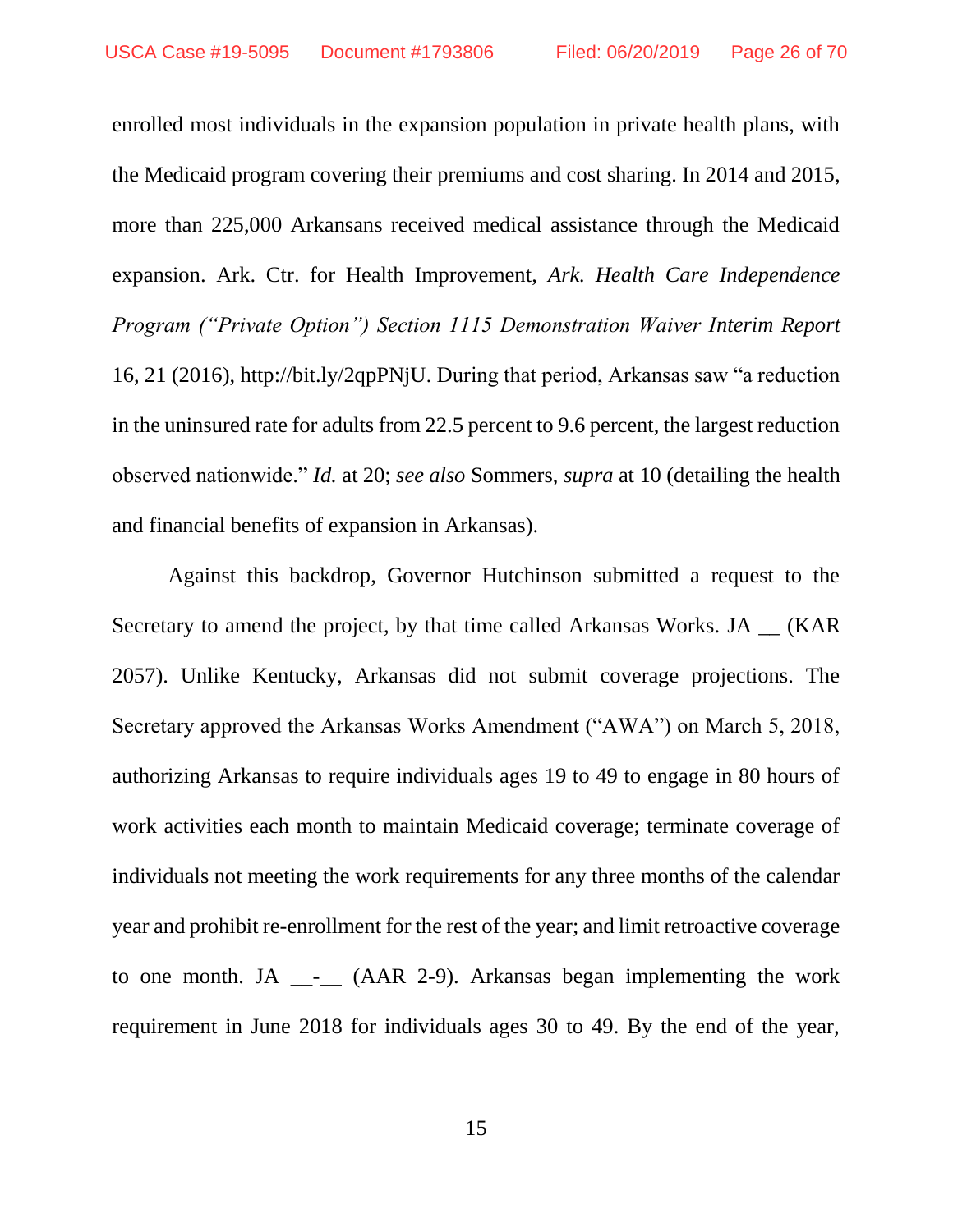Arkansas had terminated the Medicaid coverage of over 18,000 individuals for failure to meet the work requirements. Ark. Dep't of Human Servs., *supra* at 13.

Arkansas Works enrollees challenged the approval under the APA and U.S. Constitution. On the day it issued *Stewart II*, the district court vacated and remanded the AWA, noting that "[i]t's déjà vu all over again." *Gresham v. Azar*, 363 F. Supp. 3d 165, 175 (D.D.C. 2019). As in *Stewart I*, the court found that the Secretary "entirely failed to consider" whether the project would "help or hurt [Arkansas] in funding . . . medical services for the needy." *Id.* at 176 (internal quotation marks and citations omitted). The court again rejected the government's attempt to fabricate new purposes for the Act. And the court rejected the government's effort to justify the AWA approval based on the rationale it used in the Kentucky HEALTH reapproval. *Id.* at 180-81. Finally, as in *Stewart I*, the district court addressed only plaintiffs' argument that HHS acted arbitrarily and capriciously in failing to sufficiently consider whether the waiver would promote Medicaid's objectives and not plaintiffs' additional arguments that the Secretary lacked the authority to approve the project. *Id.* at 175.

#### **SUMMARY OF ARGUMENT**

The Kentucky HEALTH and AWA approvals are contrary to law and arbitrary and capricious under the APA. Contrary to the federal government's assertions, Section 1115 waiver approvals are reviewable under usual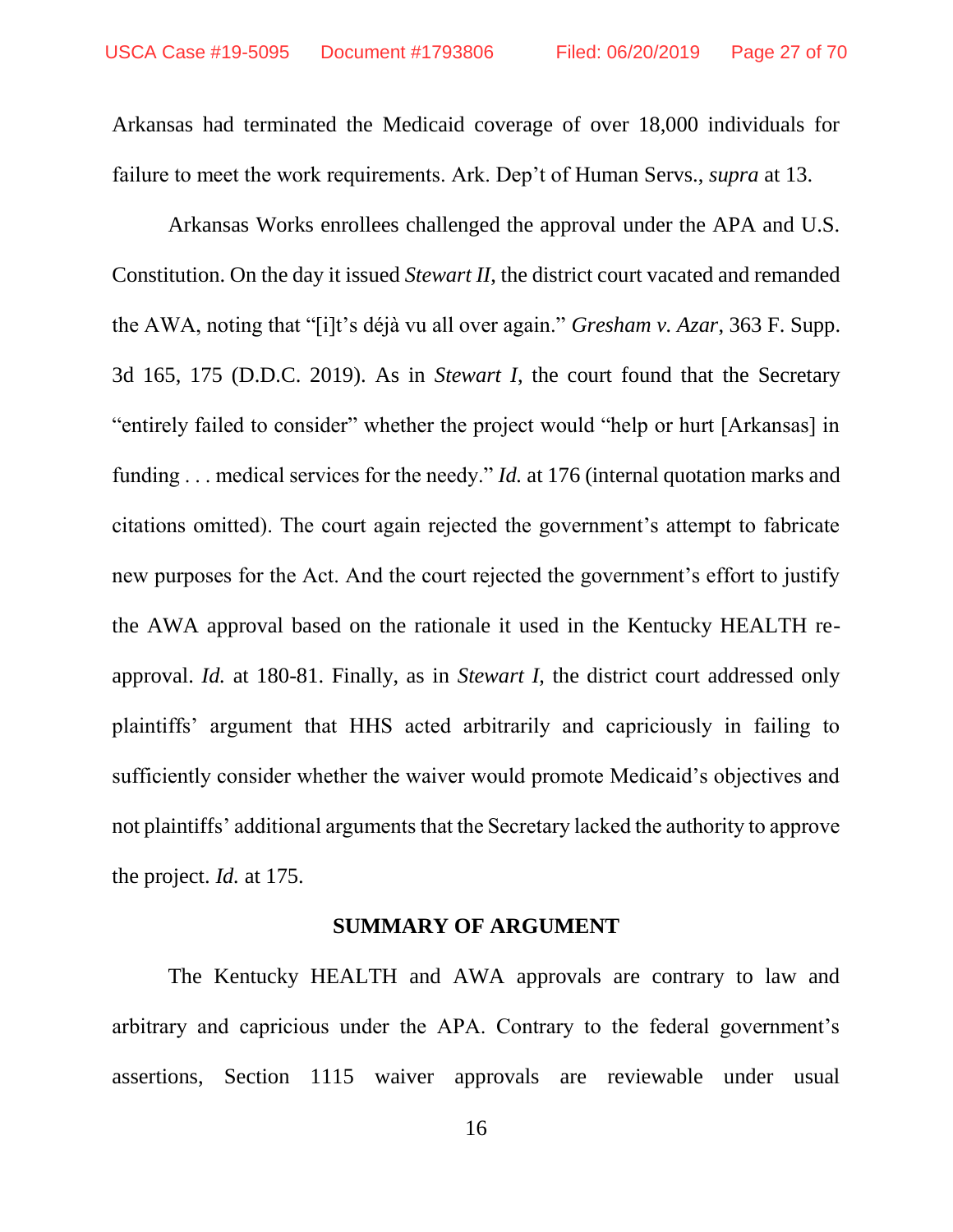administrative-law principles. The statute requires the Secretary to find that the waiver is a valid experiment likely to further Medicaid's objectives, and it provides the Court with a standard by which to review the Secretary's decisions here.

All parties agree that a core purpose of Medicaid is to furnish medical assistance to people with incomes too low to meet the costs of necessary care. But the Secretary brushed this statutory objective aside and justified his approvals by fabricating alternative purposes—improving health and wellness, increasing selfsufficiency, and saving money. These are not standalone purposes of Medicaid, as the text makes clear. Congress did not give—and could not have given—the Secretary the authority to pursue such broad goals through any means he chooses, much less at the expense of providing medical assistance.

Moreover, the Secretary ignored or unreasonably dismissed the likely impact these approvals would have on coverage. In fact, robust evidence in the administrative records reveals that, instead of helping Kentucky and Arkansas furnish medical assistance, the projects will likely strip Medicaid coverage from thousands of individuals. Nor do the records support findings that the projects will achieve even the Secretary's alternative objectives. In short, the Secretary's decisions represent an attempt to comprehensively transform Medicaid over the will of Congress while disregarding the predictably disastrous effect these projects will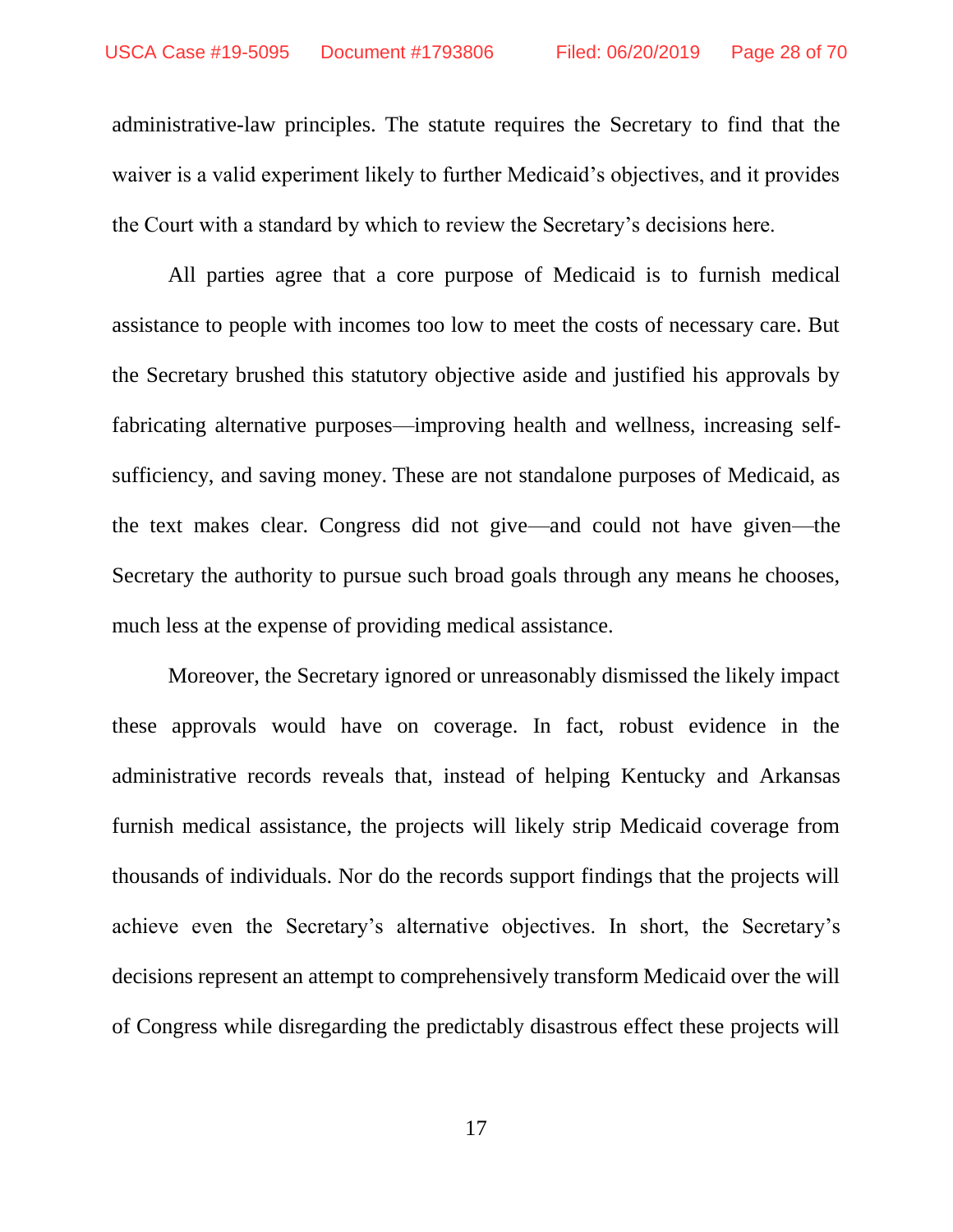USCA Case #19-5095 Document #1793806 Filed: 06/20/2019 Page 29 of 70

have on the very individuals the Medicaid Act was enacted to protect. The district court correctly vacated these waivers in their entirety.

#### **ARGUMENT**

# **I. THE APA REQUIRES MEANINGFUL REVIEW OF THE SECRETARY'S ACTIONS.**

Under the APA, this Court must "hold unlawful and set aside agency action" that it finds to be "arbitrary, capricious, an abuse of discretion, or otherwise not in accordance with law." 5 U.S.C.  $\S 706(2)(A)$ . "Agency action is arbitrary and capricious 'if the agency has relied on factors which Congress has not intended it to consider, entirely failed to consider an important aspect of the problem, or offered an explanation for its decision that runs counter to the evidence before the agency.'" *Animal Legal Def. Fund, Inc. v. Perdue*, 872 F.3d 602, 611 (D.C. Cir. 2017) (quoting *Motor Vehicle Mfrs. Ass'n v. State Farm Mut. Auto. Ins. Co.*, 463 U.S. 29, 43 (1983) (alteration adopted)). In addition, the agency must "reflect upon the information contained in the record and grapple with contrary evidence." *Fred Meyer Stores, Inc. v. NLRB*, 865 F.3d 630, 638 (D.C. Cir. 2017). Where "the agency has failed to 'examine the relevant data' or failed to 'articulate a rational explanation for its actions,'" its decision cannot stand. *Genuine Parts Co. v. EPA*, 890 F.3d 304, 311- 12 (D.C. Cir. 2018) (quoting *Carus Chem. Co. v. EPA*, 395 F.3d 434, 441 (D.C. Cir. 2005) (alterations adopted)).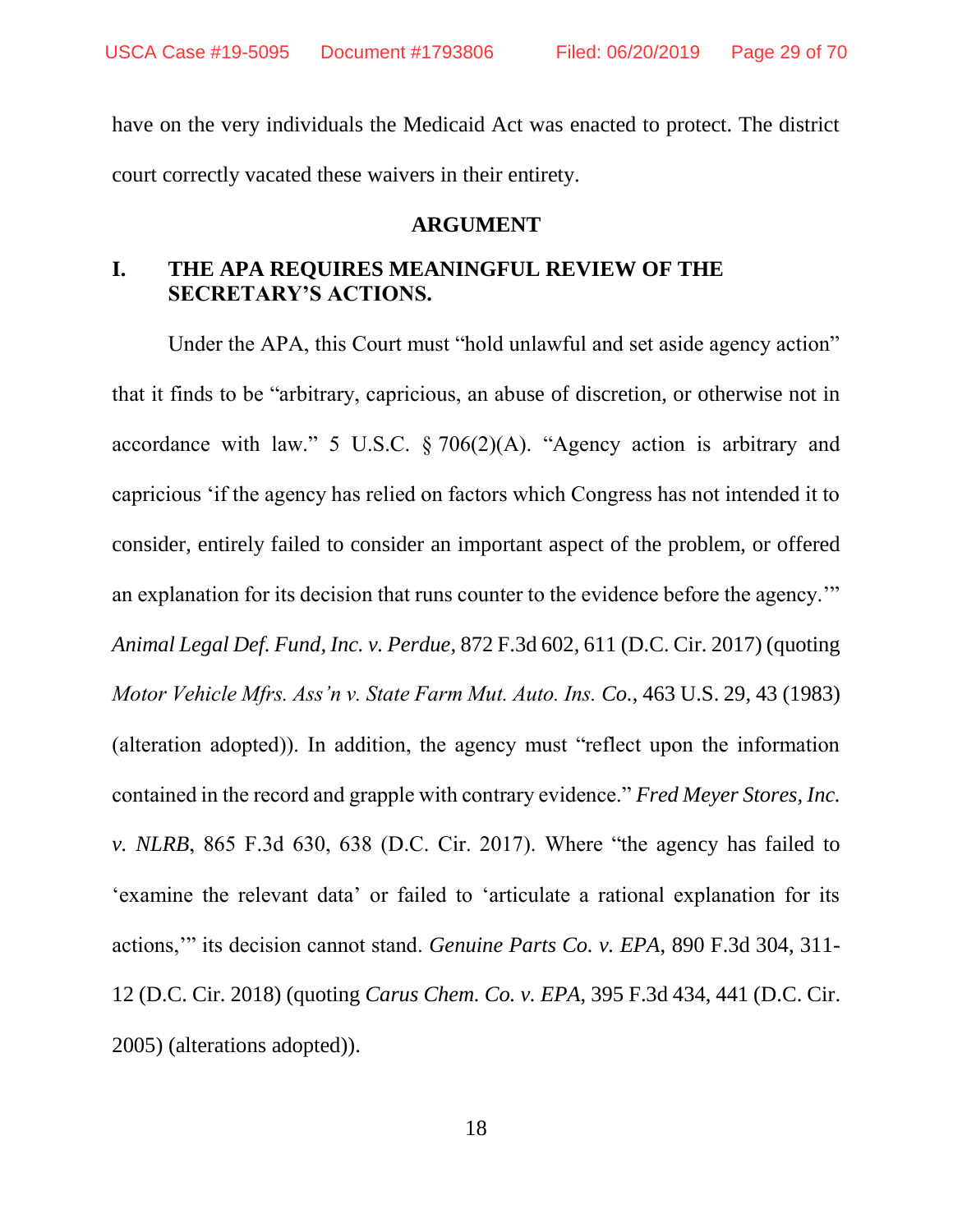Seeking to avoid even these most basic constraints on arbitrary government action, the government offers three principal responses. First, it argues that the Secretary's actions are unreviewable. But every court to consider a challenge to a Section 1115 approval has rejected this argument. *See Beno v Shalala*, 30 F.3d 1057, 1067 & n.24 (9th Cir. 1994) (collecting cases). The APA "embod[ies] a 'basic presumption of judicial review.'" *Lincoln v. Vigil*, 508 U.S. 182, 190 (1993) (quoting *Abbott Labs. v. Gardner*, 387 U.S. 136, 140 (1967)). Thus courts may review agency action except "in those rare instances where statutes are drawn in such broad terms that in a given case there is no law to apply." *Drake v. FAA*, 291 F.3d 59, 70 (D.C. Cir. 2002) (quoting *Citizens to Preserve Overton Park, Inc. v. Volpe*, 401 U.S. 402  $(1971)$ ).

The statute here is not one of those rare instances. Congress set forth the relevant standard: Section 1115 waivers are allowed only for experimental projects "which, in the judgment of the Secretary, [are] likely to assist in promoting the objectives" of the Medicaid Act. 42 U.S.C. § 1315(a). Congress gave content to that standard by establishing the Act's core "objectives." Courts are fully capable of assessing whether any given approval complies with those congressional standards and is likely to advance the specified congressional objectives. As the Ninth Circuit held in finding a Section 1115 approval subject to judicial review, "the mere fact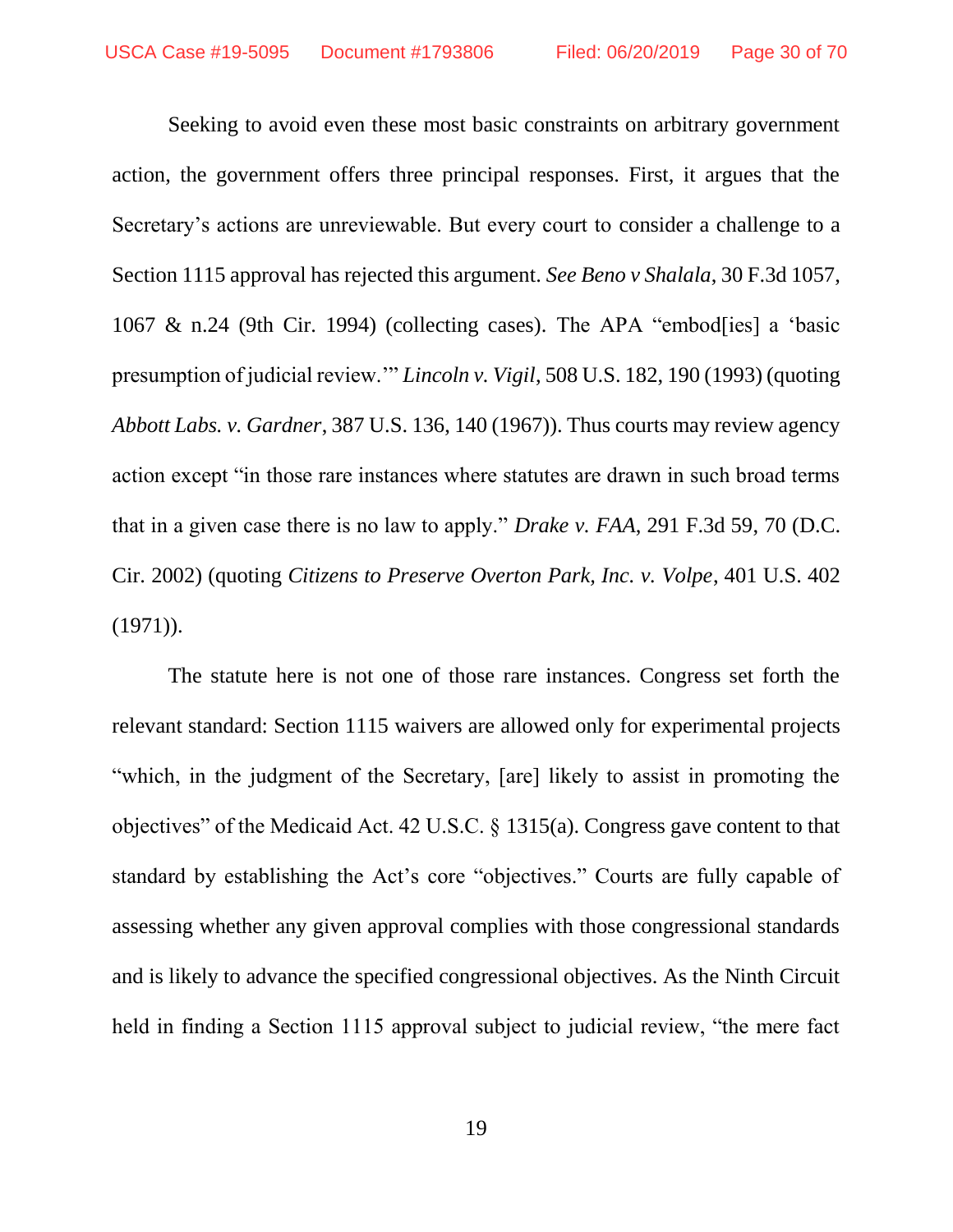that a statute contains discretionary language does not make agency action unreviewable." *Beno*, 30 F.3d at 1067.

Invoking *Drake* and *Claybrook v. Slater*, 111 F.3d 904, 908 (D.C. Cir. 1997), the government suggests that Section 1115 approvals are nonetheless unreviewable because the waiver standard depends on the subjective "judgment of the Secretary." Fed. Br. 21. Those cases are easily distinguishable. *Drake* held unreviewable a challenge to the Federal Aviation Administrator's decision to dismiss a complaint alleging a carrier violated FAA regulations, a decision this Court viewed as "equivalent to a decision not to commence an enforcement action." 291 F.3d at 70- 72. *Claybrook* challenged the Federal Highway Administrator's failure to adjourn "in the public interest" an advisory committee meeting before the committee voted on a resolution. 111 F.3d at 905. Neither case involved assessing whether an agency appropriately followed statutory requirements incorporating specific congressional objectives.

Moreover, this Court has already rejected the government's argument that a statutory reference to the subjective views of the agency renders an agency decision under that statute *per se* unreviewable. *Marshall County Health Care Authority v. Shalala*, 988 F.2d 1221, 1224 (D.C. Cir. 1993), for example, refused to hold unreviewable the grant of an exception to certain provisions of the Medicare Act even though the Act provided for "such other exceptions . . . *as the Secretary deems*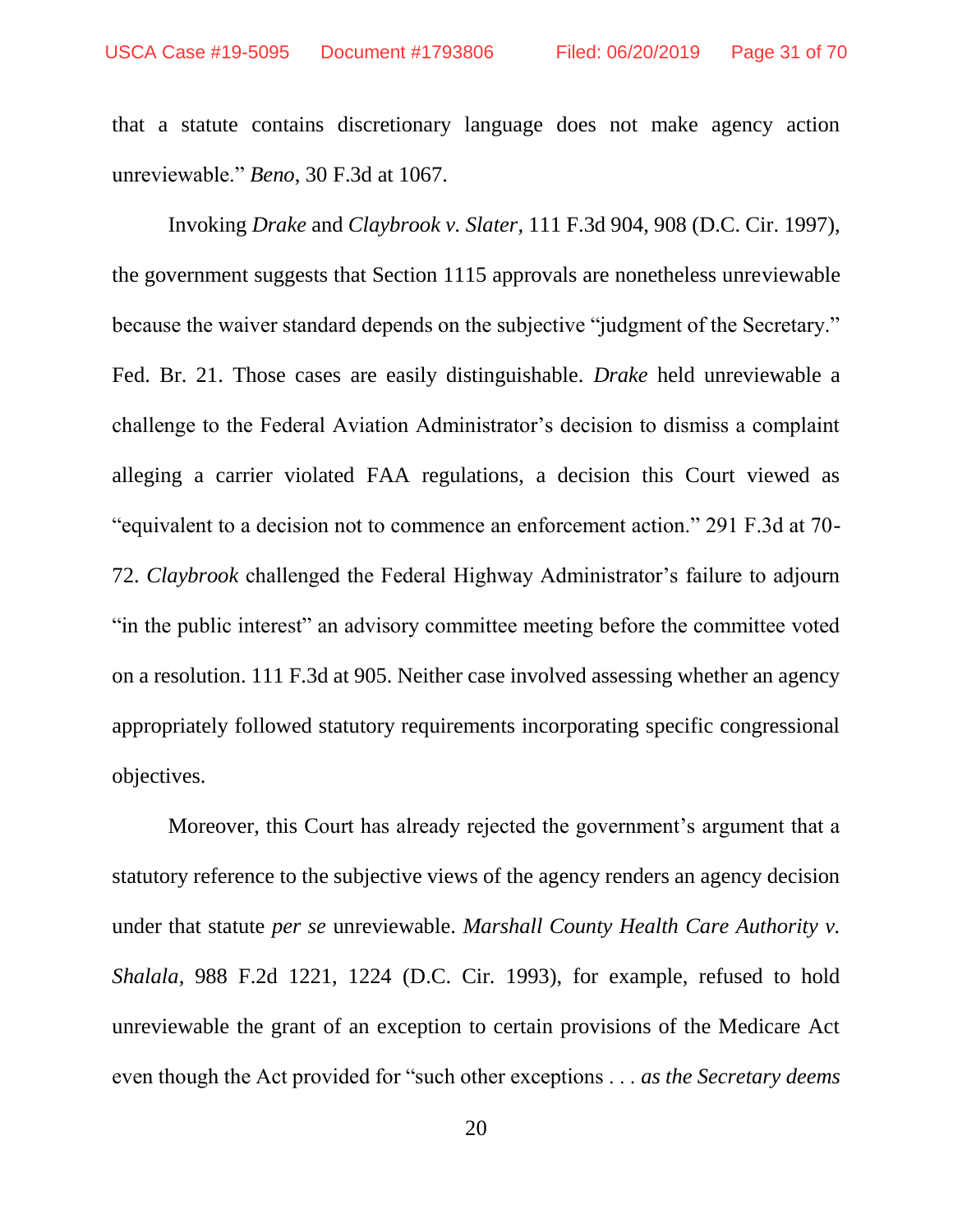$\overline{\phantom{a}}$ 

*appropriate*" (emphasis added). And in *Dickson v. Secretary of Defense*, 68 F.3d 1396 (D.C. Cir. 1995), this Court rejected the "similar linguistic argument" that agency action was unreviewable because the statute gave the agency discretion to act when "*it* finds it to be in the interests of justice," *id.* at 1402. The same result is appropriate here. $<sup>1</sup>$ </sup>

Second, the Secretary seeks "heightened deference" for his supposed exercise of "predictive judgment." *See, e.g.*, Fed. Br. 22. But Judge Boasberg did not reject the Secretary's "predictive judgment." Instead, he rejected the Secretary's failure to consider coverage—which all parties agree is the core objective of the Medicaid Act—and record evidence indicating the projects would result in massive coverage loss. *Stewart I*, 313 F. Supp. 3d at 243, 261-62; *Gresham*, 363 F. Supp. 3d at 175. And he rejected the Secretary's creation of new, extra-textual purposes of Medicaid to justify the approvals. *Stewart II*, 366 F. Supp. at 139; *Stewart I*, 313 F. Supp. 3d at 265-66; *Gresham*, 363 F. Supp. 3d at 179. In other words, the Secretary simply made no "predictive judgment" as to whether the waivers would further the *actual*  objectives of Medicaid.

<sup>&</sup>lt;sup>1</sup> The Government also suggests that the Secretary need not explain the approvals because he only needs to follow procedural requirements outlined in Section 1115 regulations. *See* Fed. Br. 19-20. But the agency's regulations do not supplant the APA rules of reasoned decision making. *See, e.g.*, *Beno*, 30 F.3d at 1067. *Cf. Overton Park*, 401 U.S. at 415 (regardless of whether formal agency findings were necessary, court should review agency action).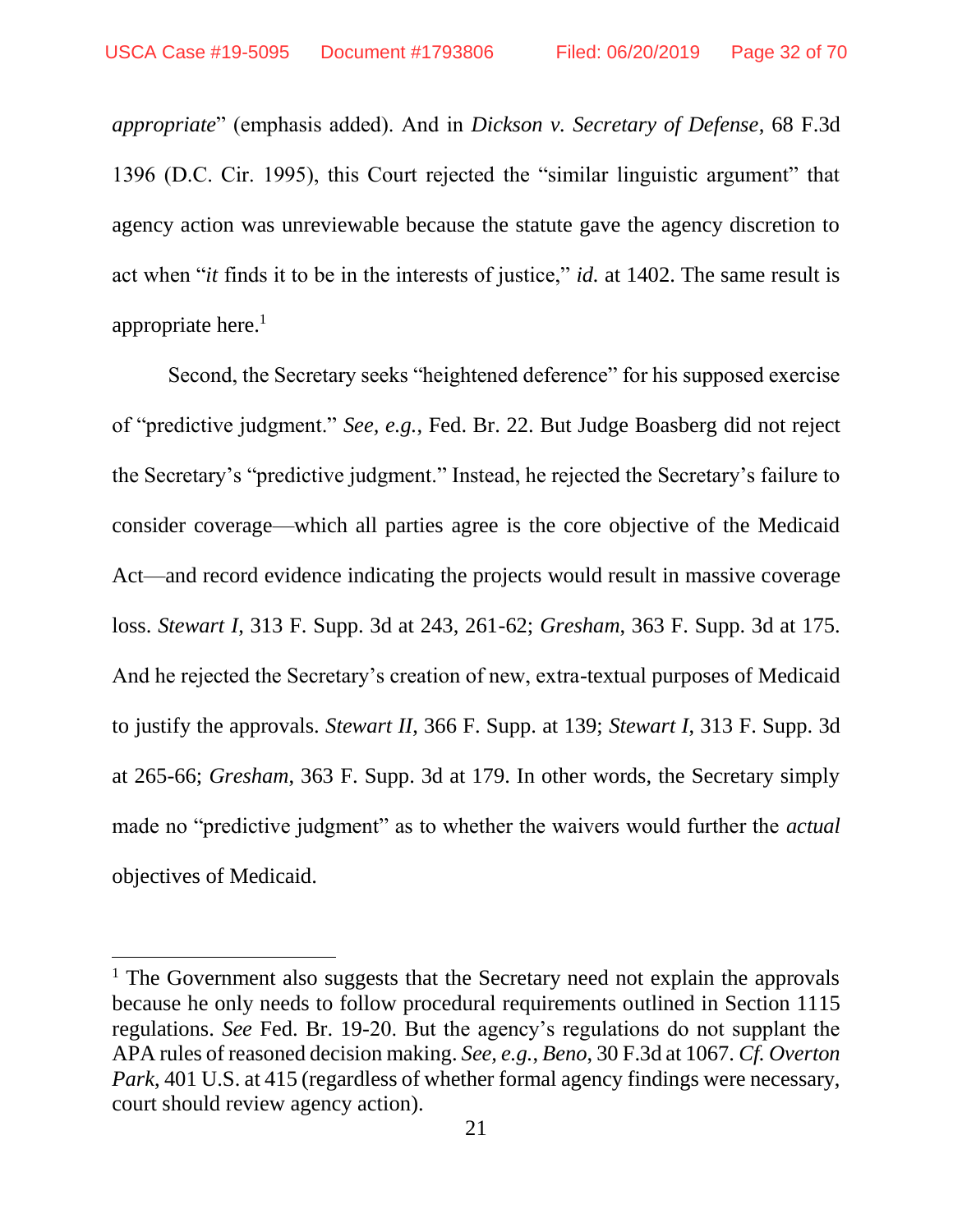Regardless, heightened deference for predictive judgments cannot save the Secretary. "[M]aking a predictive judgment" is not a get-out-of-APA-free card whereby the agency "need not engage in reasoned decisionmaking." *Int'l Ladies' Garment Workers' Union v. Donovan*, 722 F.2d 795, 821 (D.C. Cir. 1983); *see also Music Choice v. Copyright Royalty Bd.*, 774 F.3d 1000, 1015 (D.C. Cir. 2014) (predictive judgment must be based "on sufficient evidence" (quoting *SoundExchange, Inc. v. Librarian of Cong.*, 571 F.3d 1220, 1225 (D.C. Cir. 2009))). Thus, "the predictive nature of the judgment" cannot be treated "'as though it were a talisman under which any agency decision is by definition unimpeachable.'" *Donovan*, 722 F.2d at 821 (quoting *State Farm*, 463 U.S. at 50). The agency still must show "it identified all relevant issues, gave them thoughtful consideration duly attentive to comments received, and formulated a judgment which rationally accommodates the facts capable of ascertainment and the policies slated for effectuation." *Id.* at 822 (quoting *Telocator Network of Am. v. FCC*, 691 F.2d 525, 544 (D.C. Cir. 1982)). Here, the Secretary entirely failed to do so, even when faced with data showing many thousands of enrollees were not meeting the Arkansas work requirements when he re-approved Kentucky HEALTH. *See, e.g.*, JA \_\_-<sub>\_\_</sub>, \_\_, \_\_-

\_\_ (KAR 12826-27, 13558, 16711-12 (describing data at *id.* at 19568-84)).

Third, the government claims the projects are time-limited experiments, the results of which are unpredictable and unknowable. *See* Fed. Br. 28-29. But under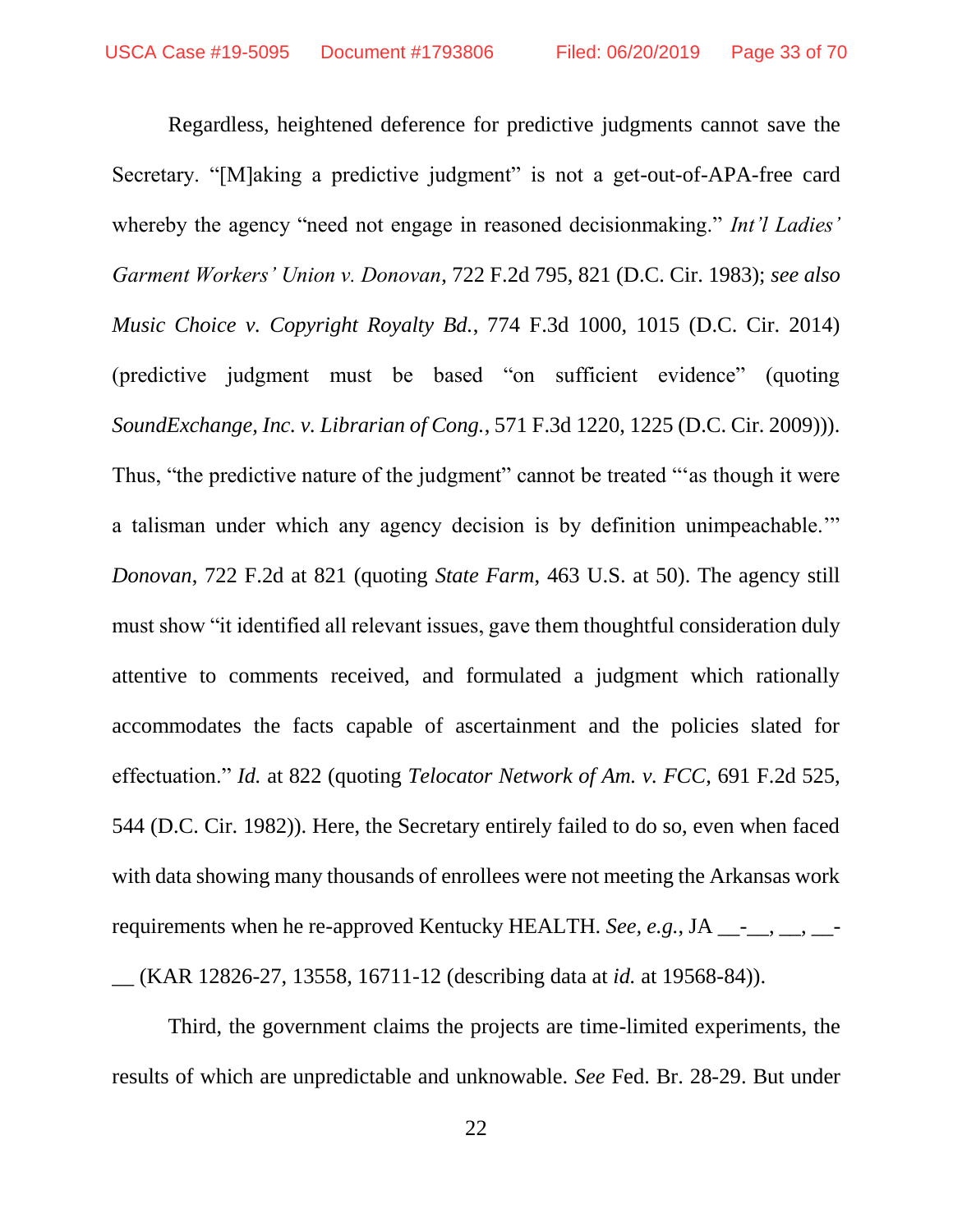the statute, the Secretary must determine whether the projects are "likely to assist in promoting the objectives" of the Medicaid Act. 42 U.S.C. § 1315(a). He cannot escape that obligation by simply declaring the outcomes of the projects are uncertain. *See* Fed. Br. 36. That is especially so where, as here, a mountain of evidence indicated that the projects would impose severe harm on those whose incomes are too low to afford necessary care. *See Nat'l Lifeline Ass'n v. FCC,* 921 F.3d 1102, 1113 (D.C. Cir. 2019) (finding predictive judgments are only given deference when supported by substantial evidence).

Moreover, the record suggests that these are not valid experiments at all. The Secretary approved Kentucky HEALTH and the AWA without having a valid experimental design in hand. *See* Amicus Br. of Deans, Chairs and Scholars, *Stewart* ECF 95-1, at 7, 16; Amicus Br. of Deans, Chairs and Scholars, *Gresham* ECF 33 at 18-20. And while the government's brief emphasizes the need to "try new approaches in state-level experiments," *see* Fed. Br. 18, the administration has already stated its intent to impose work requirements immediately nationwide, *see*  Dep't of Health & Human Servs., *FY 2020 Budget in Brief* 100 (Mar. 11, 2019), https://www.hhs.gov/sites/default/files/fy-2020-budget-in-brief.pdf; *see also* JA \_\_- \_\_ (Ky. AR 90-99) (announcing new policy to allow any state to add work requirements so long as certain conditions are met).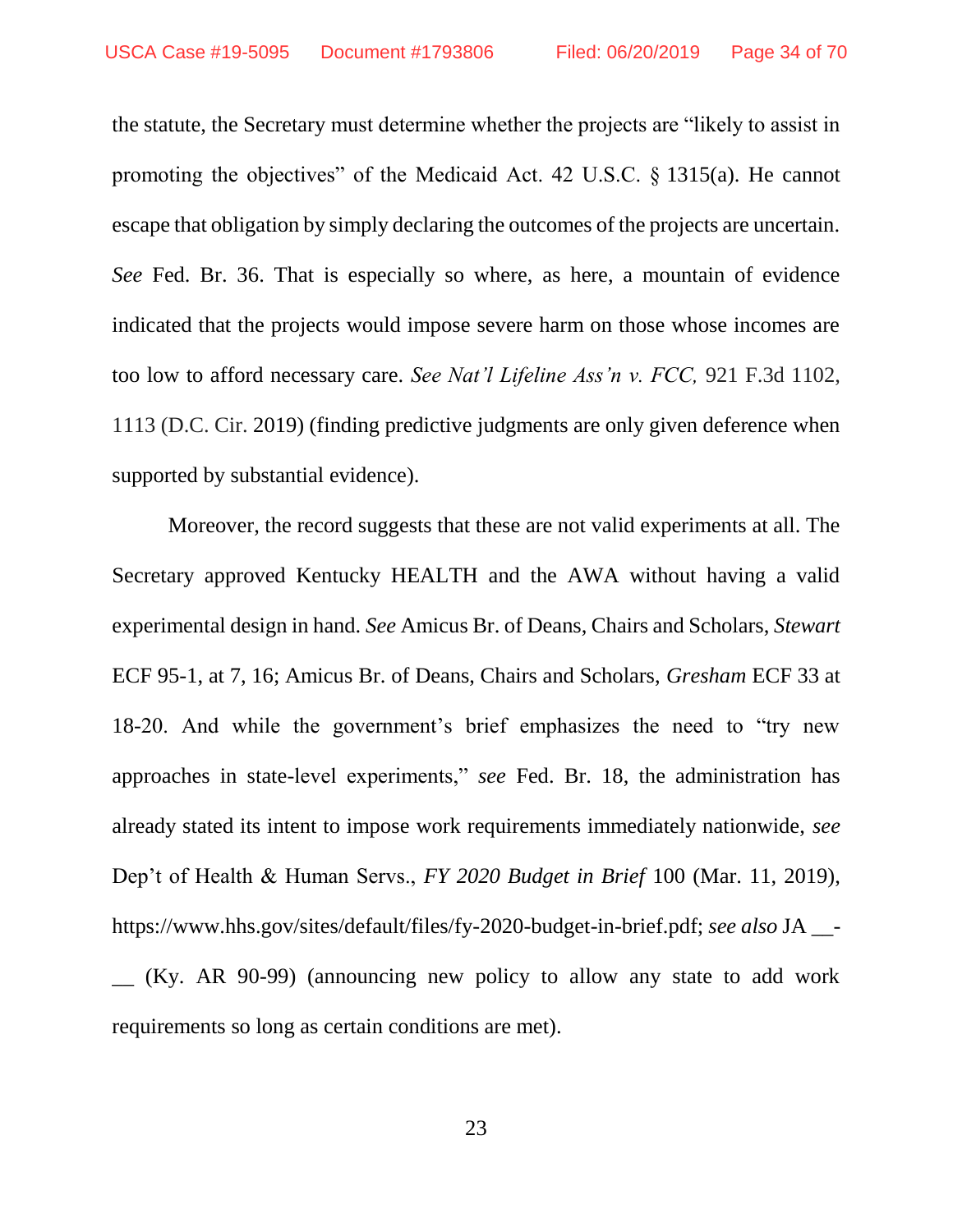In short, the Secretary had no excuse: He needed to reasonably weigh the evidence in the record regarding the likely outcomes of the project. As described below, he did not do so.

# **II. THE SECRETARY IGNORED THE STATUTORY PURPOSE OF MEDICAID AND FAILED TO ADDRESS THE IMPACT OF THE PROJECTS ON COVERAGE.**

As the district court correctly decided, the Secretary did not reasonably conclude that either Kentucky or Arkansas proposed a valid experiment that "is likely to assist in promoting the objectives" of the Medicaid Act. 42 U.S.C. § 1315(a). The Secretary's approvals of Kentucky HEALTH and AWA are fundamentally flawed in three respects.

First, the Secretary attempted to rewrite the Medicaid Act, fashioning new purposes for the program. These alternatives—improving health, increasing financial independence, and cutting costs—are invalid. To justify these alternative purposes, the government repeatedly analogizes to the work requirements in TANF and SNAP. But there are no analogous work requirements in Medicaid, and Congress established for Medicaid a statutory purpose that is distinct from the purposes it chose for TANF and SNAP.

Second, the Secretary failed to consider the devastating impact these projects would have on coverage. Substantial evidence showed that the projects would strip Medicaid coverage from tens of thousands of people. The purpose of Medicaid is to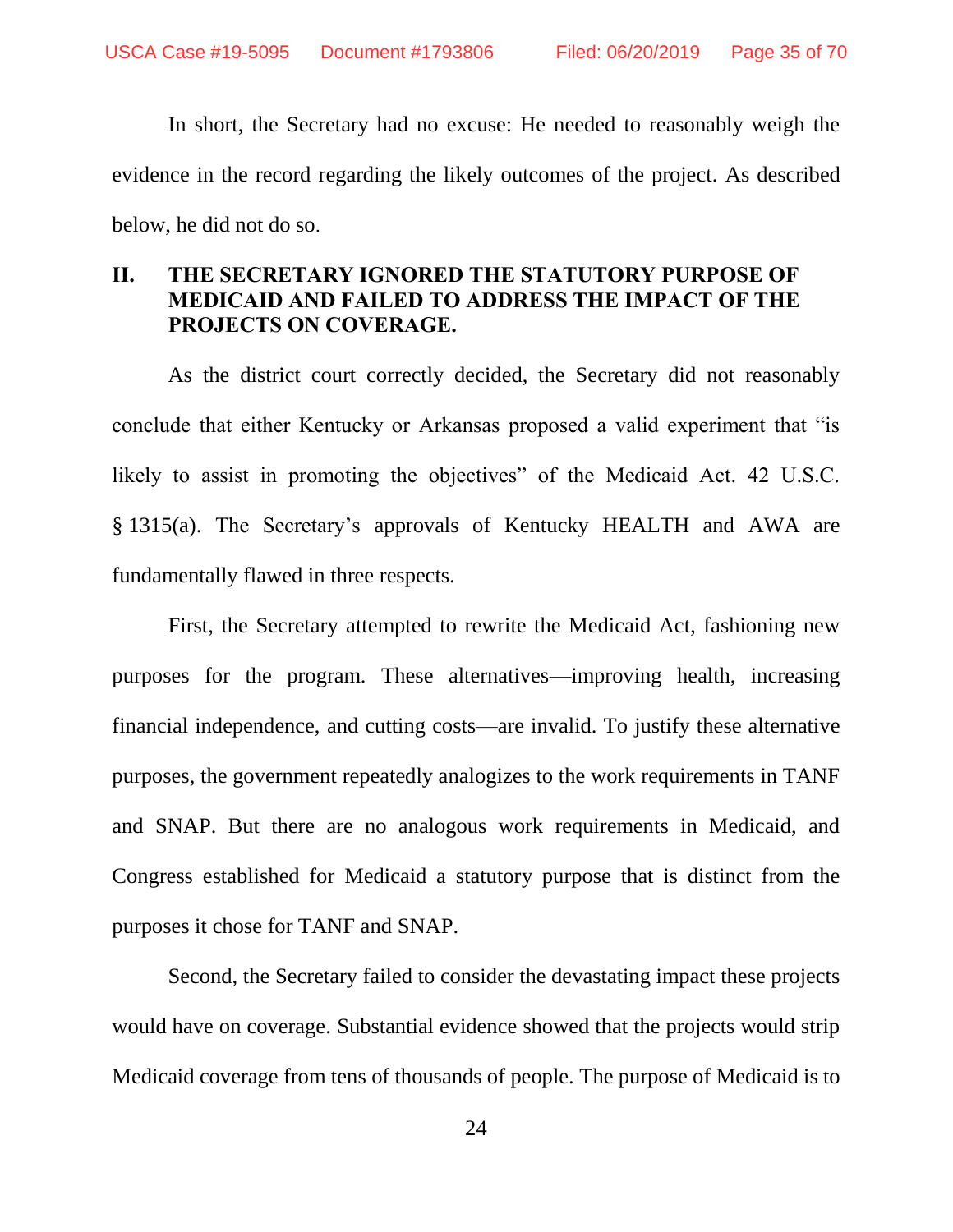furnish medical assistance to those whose incomes are too low to afford necessary care. Failure to consider whether the projects will actually furnish assistance or will instead—as the record evidence shows—result in widespread coverage loss is arbitrary and capricious.

Lastly, record evidence does not support the Secretary's conclusion that Kentucky HEALTH and the AWA are likely to further even the alternative purposes of Medicaid the Secretary concocted. Each record "contains a rather stunning lack of evidence" that the Secretary actually considered the record before him. *Beno*, 30 F.3d at 1074. For these reasons, the Secretary's approvals cannot stand.

#### **A. The Secretary Sought To Rewrite The Purposes Of The Act.**

The Secretary may grant a Section 1115 waiver only for an experiment that is "likely to assist in promoting the objectives" of the Medicaid Act. 42 U.S.C. § 1315(a). As the district court correctly observed, one need not look far to find those objectives; Congress specified them in the statute. *See Gresham*, 363 F. Supp. 3d at 176 (citing 42 U.S.C. § 1396-1). In approving the AWA and Kentucky HEALTH, the Secretary attempted to sidestep the plain text of the Act and invented new purposes for Medicaid. His attempt to rewrite the statute cannot survive.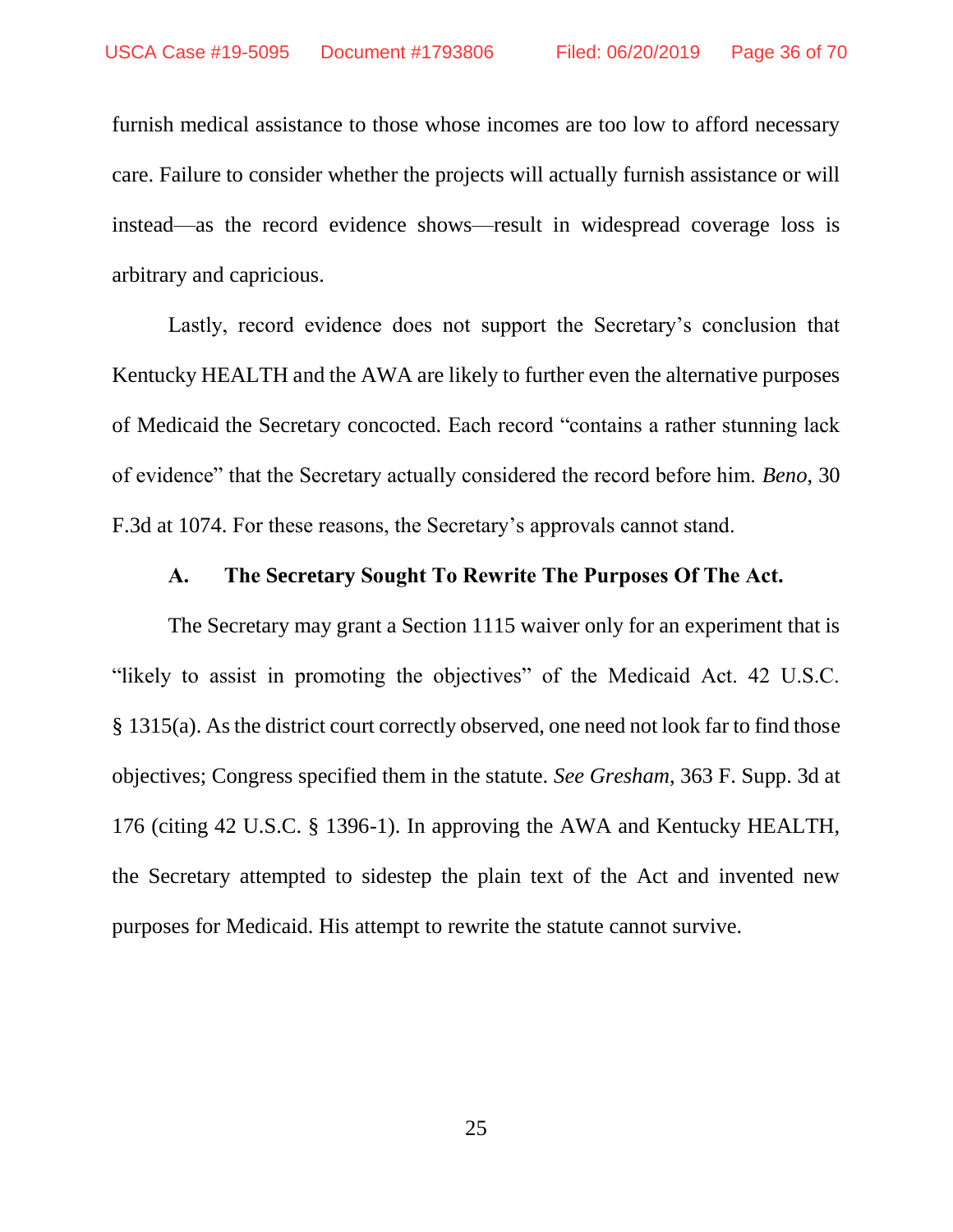1. The Text Of The Act Specifies That The Purpose Of Medicaid Is The Provision Of Medical Assistance To Low-Income Individuals.

Section 1396-1 states that Congress appropriates Medicaid funds "[f]or the purpose of enabling each State, as far as practicable . . . to furnish (1) medical assistance on behalf of [individuals] whose income and resources are insufficient to meet the costs of necessary medical services, and (2) rehabilitation and other services to help such families and individuals attain or retain capability for independence or self-care." 42 U.S.C. § 1396-1. The district court's conclusion that Medicaid's objective is to "furnish medical assistance" "followed ineluctably from § 1396-1 of the Act." *Gresham*, 363 F. Supp. 3d at 176.

The location of this provision within the Medicaid Act further reinforces the district court's conclusion. Because Medicaid is a spending program, Congress appropriates funds to states and attaches conditions to those appropriations. And it is in the section of the statute entitled "appropriations" that Congress set out Medicaid's purpose. *See* 42 U.S.C. § 1396-1. As the district court observed, "[w]hat better place could the purpose of a spending program be found than in the provision that sets up the 'purpose' of the appropriations?" *Gresham*, 363 F. Supp. 3d at 180. The purposes identified in Section 1396-1 are the purposes of the program.

The government has previously agreed that Section 1396-1 sets forth the "core objective" of the Medicaid Act. *See Gresham*, 363 F. Supp. 3d at 176. And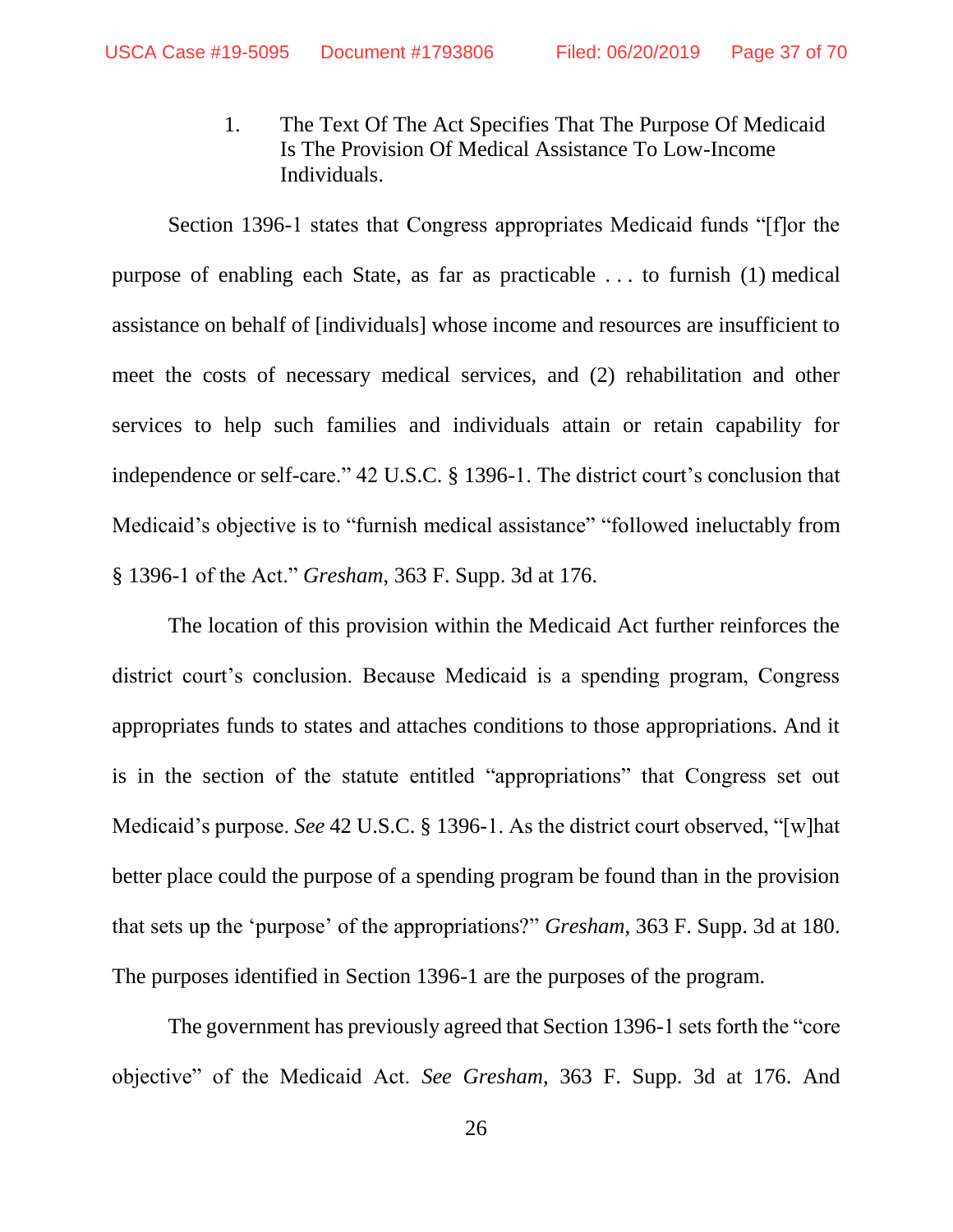notwithstanding its insinuations to the contrary, *see* Fed. Br. 5 (calling the expansion "in essence a new program"), there is no doubt that Medicaid's core purpose of furnishing medical assistance applies equally to all Medicaid recipients, including the expansion population. As the district court correctly observed, "as amended, one objective of Medicaid thus became 'furnishing . . . medical assistance' for this new group of low-income individuals." *Stewart I*, 313 F. Supp. 3d at 261; *see id.* at 270 (explaining that over time, Congress has amended the Act to expand coverage to various populations, and while none of those populations is mentioned in Section 1396-1, "it is inconceivable that Congress intended to establish separate Medicaid programs, with differing purposes, for each"). The ACA did not create two parallel forms of Medicaid—it added a new population to the existing Medicaid program.

Further, Congress gave Medicaid a specific objective—furnishing medical assistance to low-income individuals—meant to address the specific problem of covering medical costs. Although Congress included work requirements in SNAP and TANF, it chose not to add them to Medicaid. Beginning in the 1980s, Congress had actively set Medicaid apart from these broader, work- and wealth-oriented programs by decoupling participation in one program from eligibility in the other. *See, e.g.*, Medicare Catastrophic Coverage Act of 1988, § 302, 102 Stat. at 750 (codified at 42 U.S.C. § 1396a(a)(10)(A)(i)(IV)). And even recently Congress decided not to add work requirements to Medicaid. *See* American Health Care Act,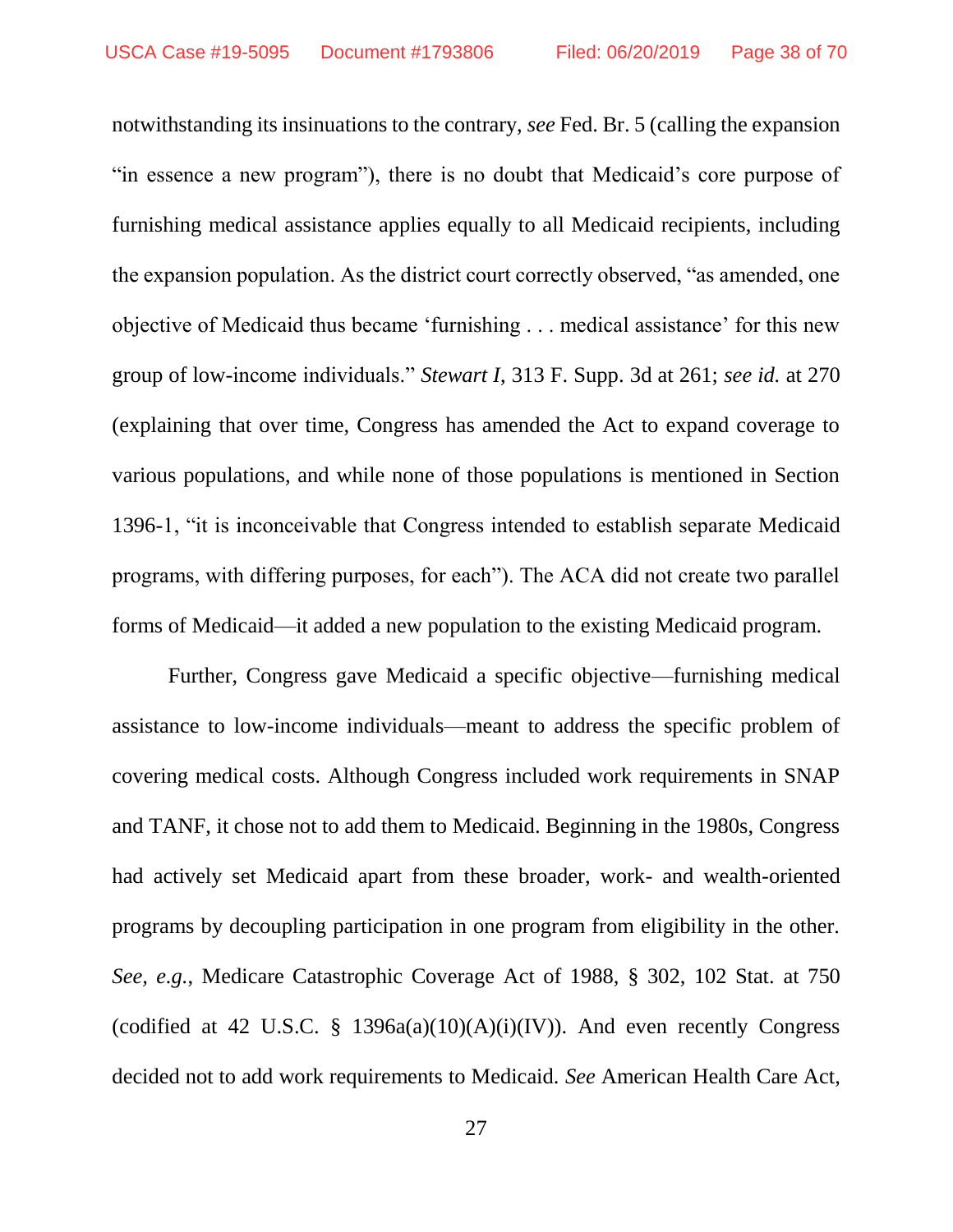H.R. 628, 115th Cong., §117 (2017); Medicaid Reform and Personal Responsibility Act of 2017, S. 50, 115th Cong. (2017). Despite the government's attempt to cast Medicaid as just another "public welfare" program like AFDC or TANF, Fed. Br. 7- 8, Medicaid is a fundamentally different program Congress developed to target a fundamentally different problem.

> 2. The Secretary's "Alternative" Medicaid Objectives Represent Unreasonable Interpretations Of The Statute.

Notwithstanding the clarity of the text, the Secretary focuses on a different slate of objectives: "promot[ing] beneficiary health and financial independence," *Stewart II*, 366 F. Supp. 3d at 134 (citing JA \_\_-\_\_ (KAR 6723-24)); *Gresham*, 363 F. Supp. 3d at 176-77 (citing JA \_\_ (AAR 4)); preparing low-income adults for commercial coverage, *Stewart II*, 366 F. Supp. 3d at 145 (citing JA \_\_ (KAR 6725)); JA (AAR 5); and, for Kentucky, conserving resources to improve the long-term fiscal sustainability of Medicaid, JA \_\_ (KAR 6726). But Congress did not authorize these objectives. Nor is it the Secretary's role to redefine Medicaid's very purpose.

*Promoting Health.* Appellants argue that promoting beneficiary health, unrelated to the provision of medical assistance, is a purpose of Medicaid. *See* Fed. Br. 40; Ark. Br. 37; Ky. Br. 29. But that is wrong. While improving health outcomes is clearly a desirable *result* of furnishing medical assistance, the Secretary lacks authority to isolate that desired outcome from the specific mechanisms Congress prescribed for achieving it. "[A]gencies are . . . bound not only by the ultimate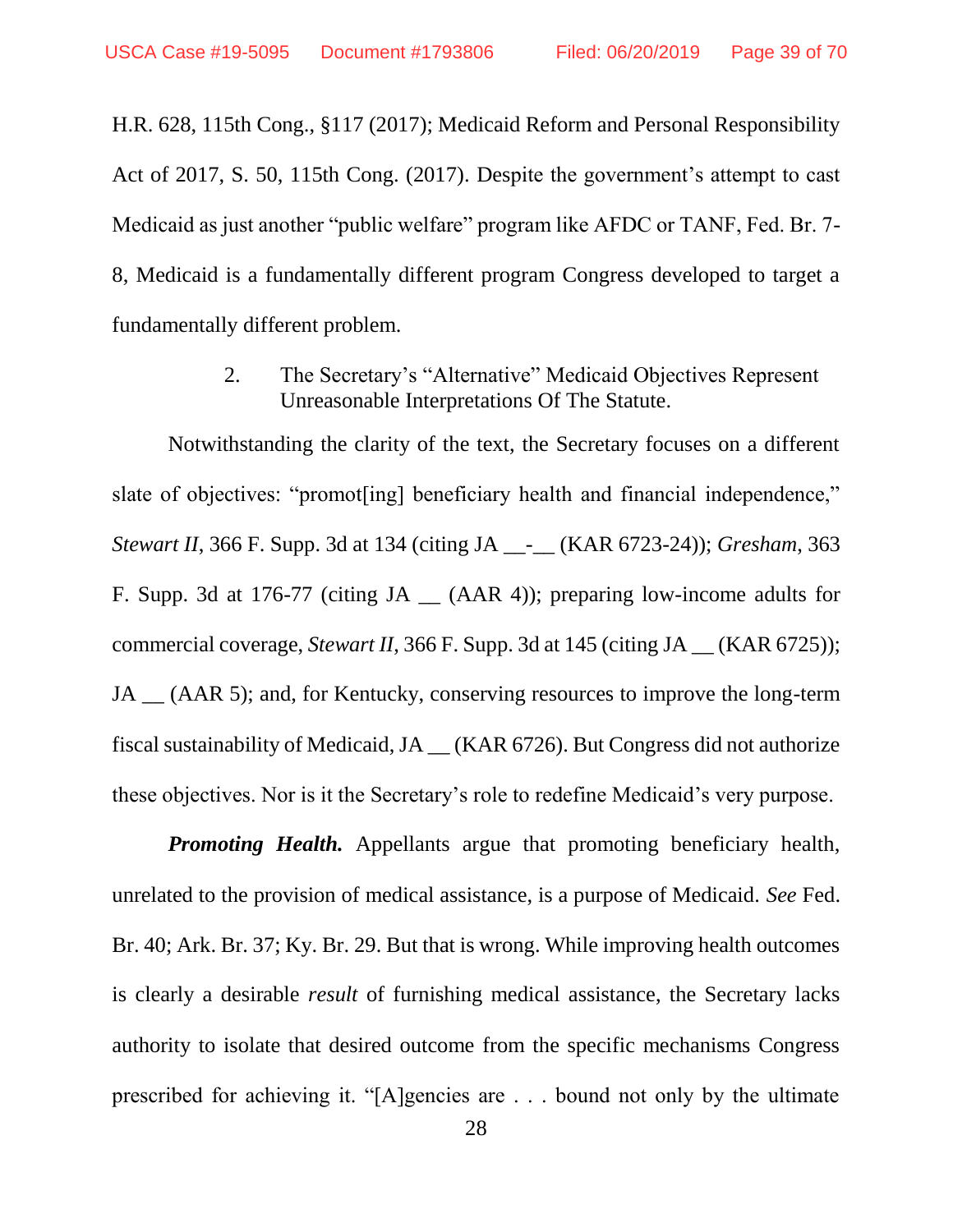purposes Congress has selected, but by the means it has deemed appropriate, and prescribed, for the pursuit of those purposes." *Waterkeeper Alliance v. EPA*, 853 F.3d 527, 535 (D.C. Cir. 2017) (quoting *Colo. River Indian Tribes v. Nat'l Indian Gaming Comm'n*, 466 F.3d 134, 139-40 (D.C. Cir. 2006)). "To the extent Congress sought to 'promote health' and 'well-being' here, it chose a specific method: covering the *costs* of medical services." *Stewart I*, 313 F. Supp. 3d at 267. Improving "beneficiary health," without regard to coverage of medical services or the cost of those services, is not an "objective[] of the Act in [its] own right." *Stewart II*, 366 F. Supp. 3d at 138.

Indeed, if the Government were correct, the Secretary could approve any policy he concludes may improve health and wellness. He could, for example, authorize states to require individuals to eat certain vegetables, adopt certain exercise regimens, work in certain jobs, or live in certain areas to maintain their health coverage, all in the pursuit of better health outcomes. *See Stewart*, 313 F. Supp. 3d at 267-68. Surely that is not the law. As the district court recognized, given the statute's stated objective of "furnishing medical assistance," the invocation of "promoting beneficiary health" as a freestanding objective is "far afield of the basic purpose of Medicaid," *Stewart II*, 366 F. Supp. 3d at 145, and well "outside 'the bounds of reasonableness,'" *id.* at 144 (quoting *Abbott Labs. v. Young*, 920 F.2d 984, 988 (D.C. Cir. 1990)). "[T]he fact that [the Secretary] thinks [the statute] would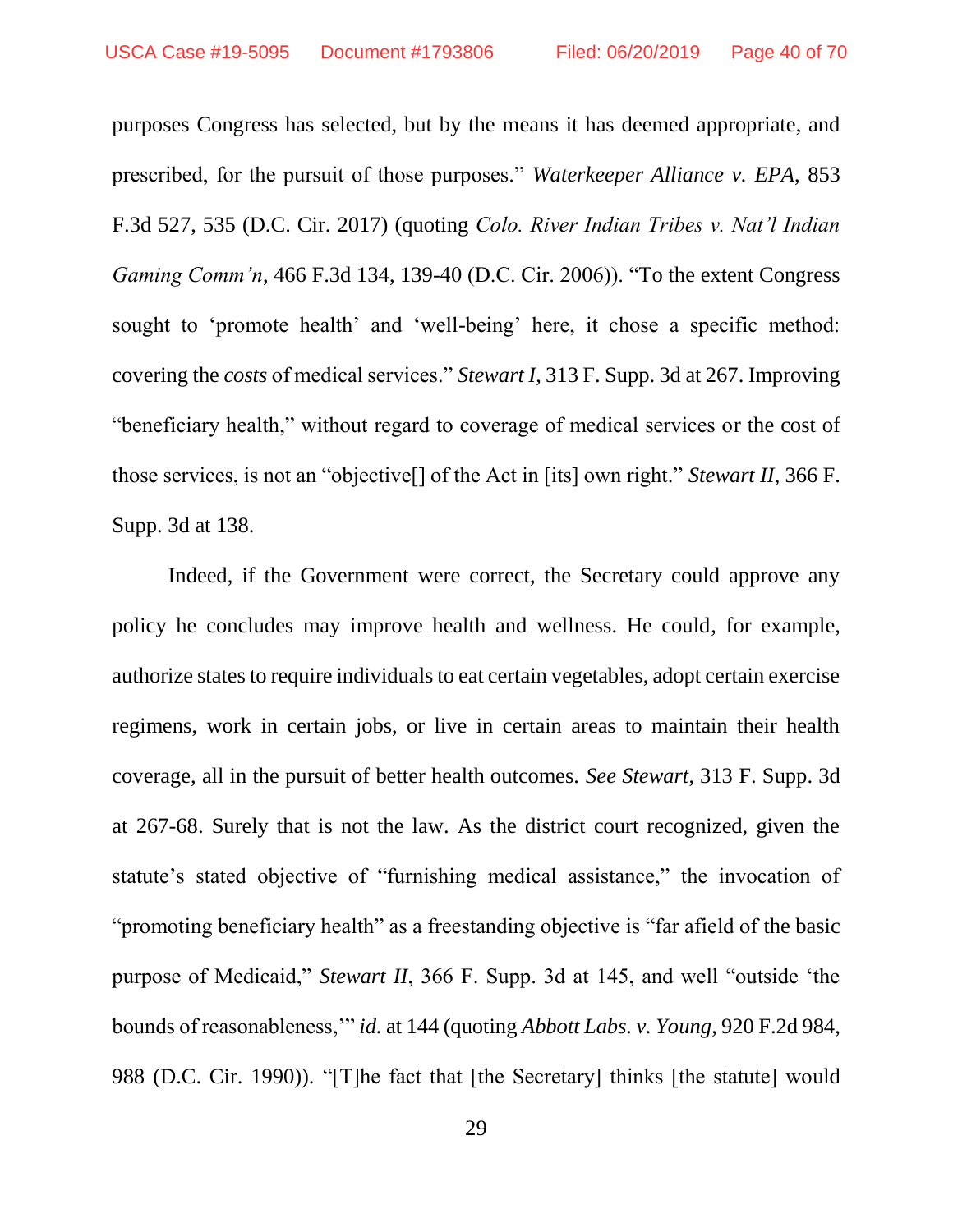work better if tweaked does not give [him] the right to amend the statute." *Ams. for Clean Energy v. EPA*, 864 F.3d 691, 712 (D.C. Cir. 2017).<sup>2</sup>

*Financial Independence.* Likewise, promoting "financial independence" and facilitating the transition of low-income adults from Medicaid to commercial coverage are not freestanding objectives of Medicaid. Medicaid exists to ensure that people have access to needed care when their incomes are too low to afford it. Congress did not enact Medicaid to reduce beneficiary reliance on governmental assistance.

Appellants offer two main arguments to the contrary, neither of which are persuasive. First, they seize on Section 1396-1's reference to "independence." 42 U.S.C. § 1396-1 (defining one purpose of Medicaid as furnishing "rehabilitation and other services to help . . . families and individuals attain or retain capability for independence or self-care"). Read in context, however, the independence and self-

l

<sup>2</sup> The Secretary cites ACA, § 4108, 124 Stat. at 561-64 (codified at 42 U.S.C. § 1396a note), to support his argument that health promotion is a standalone Medicaid objective for purposes of Section 1115, Fed. Br. 39-40. That provision has nothing to do with Section 1115 demonstrations. It required the Secretary to make timelimited grants available to states to carry out initiatives targeted to Medicaid beneficiaries and including both Medicaid and non-Medicaid participating providers. *See* ACA, § 4108(a). Congress carefully defined the scope of the initiatives, permitting states to offer incentives only for participation in evidencebased programs with demonstrated success in controlling smoking, weight, cholesterol levels, blood pressure levels, or diabetes. *Id.* The initiatives could not affect Medicaid eligibility. *Id.* § 4108(e). With this provision, Congress in no way gave the Secretary a green light to promote health at the expense of the health coverage of tens of thousands of Medicaid beneficiaries.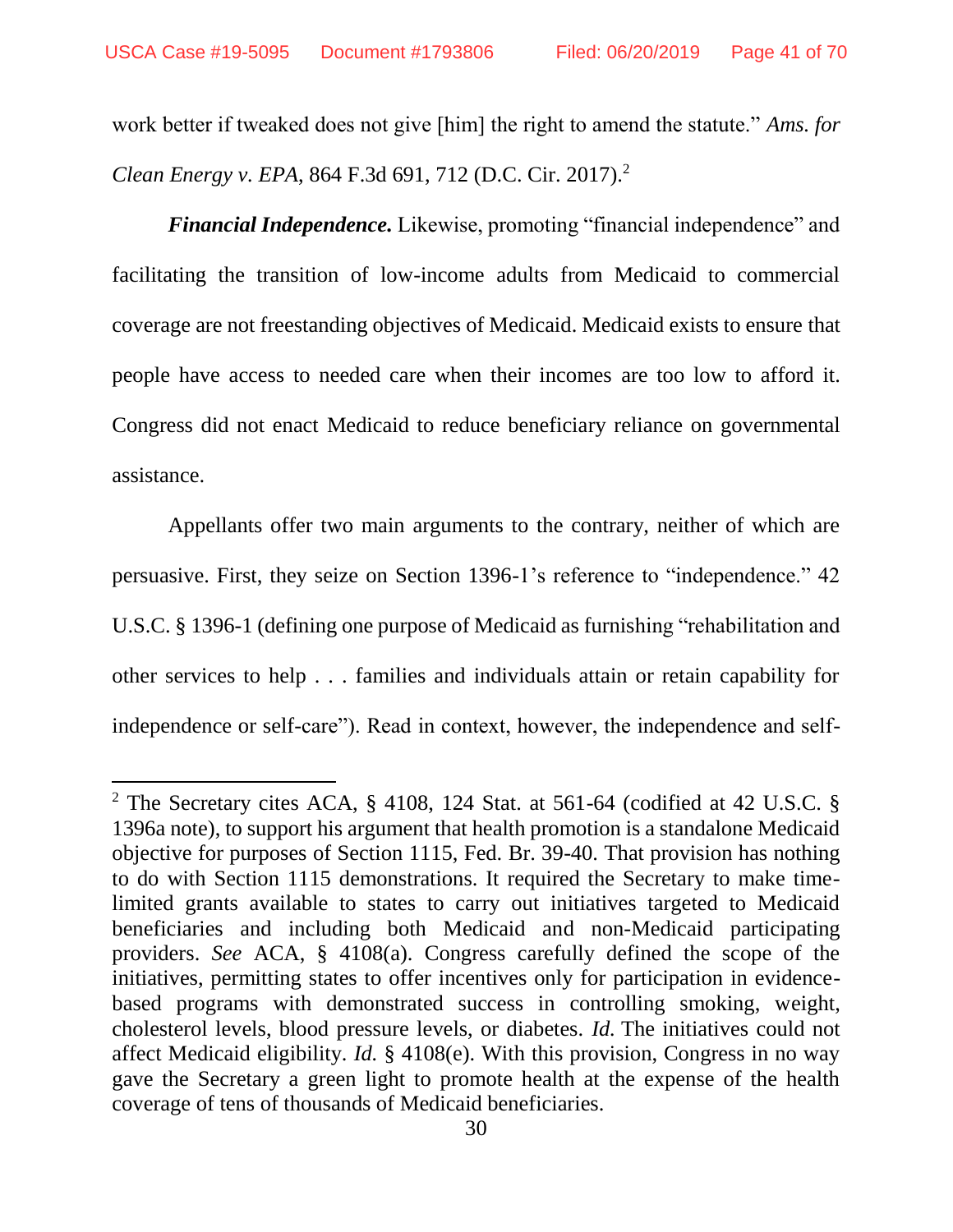care referenced here relate to medical and rehabilitative services—*i.e.*, *functional* independence, not *financial* independence. *See Stewart II*, 366 F. Supp. 3d at 146 (interpreting "independence" to mean financial independence "is an unreasonable reading of the relevant provision because it is incompatible with the surrounding statutory language and aims").<sup>3</sup>

Second, the government argues that Section 1396u-1 makes financial independence a standalone objective of the Medicaid program, Fed. Br. 23-24, and characterizes Medicaid as a pillar of a trio of "public welfare" programs meant to promote work, Fed. Br. 7, 23-24. This is wrong. In 1996, Congress established TANF, a cash assistance program, with a stated purpose "to end the dependence of needy parents on government benefits programs by promoting job preparation, work, and marriage." 42 U.S.C.  $\delta$  601(a)(2). To that end, Congress included work requirements in the TANF statute, *see id.* § 607, as it had in the predecessor program (AFDC), *see id.* § 602(19) (1996), and imposed work requirements in SNAP, 7 U.S.C. § 2015(d), (o).

Notably, Congress did *not* impose work requirements in Medicaid to mirror SNAP and TANF and did *not* amend Medicaid's objectives to mirror those in TANF. *See, e.g.*, *Digital Realty Tr., Inc. v. Somers*, 138 S. Ct. 767, 777 (2018) ("When

 $\overline{\phantom{a}}$ 

<sup>3</sup> Medicaid regulations use "independence" to refer to functional independence. *See, e.g.*, 42 C.F.R. § 435.1010 (focusing on "substantial functional limitations" in defining eligibility for institutional-level care).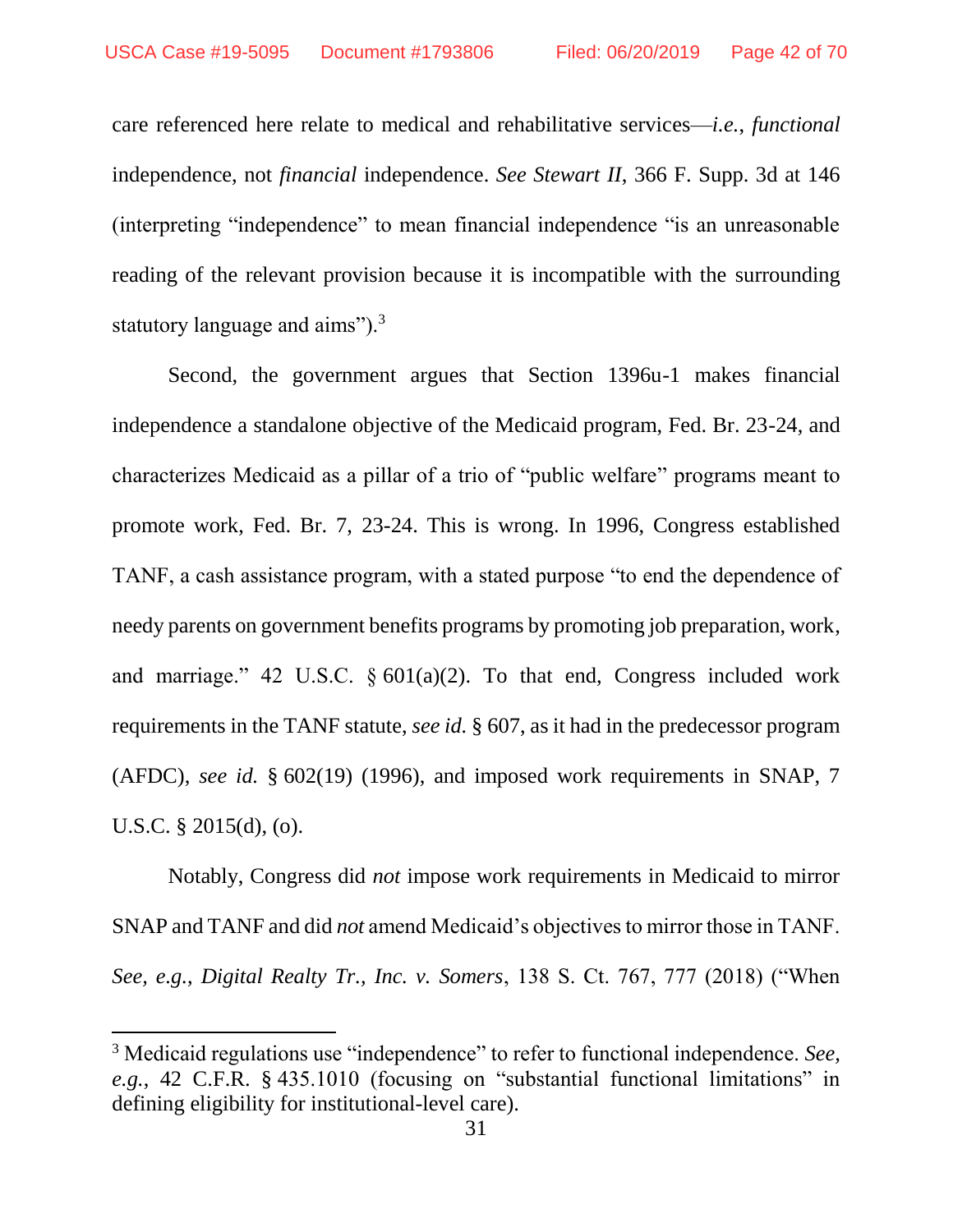Congress includes particular language in one section of a statute but omits it in another, this Court presumes that Congress intended a difference in meaning." (quoting *Loughrin v. United States*, 573 U.S. 351, 358 (2014) (alterations adopted))). Rather, Congress enacted one narrow provision—Section 1396u-1—that permits states to coordinate eligibility for Medicaid and TANF for people participating in both programs.

This single provision does not transform the core objectives of the statute. *See Stewart II*, 366 F. Supp. at 147. Instead, Section 1396u-1(b) simply reflects Congress's desire to balance the policy goals of Medicaid (furnishing medical assistance) with the policy goals of TANF (including promoting job preparation) and to ensure that the two programs do not conflict. It does not give the Secretary carte blanche to import the TANF objectives into the Medicaid program and thus impose work requirements broadly across the program to populations that do not interact with TANF at all. As the Supreme Court has repeatedly observed, "Congress does not hide elephants in mouseholes." *Cyan, Inc. v. Beaver Cty. Emps. Ret. Fund.*, 138 S. Ct. 1061, 1071 (2018) (internal quotation marks and citations omitted).

*Long-Term Fiscal Sustainability.* Finally, the Secretary cannot justify the approvals on the grounds that they "enable states to stretch their resources" and "ensure the fiscal sustainability of the Medicaid program." JA \_\_ (KAR 6719). Even if the Secretary may properly consider fiscal concerns when evaluating Section 1115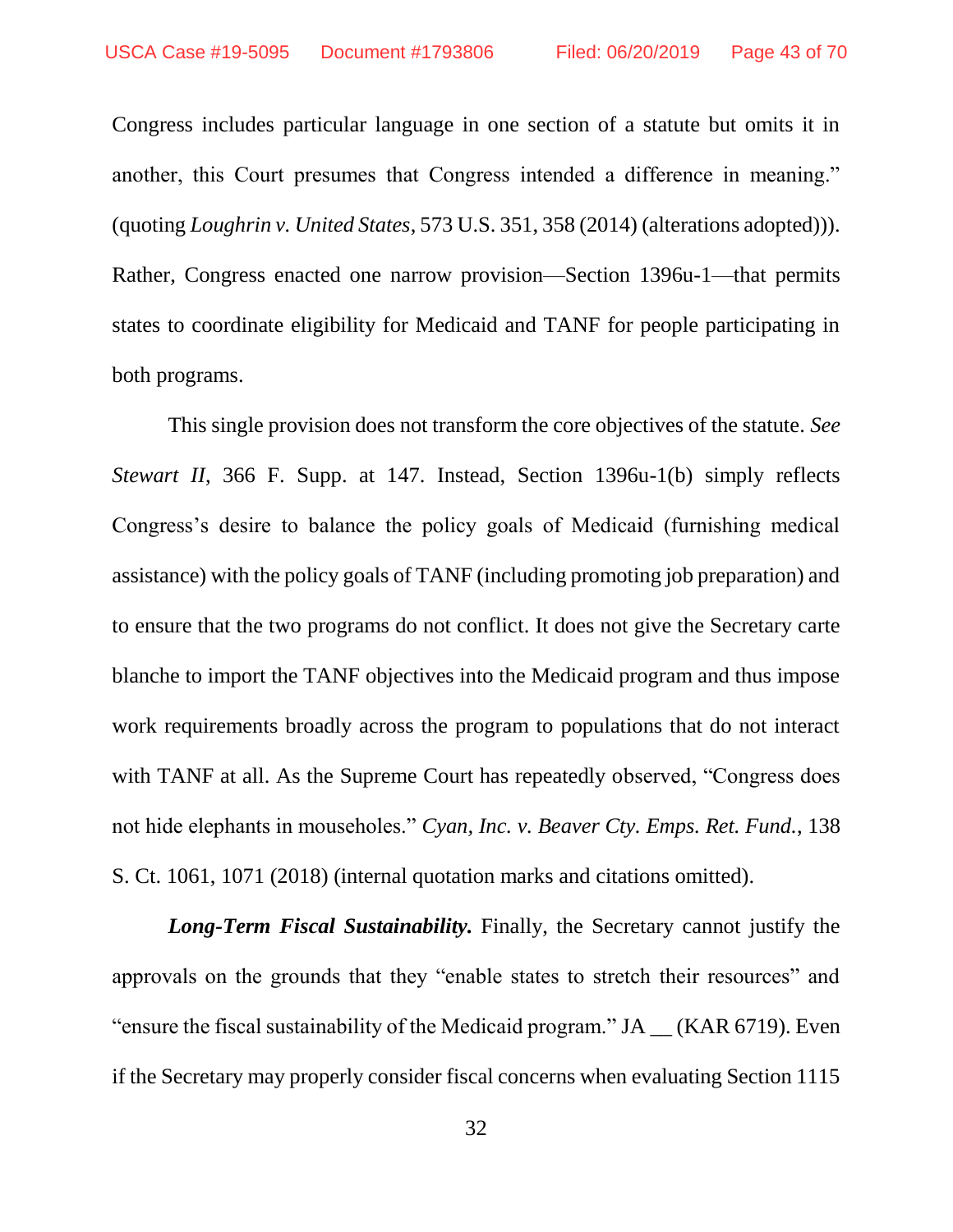proposals, he cannot place saving money on par with the Medicaid Act's primary objective of furnishing medical assistance. Section 1396-1's requirement for a state to furnish assistance "as far as practicable" does not change the analysis. That provision simply "qualif[ies] . . . the extent to which states must furnish medical assistance." *Stewart*, 366 F. Supp. 3d at 149. It certainly does not give the Secretary free rein to pursue fiscal sustainability at the expense of coverage. To hold otherwise would mean that any Section 1115 project that cut Medicaid costs, even by slashing eligibility or reducing benefits, would promote the objectives of the program. That cannot be correct.<sup>4</sup>

None of the cases the government cites support its argument. Fed. Br. 25-26. At the outset, none of those cases involved Section 1115 projects. None held that fiscal sustainability is an independent objective of the Medicaid Act, much less one that may eclipse the core objective of the program. *N.Y. State Dep't of Soc. Servs. v. Dublino*, for example, arose from implementation of work requirements in the AFDC program, not Medicaid. 413 U.S. 405, 408 (1973). In upholding a New York law requiring individuals to engage in work activities to retain AFDC benefits, the Supreme Court focused on the text of the AFDC statute, which—in stark contrast to

 $\overline{\phantom{a}}$ 

<sup>&</sup>lt;sup>4</sup> As Judge Boasberg observed, because the Medicaid Act establishes mandatory floors for benefits and coverage populations, the statutory purpose of furnishing assistance "as far as practicable" is easily understood as directing states to maximize their medical assistance efforts. *Stewart*, 366 F. Supp. 3d at 149.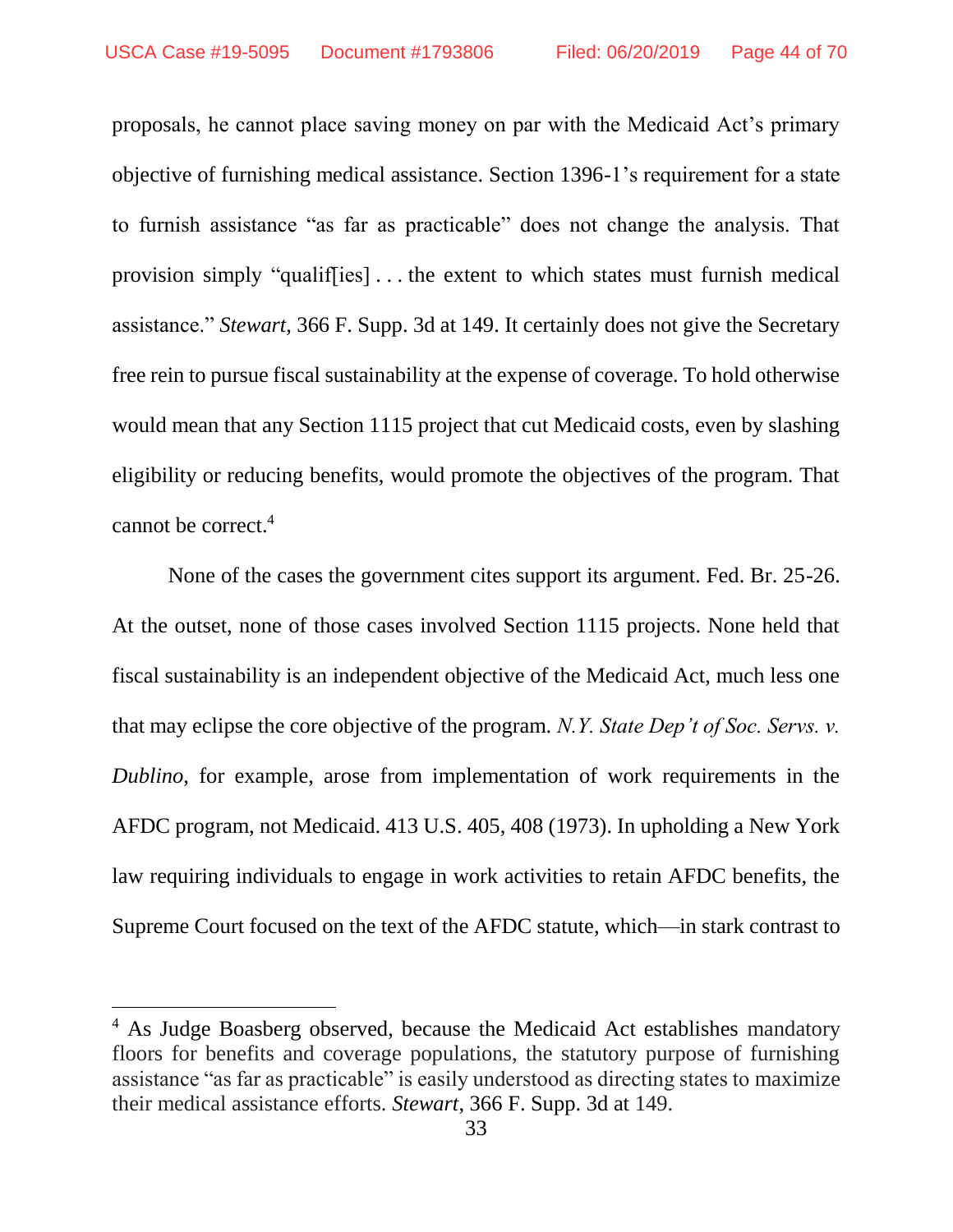the Medicaid Act—included work requirements and listed promoting work as a purpose of the program. *Id.* at 419-20. Although the Court acknowledged that a state may consider fiscal sustainability, it stated that such considerations cannot lead to "interpret[ing] federal statutes to negate their own stated purposes." *Id.* Thus, per *Dublino*, a state may *not* pursue fiscal sustainability at the expense of the program objectives established by Congress.

Similarly, neither *Pharmaceutical Research & Manufacturers of America v. Walsh*, 538 U.S. 644 (2003), nor *Pharmaceutical Research & Manufacturers of America v. Thompson*, 362 F.3d 817 (D.C. Cir. 2004), helps the government here. These cases examined whether the Medicaid Act preempted state statutes that established prescription drug rebate programs designed to reduce drug costs for individuals not on Medicaid. *See Walsh*, 538 U.S. at 653-54; *Thompson*, 362 F.3d at 821 & n.4. The courts explained that state statutes aiming to provide broader access to prescription drugs did not conflict with the objectives of the Medicaid program and indeed served "some Medicaid-related goals." *See Walsh*, 538 U.S. at 662-63. Notably, the programs restricted Medicaid enrollees' access to prescription drugs only in a way already explicitly allowed in Medicaid. *Id.* at 664; *Thompson*, 362 F.3d at 823. Further, a plurality of the Court stated that providing cheaper drugs to individuals not enrolled in Medicaid and cutting Medicaid costs "would not provide a sufficient basis for upholding the [supplemental drug rebate] program if it severely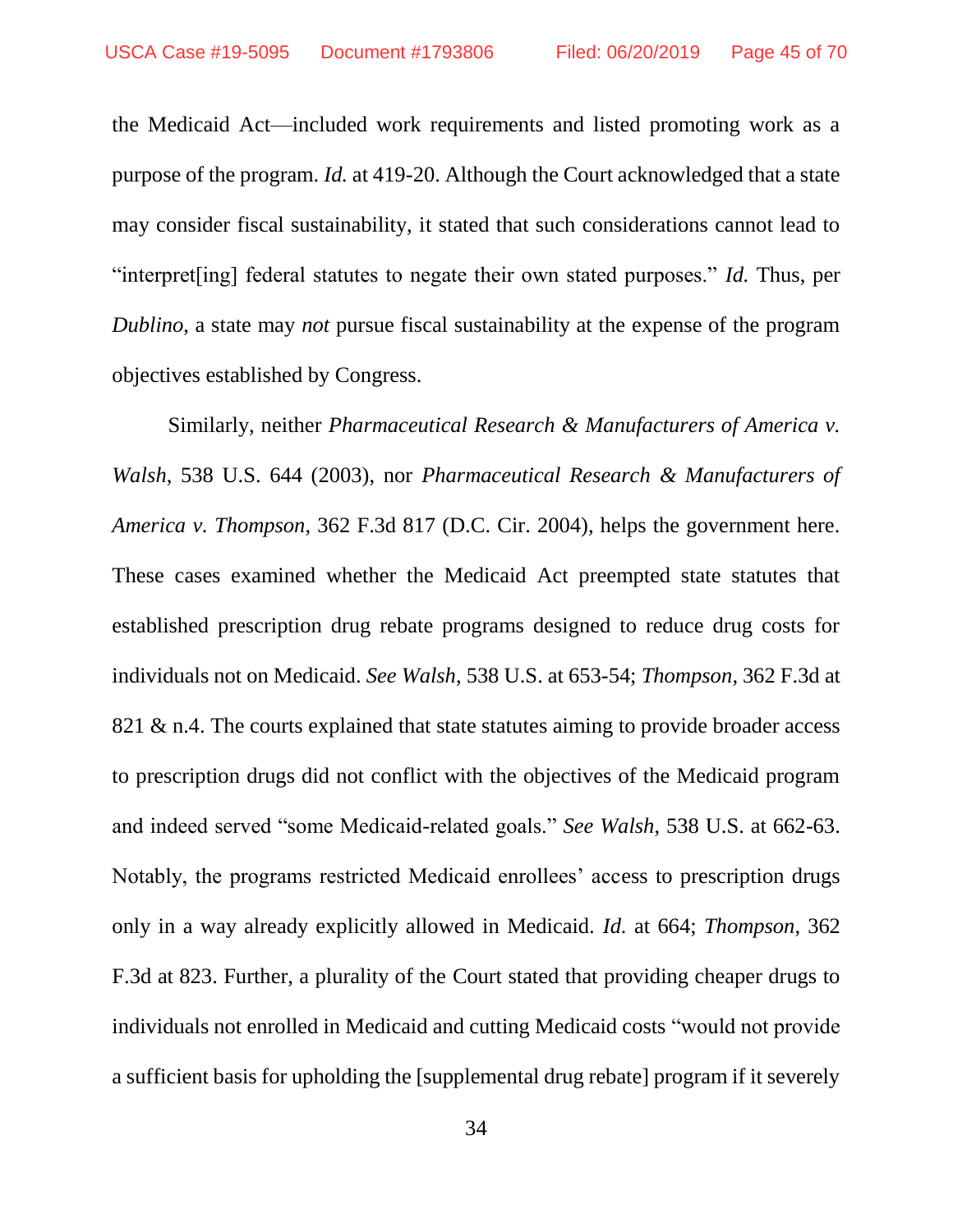curtailed recipients' access to" Medicaid services. 538 U.S. at 664-665. Thus, these cases "do not suggest that Medicaid recipients can be significantly burdened—that is, for example, their eligibility significantly restricted or benefits significantly cut in the name of saving money." *Stewart II*, 366 F. Supp. 3d at 152*.*

Finally, in an argument the federal government barely bothers to defend, Kentucky presses the fiscal sustainability argument in a different way: Because Kentucky threatened to withdraw expansion-population coverage *entirely* if its waiver request were denied, JA  $\_\_\_\_\_\_\_\_\_\_\_\_\_\_\_\_\_\_$  (KAR 6726, 6729, 6731-32), the Secretary properly concluded the approval actually *promotes* coverage overall, given the alternative and notwithstanding its devastating effect on current Medicaid recipients, Ky. Br. 35-36; Fed. Br. 25. Kentucky's threat to eliminate the Medicaid expansion cannot justify the waiver here.

First, it is by no means clear that Kentucky could lawfully (or would in fact) follow through on its threat. The expansion population is a "mandatory" Medicaid population, and a State is not generally free to drop mandatory populations. *NFIB* is not to the contrary. Although *NFIB* prohibited the government from withholding funds from states that refused to implement the Medicaid expansion, it did not rewrite the Medicaid statute to render the expansion population optional. Following enactment of the ACA in 2010 and *NFIB* in 2012, states that opted into the expansion, such as Kentucky and Arkansas, understood the bargain (including its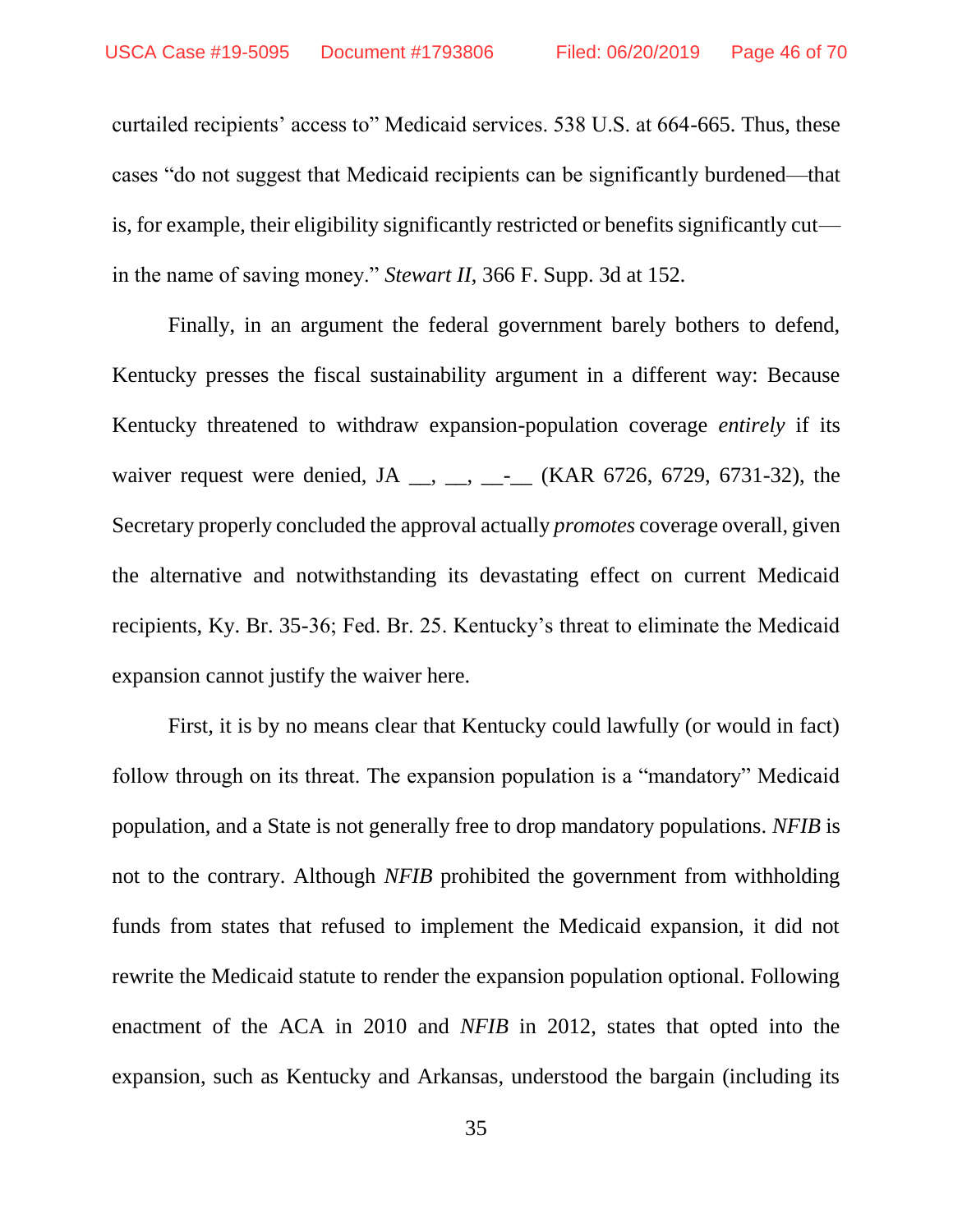generous, over 90%, federal funding) before choosing to expand. There is no unconstitutional coercion in treating the expansion population on an "equal footing" with "traditional" Medicaid populations once the State has exercised the option to expand in exchange for increased funding. *Stewart I*, 313 F. Supp. 3d at 269; *see also id.* at 242 ("Although it may choose not to cover the ACA expansion population, . . . if the state decides to provide coverage, those individuals become part of its mandatory population." (citing *NFIB*, 567 U.S. at 587)). What is more, despite the Kentucky Governor's proclamation, state law may independently prevent Kentucky from terminating the expansion population. *See* Ky. Rev. Stat. Ann. § 205.520 ("[I]t is the policy of the Commonwealth to take advantage of all federal funds that may be available for medical assistance.").

Second, because Medicaid itself is a voluntary program, Kentucky's argument has no bounds. *Cf.* Fed. Br. 25; Ky. Br. 5-6, 38. As the district court correctly noted, "taken to its logical conclusion," the theory would allow—indeed require—the Secretary to approve any project if a state threatened to cut any population or "do away with all of Medicaid" without the approval. *Stewart II*, 366 F. Supp. 3d at 154. Medicaid would become an à la carte menu, with states permitted to mix and match coverage as they wish so long as some number of individuals remain enrolled in the program. Notably, before the district court the Secretary could not identify a single limiting principle to its argument, *see id.*, and the Secretary makes no effort to offer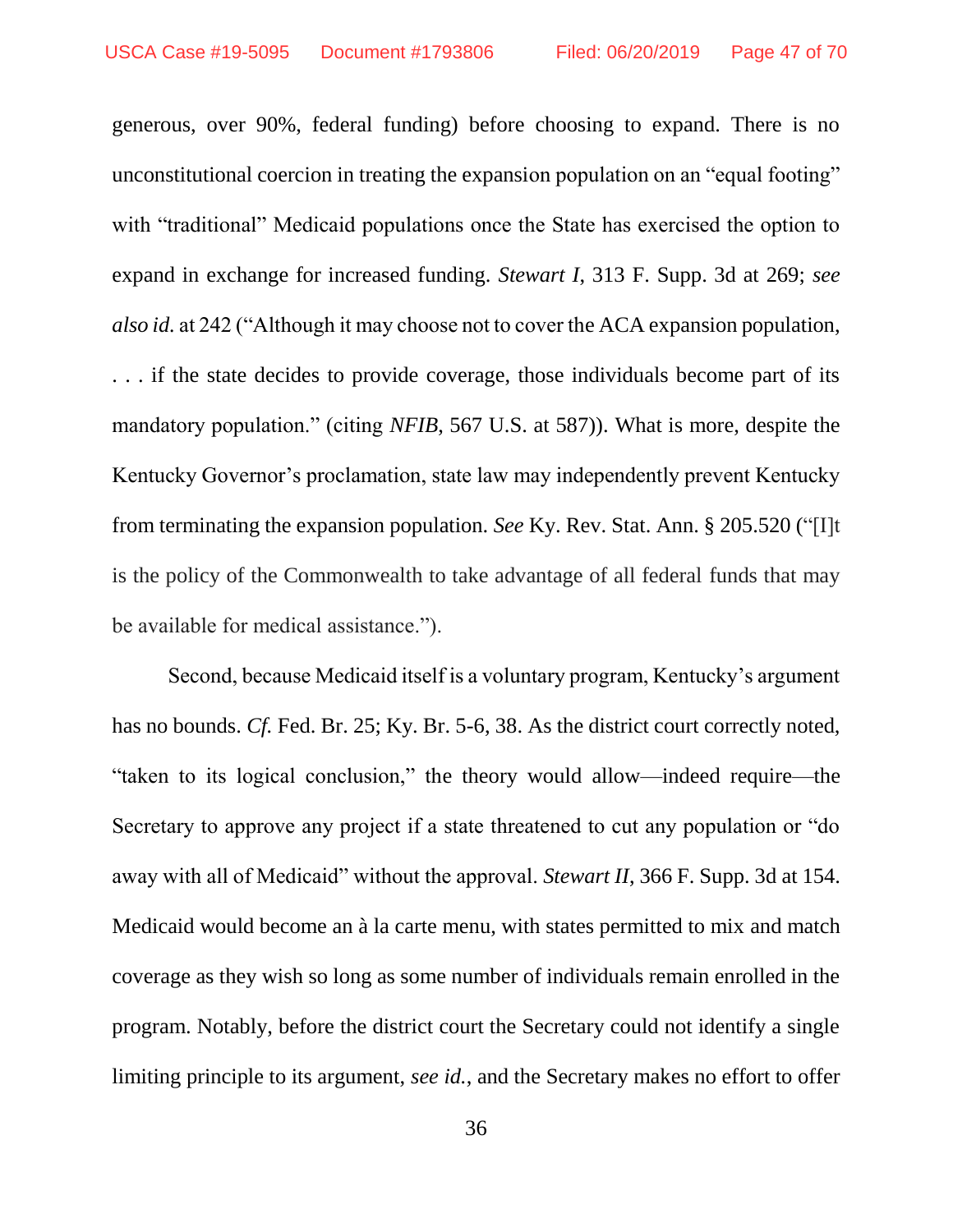one here, *see* Fed. Br. 36-37. This cannot be what Congress intended. *See Beno*, 30 F.3d at 1068-69 ("[W]e doubt that Congress would enact such comprehensive regulations, frame them in mandatory language, require the Secretary to enforce them, and then enact a statute allowing states to evade these requirements with little or no federal agency review.").

 $*$   $*$   $*$ 

In short, "'focus[ing] on health [or other non-coverage objectives] is no substitute for considering Medicaid's central concern: covering health costs' through the provision of free or low-cost health coverage." *Gresham*, 363 F. Supp. 3d at 179 (quoting *Stewart I*, 313 F. Supp. 3d at 266). Before approving an experiment that imposes benefit cuts, penalty provisions, and eligibility restrictions, the Secretary must consider their cumulative impact on furnishing medical assistance to the individuals that the Medicaid program was enacted to protect. *See Newton-Nations v. Betlach*, 660 F.3d 370, 381 (9th Cir. 2011). The Secretary did not do so here.

### **B. The Secretary Failed To Adequately Examine If Kentucky HEALTH And The AWA Were Likely To Promote Coverage.**

As the district court correctly decided, the Secretary did not reasonably conclude that either Kentucky HEALTH or the AWA "is likely to assist in promoting the objectives" of the Medicaid Act. 42 U.S.C. § 1315(a). Each record contains substantial evidence showing that the proposed project would strip Medicaid coverage from substantial numbers of low-income people. And each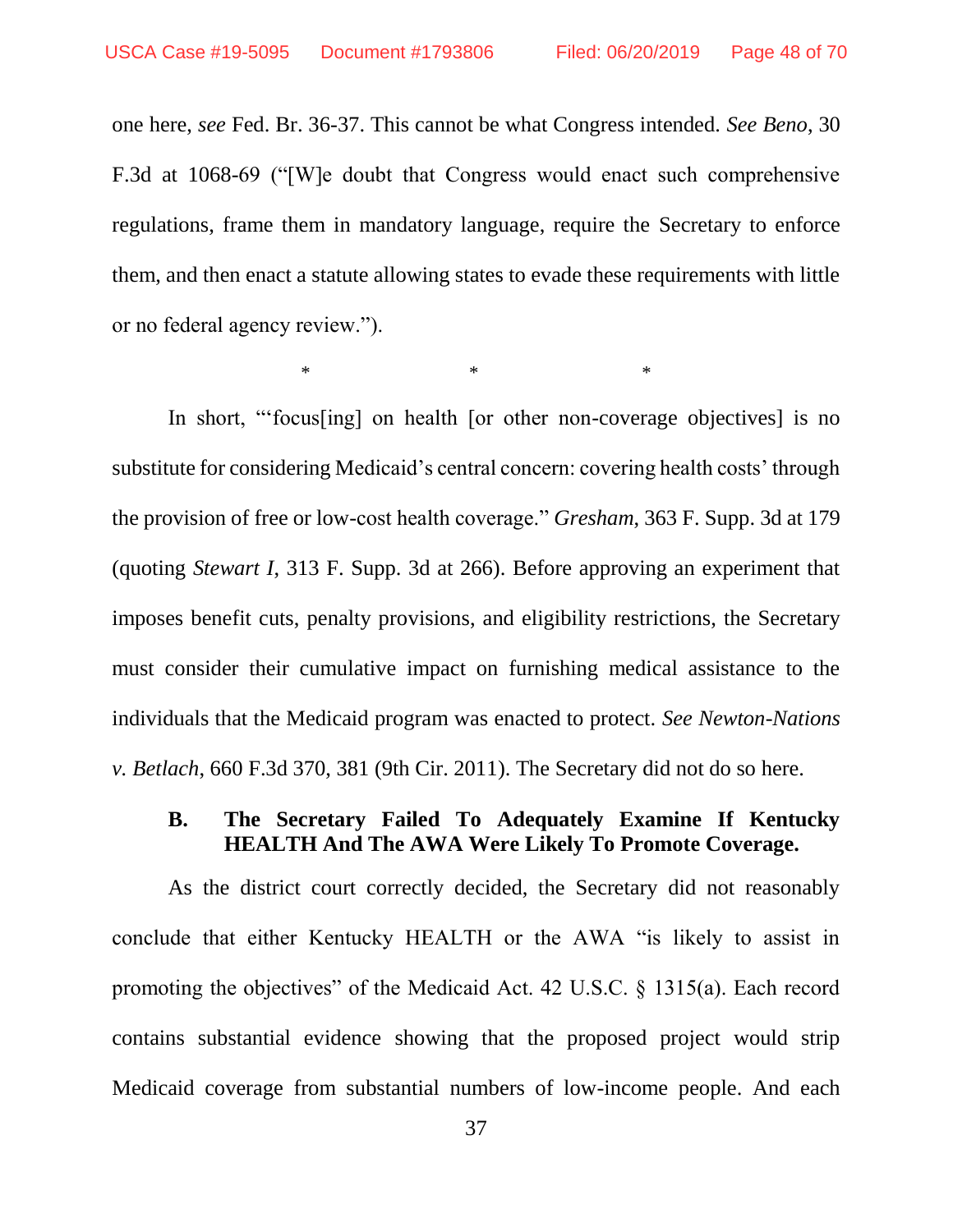$\overline{\phantom{a}}$ 

record "contains a rather stunning lack of evidence" that the Secretary actually considered that evidence. *Beno*, 30 F.3d at 1074. That is no surprise—the approvals were based principally on the desire to advance a different slate of objectives. But given that the core objective of the Medicaid Act is to furnish medical assistance to low-income individuals, the Secretary had to at least assess whether each proposed project "would cause recipients to lose coverage [and] whether the project would help promote coverage." *Stewart* II, 366 F. Supp. 3d at 140 (citing *Stewart I*, 313 F. Supp. 3d at 262); *see also Walsh*, 538 U.S. at 664-65 (noting that a project that cut costs by severely curtailing Medicaid coverage would not serve the objectives of Medicaid). The Secretary failed to do so, rendering the approvals arbitrary and capricious.

*Coverage Loss***.** The record contains substantial, unrefuted evidence indicating that the AWA and Kentucky HEALTH would cause massive coverage losses. *See, e.g.*, JA \_\_-\_\_, \_\_-\_\_, \_\_-\_\_ (KAR 26308-11, 15482-83, 14664-65); JA  $\frac{1}{1-\frac{1}{2}}$ ,  $\frac{1}{1-\frac{1}{2}}$ ,  $\frac{1}{1-\frac{1}{2}}$  (AAR 1269-70, 1277-78, 1285, 1294-95).<sup>5</sup> With respect to

<sup>5</sup> With respect to Kentucky HEALTH, commenters explained that each of the features of the project would limit coverage and/or restrict access to services. *See, e.g.*, JA \_\_\_, \_\_, \_\_, \_\_, \_\_, \_\_\_(KAR 16708-11, 19954, 14043-63, 18404-05) (work requirements); *id.* at \_\_-<sub>\_\_</sub>, \_\_, \_\_-<sub>\_\_</sub>, \_\_-<sub>\_\_</sub>, \_\_-<sub>\_</sub> (KAR 19976-78, 15485, 26310-11, 18613-14, 13139-49) (premiums); *id.* at \_\_-<sub>\_\_</sub>, \_\_, \_\_, \_\_, \_\_, \_\_-(KAR 16723-24, 20291-92, 15152, 18309, 19983-85) (eliminating retroactive eligibility); *id.* at \_\_-<sub>\_\_</sub>, \_\_-<sub>\_\_</sub>, \_\_-<sub>\_</sub> (KAR 15485-86, 16714-15, 17460-61) (administrative lockouts); *id.* at \_\_, \_\_-<sub>\_\_</sub>, \_\_-<sub>\_\_</sub>, \_\_-<sub>\_\_</sub>, \_\_-<sub>\_</sub>, \_\_, \_\_(KAR 13566, 15151-52, 19988-91, 16724-25, 17463-64, 20292, 13174) (eliminating NEMT).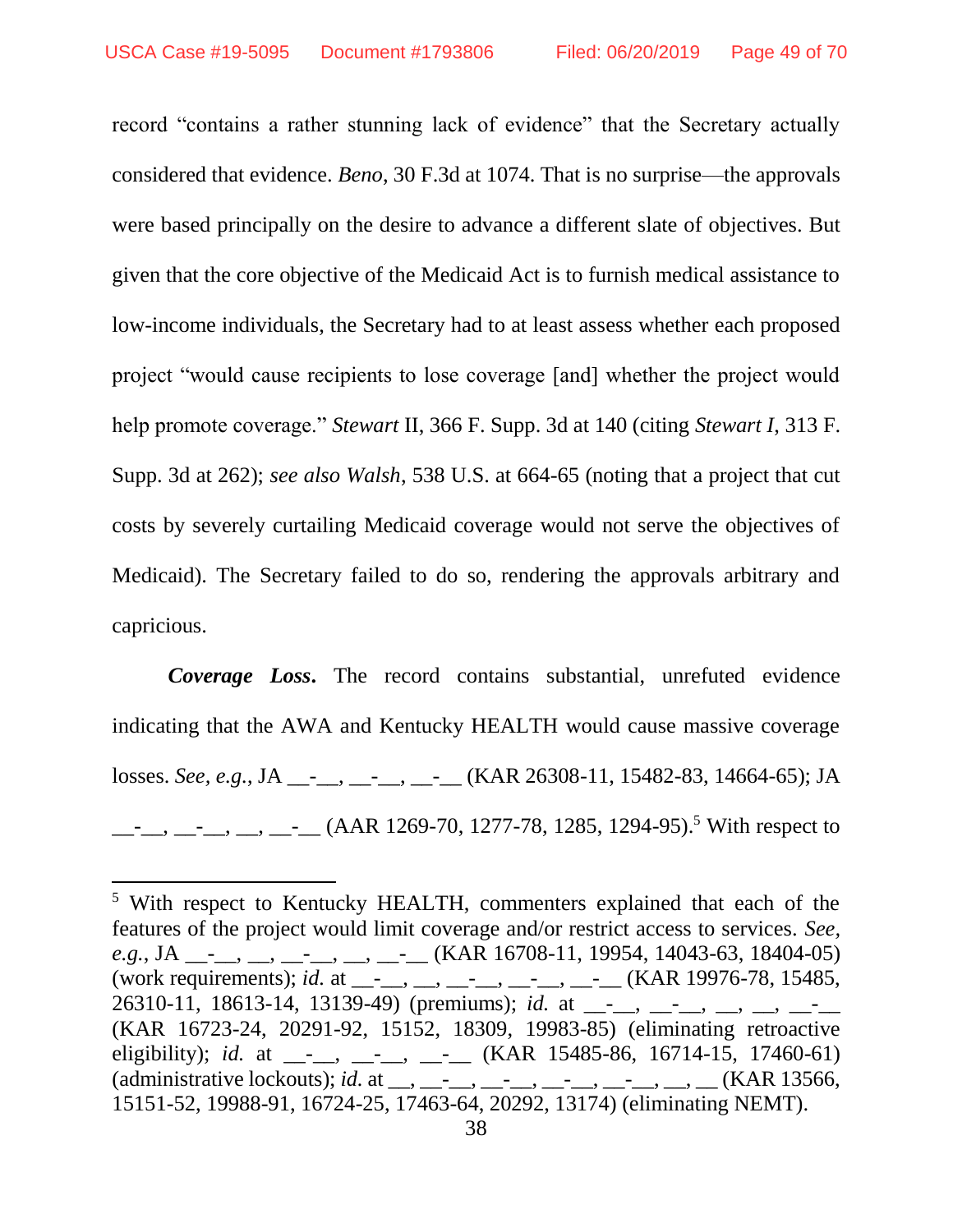$\overline{\phantom{a}}$ 

the Arkansas application, Judge Boasberg correctly found that the Secretary "entirely failed to consider" its effect on coverage, *Gresham*, 363 F. Supp. 3d at 176, and the government has conceded as much, *id.* at 177; *see* JA \_\_ (AAR 4) (listing the objectives the Secretary did consider).

Arkansas argues the Secretary did not need to engage with comments predicting coverage loss because neither the State nor the commenters quantified that loss. Ark. Br. 53-54. But multiple commenters provided credible forecasts that the AWA would cause significant coverage loss. Moreover, commenters' forecasts proved accurate—in just five months, over 18,000 Arkansans lost coverage for failure to meet the work requirements.<sup>6</sup>

Alternatively, Arkansas claims that the Secretary fulfilled his responsibility by acknowledging that commenters were concerned work requirements could create barriers to coverage. Ark. Br. 51. Mere acknowledgment is no substitute for reasoned consideration. *See, e.g.*, *Susquehanna Int'l Grp., LLP v. SEC*, 866 F.3d 442, 446 (D.C. Cir. 2017) ("[S]tating that a factor was considered . . . is not a substitute for considering it." (quoting *Gerber v. Norton*, 294 F.3d 173, 185 (D.C. Cir. 2002))). In fact, the record shows the Secretary simply dismissed commenters' concerns.

<sup>&</sup>lt;sup>6</sup> Although the government asserts that coverage losses were "due in large part" to the online reporting requirement, Fed. Br. 38, the Secretary admitted the agency has no data on why these individuals lost their Medicaid coverage, The Fiscal Year 2020 HHS Budget: Hearing Before the Subcomm. on Health of the H. Comm. On Energy & Commerce, 115th Cong. (Mar. 12, 2019) (Testimony of Secretary Alex Azar).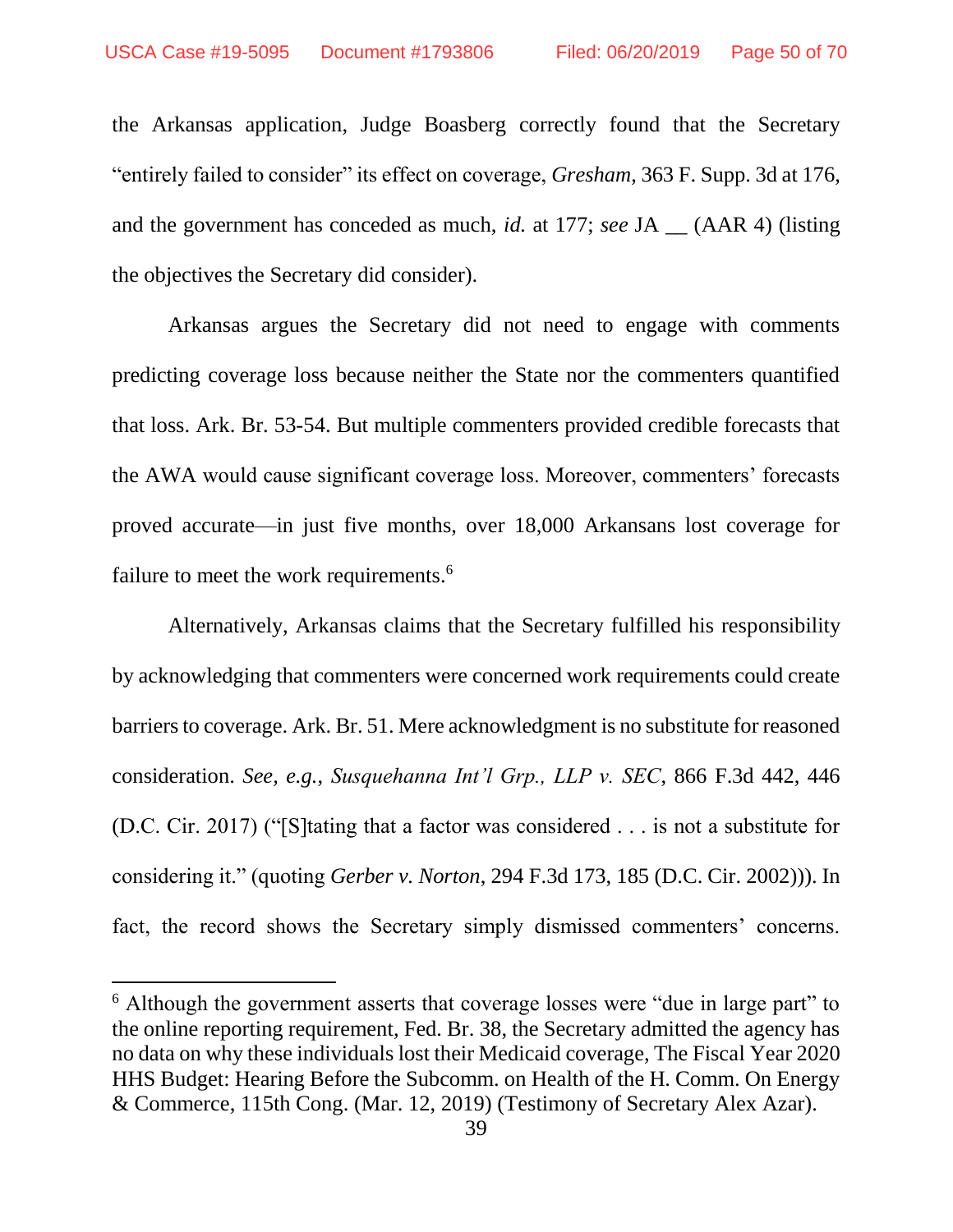Without speaking to "the risk of coverage loss those requirements create," *Gresham*, 363 F. Supp. 3d at 177, the Secretary declared that work requirements "create appropriate incentives" for enrollees, JA \_\_ (AAR 6). That is no response at all.

Nor can the government prevail by suggesting that the presence of "beneficiary protections" in the approval would minimize coverage loss. *See* Ky. Br. 44; Fed. Br. 35. There is no dispute that these "protections" were in the AWA application, *see* JA  $\_\_\_\_\_\_\_\_\_\_\_\_\_\_\_\_\_\_$  (AAR 2080-82 (exemptions and good cause exceptions), 2107 (outreach and education efforts), 2114 (online reporting), 2069 (ability to terminate waivers at any time)), meaning that commenters made their estimates of massive coverage loss with these features in mind. *See Gresham*, 363 F. Supp. 3d at 177. Still, the government offered no response.

In approving Kentucky HEALTH, the Secretary fared no better. The government argues the Secretary satisfied his duty to consider the effect on coverage by noting that, without the project in place, the Commonwealth might terminate coverage for the entire expansion population and cut optional services. Fed. Br. 36- 37; Ky. Br. 34-36. For the reasons articulated above, that logic cannot carry the day. The Secretary needed—and failed—to reasonably evaluate, based on the evidence in the record, how Kentucky HEALTH would affect Medicaid coverage "as compared to compliance with the statute's requirements." *Stewart II*, 366 F. Supp. 3d at 154.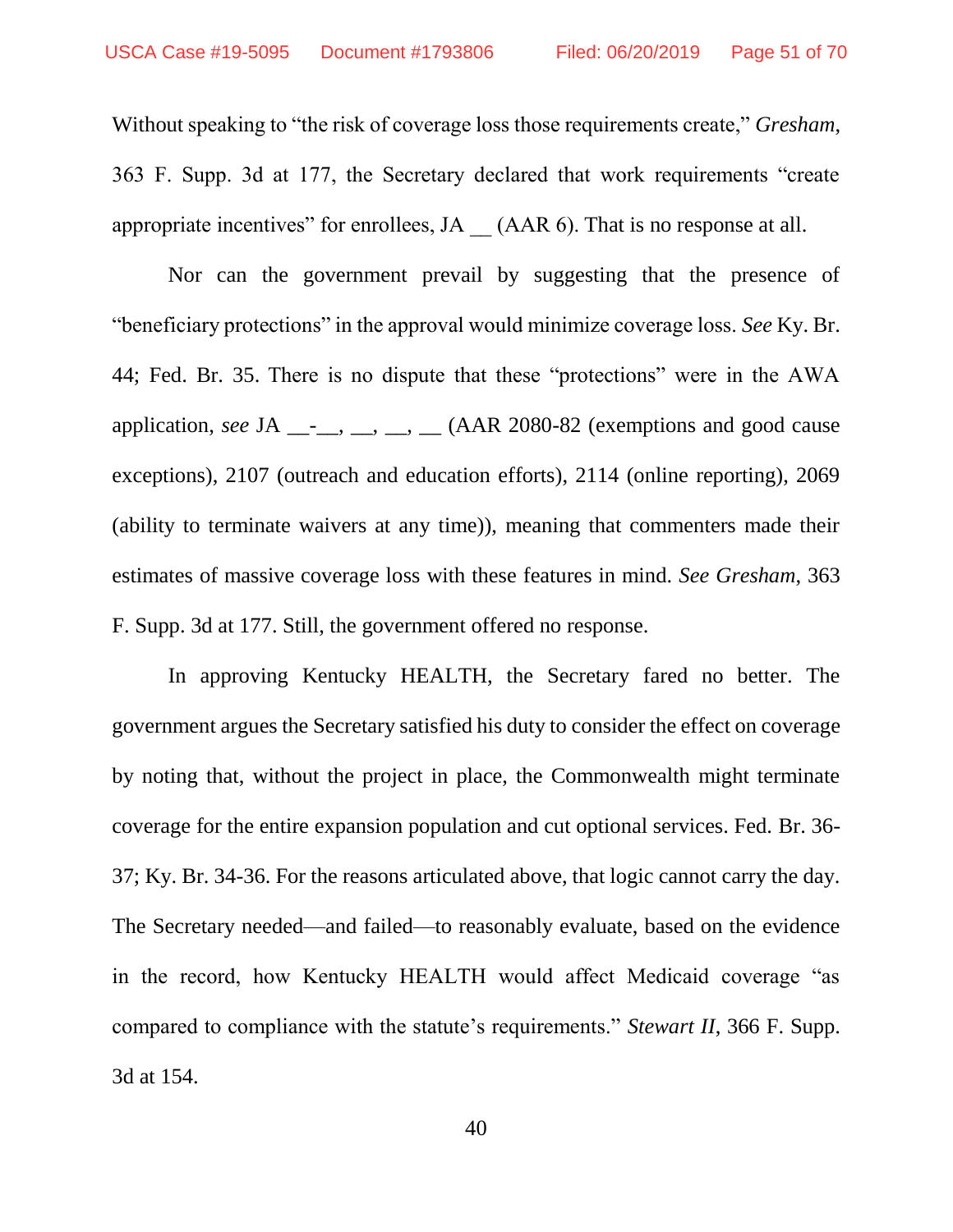While the Secretary acknowledged that some individuals "may lose coverage" due to the project, JA  $\_,$   $\_$  (KAR 6729, 6726), he did not engage with the evidence that these losses would be dramatic. For example, the Secretary ignored the loss estimates submitted by health policy experts, *see, e.g.*, JA  $\_\_$ ,  $\_\_$ ,  $\_\_$ ,  $\_\_$ ,  $\_\_$ (KAR 19194-205, 13437-40, 15482, 14654-58), and the emerging data from Arkansas, where thousands of enrollees were not meeting the work requirements, *see, e.g.*, JA \_\_, \_\_, \_\_-\_\_ (KAR 12826-27, 13558, 16711-12 (describing data at KAR 19568-84)). Nor did his invocation of "guardrails" excuse his failure to engage: Those guardrails predated the comments, and commenters took care to explain why they would not prevent substantial coverage loss. *See* JA \_\_-<sub>\_\_</sub>, \_\_-<sub>\_\_</sub>,  $\frac{1}{2}, \frac{1}{2}, \frac{1}{2}, \frac{1}{2}, \frac{1}{2}, \frac{1}{2}, \frac{1}{2}, \frac{1}{2}, \frac{1}{2}, \frac{1}{2}, \frac{1}{2}$  (KAR 15150-51, 19982-83, 20011, 20820-21, 26304-05, 12967, 14685, 13561-62, 16715) (raising concerns about the exemptions, good cause exceptions, and/or "on-ramps").

Rather than actually engaging with the projections of coverage losses, the Secretary chose instead to quibble around the edges. The government thus suggests that the estimate provided by Kentucky did not mean 95,000 people would "completely lose coverage and not regain it," JA (KAR 6731), and it claims incorrectly—that the district court assumed that coverage losses would result only from noncompliance with Kentucky HEALTH requirements, *compare* Fed. Br. 34 *with* 366 F. Supp. 3d at 142 (acknowledging claim that coverage loss could reflect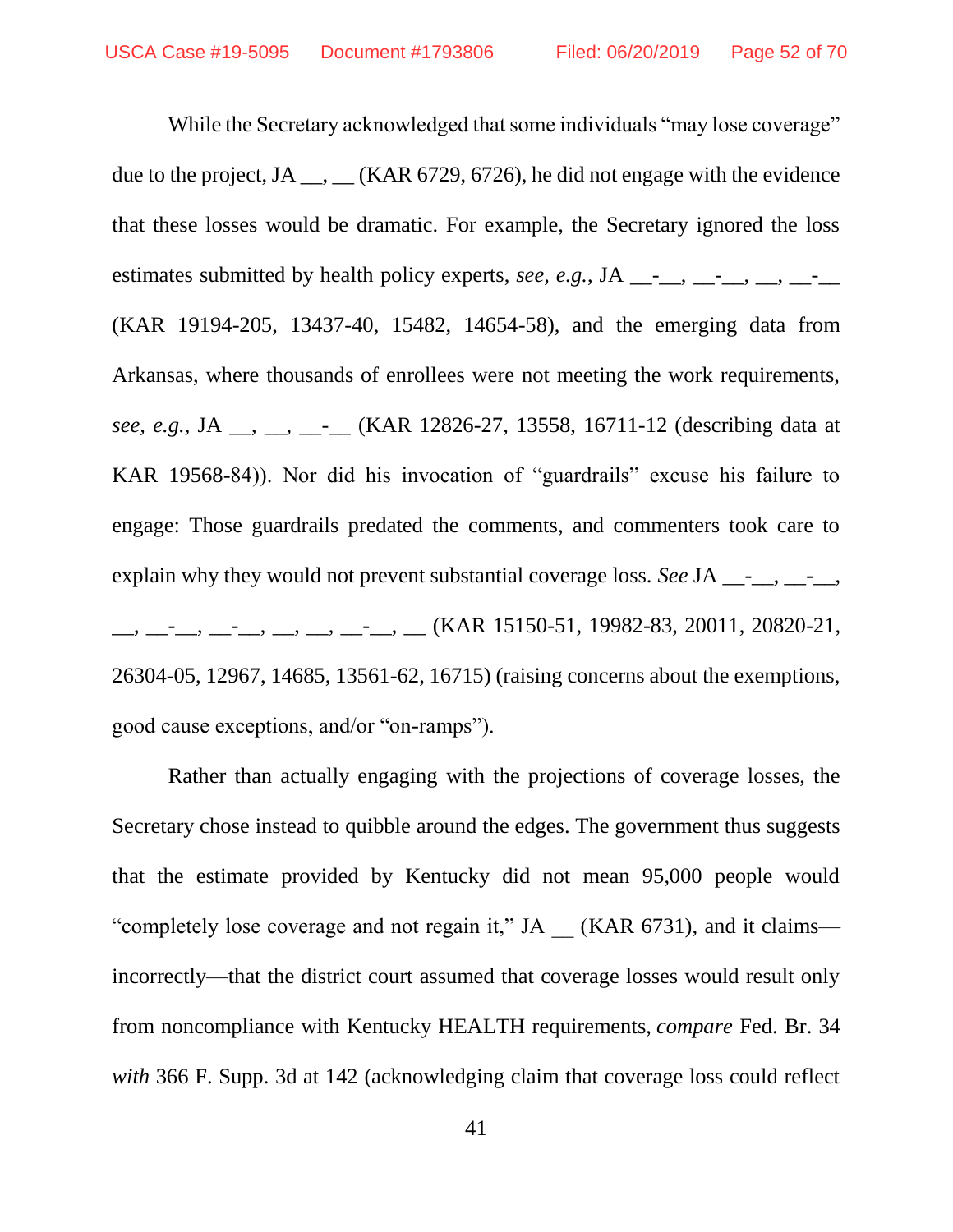individuals transitioning to commercial coverage but finding the Secretary failed to offer any evidence or other reasoned basis for that statement).<sup>7</sup> But that is all beside the point, because the bottom line is clear: The record "indisputably reflects that a substantial number of people will lose coverage," and the Secretary "'granted the waivers with no idea of how many people might lose Medicaid coverage.'" *Stewart II*, 366 F. Supp. 3d at 141-42 (quoting *Stewart I*, 313 F. Supp. 3d at 264). The district court was thus correct to conclude that the Secretary "failed to consider an important aspect of the problem." *Stewart I*, 313 F. Supp. 3d at 264 (quoting *State Farm*, 463 U.S. at 43); *see also Stewart II*, 366 F. Supp. 3d at 142-43 (quoting same).

*Coverage promotion***.** Likewise, the district court correctly determined the Secretary failed to adequately examine whether the AWA and Kentucky HEALTH would promote Medicaid coverage. *Gresham*, 363 F. Supp. 3d at 179; *Stewart II*, 366 F. Supp. 3d at 143. The Secretary and Arkansas do not engage with that finding. Kentucky emphasizes that the Secretary noted the project is designed to help enrollees successfully transition to commercial coverage. Ky. Br. 45 (citing JA \_\_-  $\Box$ ,  $\Box$  (KAR 6724-25, 6731)). But for the reasons discussed below, the Secretary

 $\overline{\phantom{a}}$ 

<sup>&</sup>lt;sup>7</sup> See also JA \_\_-<sub>\_\_,</sub> \_\_-<sub>\_\_,</sub> \_\_-<sub>\_\_,</sub> \_\_-<sub>\_\_,</sub> \_\_-<sub>\_\_</sub>, (KAR 12823-25, 12967-72, 25693-94, 16715-18, 17924-40) (noting that even individuals who fulfill the work requirements will not have family income above the Medicaid eligibility level or access to commercial coverage).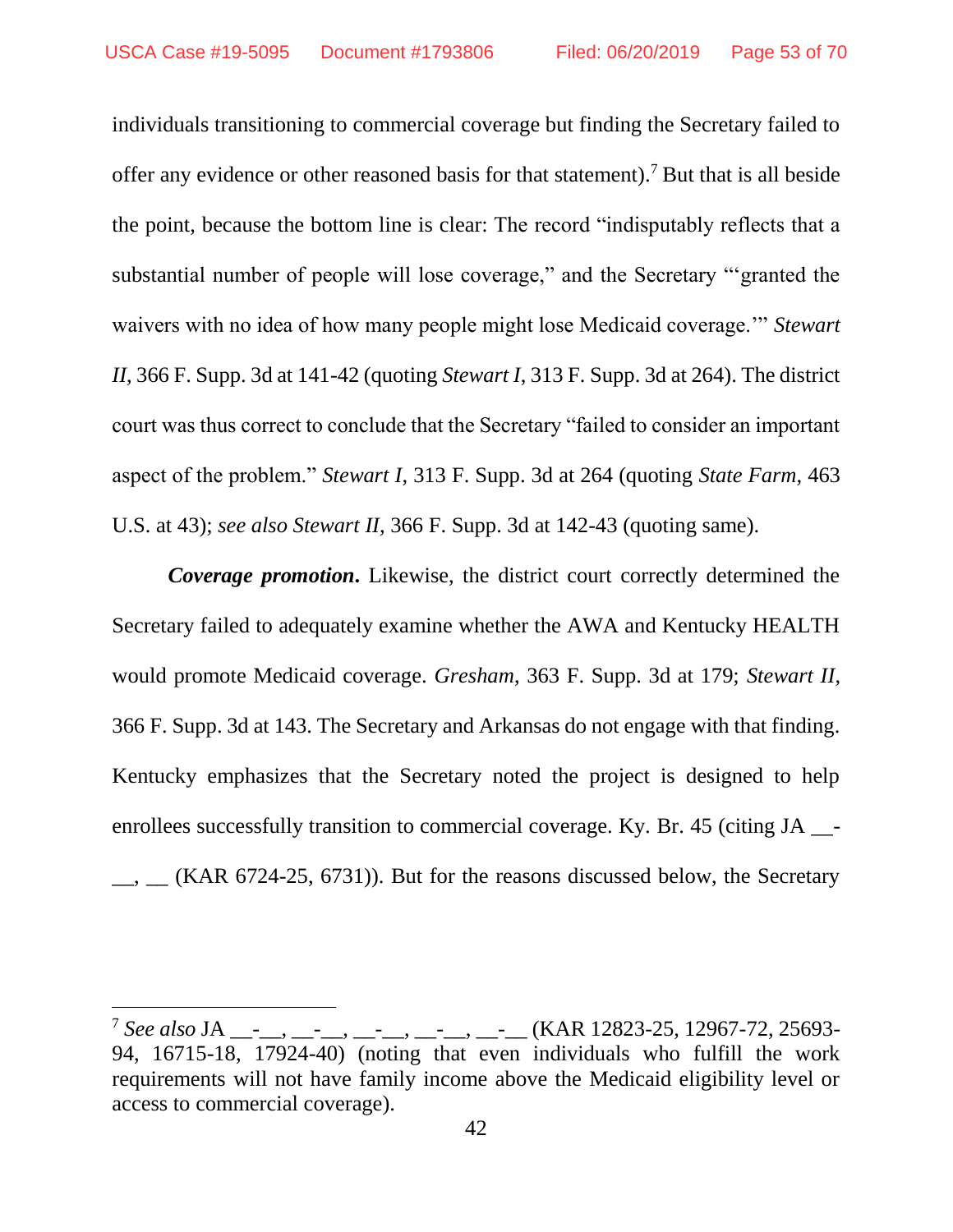lacked evidence to support his findings that the AWA and Kentucky HEALTH would promote even that alternative purpose.

# **C. Even If The Secretary Could Properly Consider His Alternative Objectives, He Did Not Reasonably Determine The AWA And Kentucky HEALTH Are Likely To Promote Them.**

Even if the Secretary could have properly considered health, financial independence, and fiscal sustainability, he did not reasonably determine that the AWA and Kentucky HEALTH are likely to achieve them. Further, he did not rationally weigh any advances on these fronts "against the consequences of lost coverage, rendering his determination arbitrary and capricious." *Stewart II*, 366 F. Supp. 3d at 149.

*Health***.** The Secretary did not reasonably determine that the AWA and Kentucky HEALTH are likely to result in better health outcomes. First, the Secretary vastly overstated any health benefits that could accrue to individuals who manage to meet the new eligibility restrictions. *See, e.g.*, JA  $\_\_$  (AAR 4-5); JA  $\_\_$ ,  $\_\_$ 

\_\_ (KAR 6724 (retroactive eligibility), 6733 (work requirements), 6734-35 (premiums)).<sup>8</sup> The Secretary made a simple causal argument: forcing Medicaid enrollees to work or volunteer to maintain Medicaid eligibility will improve the health of those who comply. The relevant research, including articles cited by the

 $\overline{\phantom{a}}$ 

<sup>&</sup>lt;sup>8</sup> The government ignores the projects' other restrictions and focuses on only work requirements. Fed. Br. 38.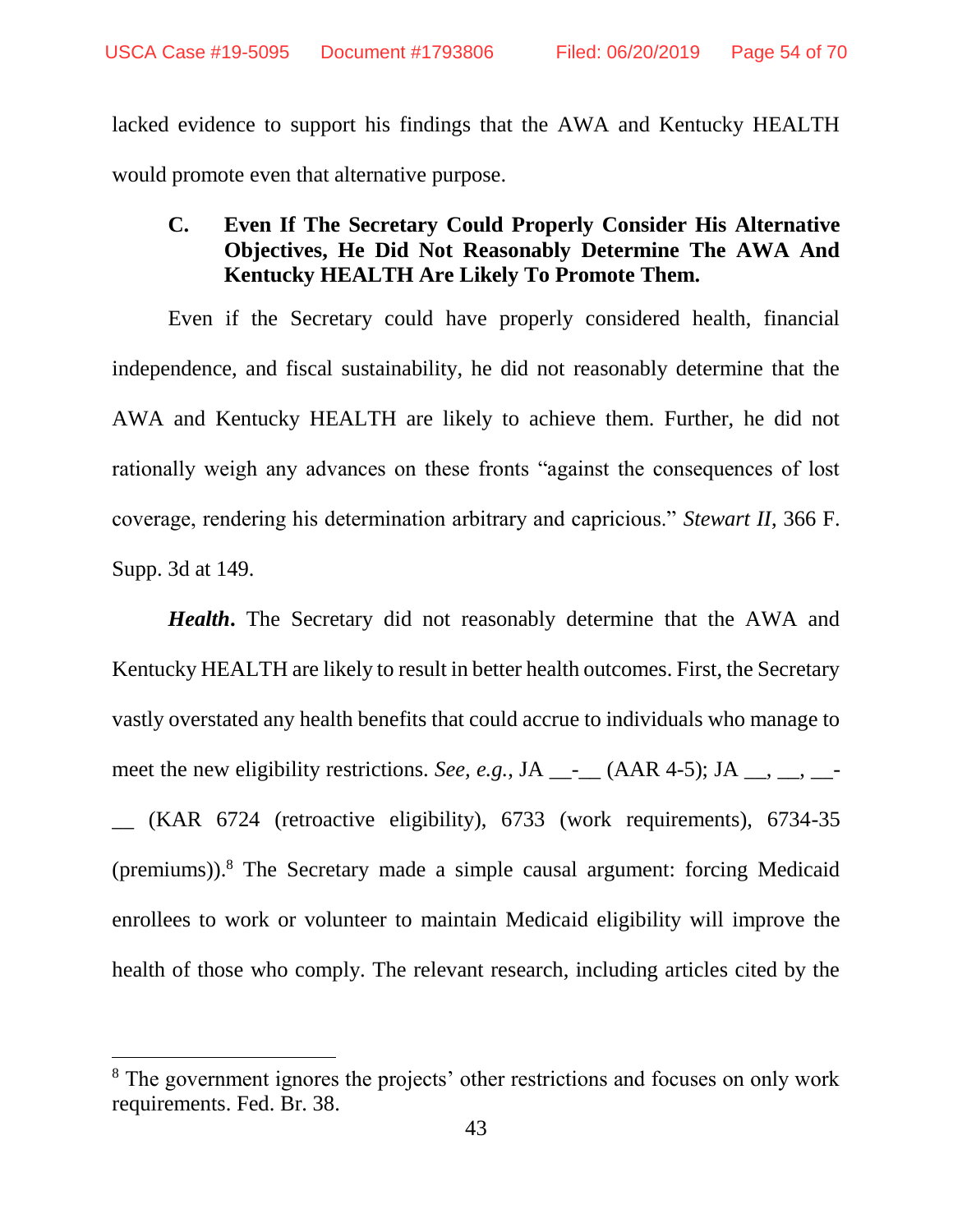Secretary, does not support that conclusion. *See, e.g.*, JA  $\_\_$ ,  $\_\_$ ,  $\_\_$ ,  $\_\_$ ,  $\_\_$  $\frac{1}{2}$ ,  $\frac{1}{2}$ ,  $\frac{1}{2}$ ,  $\frac{1}{2}$ ,  $\frac{1}{2}$  (KAR 12789-92, 14666-67, 16718-19, 17454-55, 19746-48, 19973-74, 13432-35 (noting that unstable, low-wage work is associated with similar or even poorer health outcomes than no work at all, and citing a new, comprehensive literature review at KAR 19209-25 undermining the claim that work causes better health)); JA  $_{\text{...}}, \text{...}, \text{...}$  (AAR 1691, 2040, 1694, 1791) (portions of studies discussing health selection effects and/or describing a complex relationship between work activities and health). In approving the AWA, the Secretary misconstrued the evidence. *See Genuine Parts Co.*, 890 F.3d at 313 (finding arbitrary and capricious an agency "rely[ing] on portions of studies in the record that support its position, while ignoring [portions] in those studies that do not"). And his approval of Kentucky HEALTH simply asserted that the literature is not "definitive[]" and therefore, a "demonstration is appropriate." JA \_\_ (KAR 6733). But the presence of some uncertainty does not relieve the Secretary of his responsibility to "adequately engage[] the record evidence." *Hawaiian Dredging Constr. Co. v. NLRB*, 857 F.3d 877, 885 (D.C. Cir. 2017). Even if it were true that any kind of work leads to better health, the Secretary did not rationally find that the work requirements would materially increase work among Medicaid enrollees, as discussed below.

Kentucky argues the Secretary rationally determined that other components of Kentucky HEALTH—elimination of retroactive eligibility and imposition of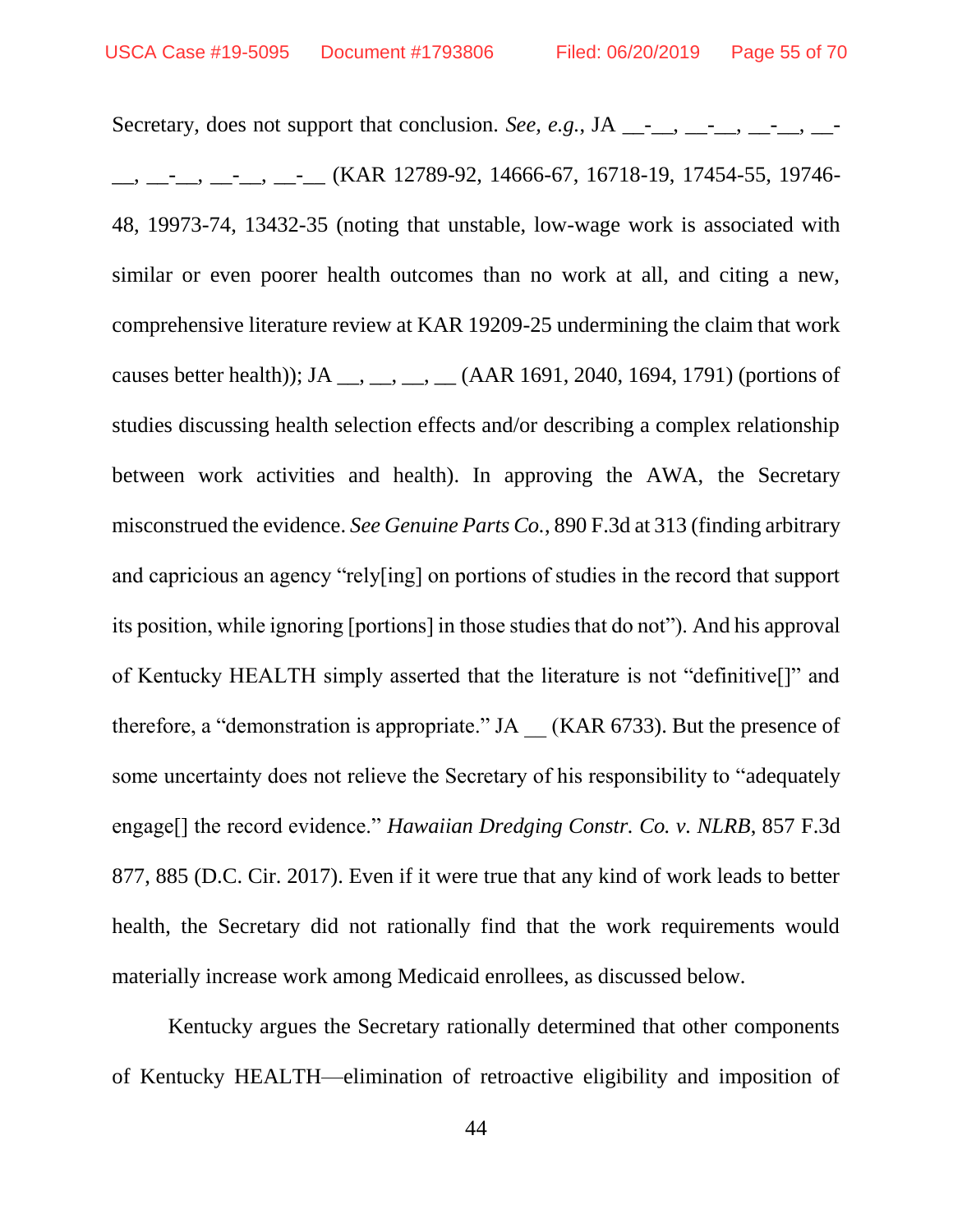mandatory premiums—are likely to improve health outcomes. Ky. Br. 32. Regarding retroactive eligibility, the approval's cursory statement that eliminating retroactive eligibility will "encourage more individuals to seek preventive care," *see* JA \_\_ (KAR 6724), does not suffice, particularly given the "obvious counterargument," *Stewart II*, 366 F. Supp. 3d at 143. Regarding premiums, Kentucky cites an evaluation from Indiana that purportedly shows requiring enrollees to pay monthly premiums makes them healthier. Ky. Br. 32. As commenters explained, the evaluation shows no such thing. *See, e.g.*, JA \_\_ (KAR 19979). *See Tex. Tin Corp. v. EPA*, 992 F.2d 353, 355-56 (D.C. Cir. 1993) (rejecting agency prediction where its reading of the studies "confuses correlation with causation").

In addition to inflating any health benefits that would accrue to individuals who manage to remain enrolled in Medicaid, the Secretary failed to weigh those benefits against "the harms to the health of those who might lose their coverage." *Stewart II*, 366 F. Supp. 3d at 125. The record shows that the AWA and Kentucky HEALTH would cause massive coverage loss. It also contains substantial, unrefuted evidence indicating that coverage loss has devastating repercussions on people's health. *Id.*; *see, e.g.*, JA \_\_, \_\_-<sub>\_\_</sub>, \_\_, \_\_-<sub>\_\_</sub>, \_\_ (KAR 12821, 12916-17, 19985, 18207-08, 14065, 26311); JA \_\_-\_\_, \_\_, \_\_, \_\_, \_\_(AAR 1265-66; 1295, 1320,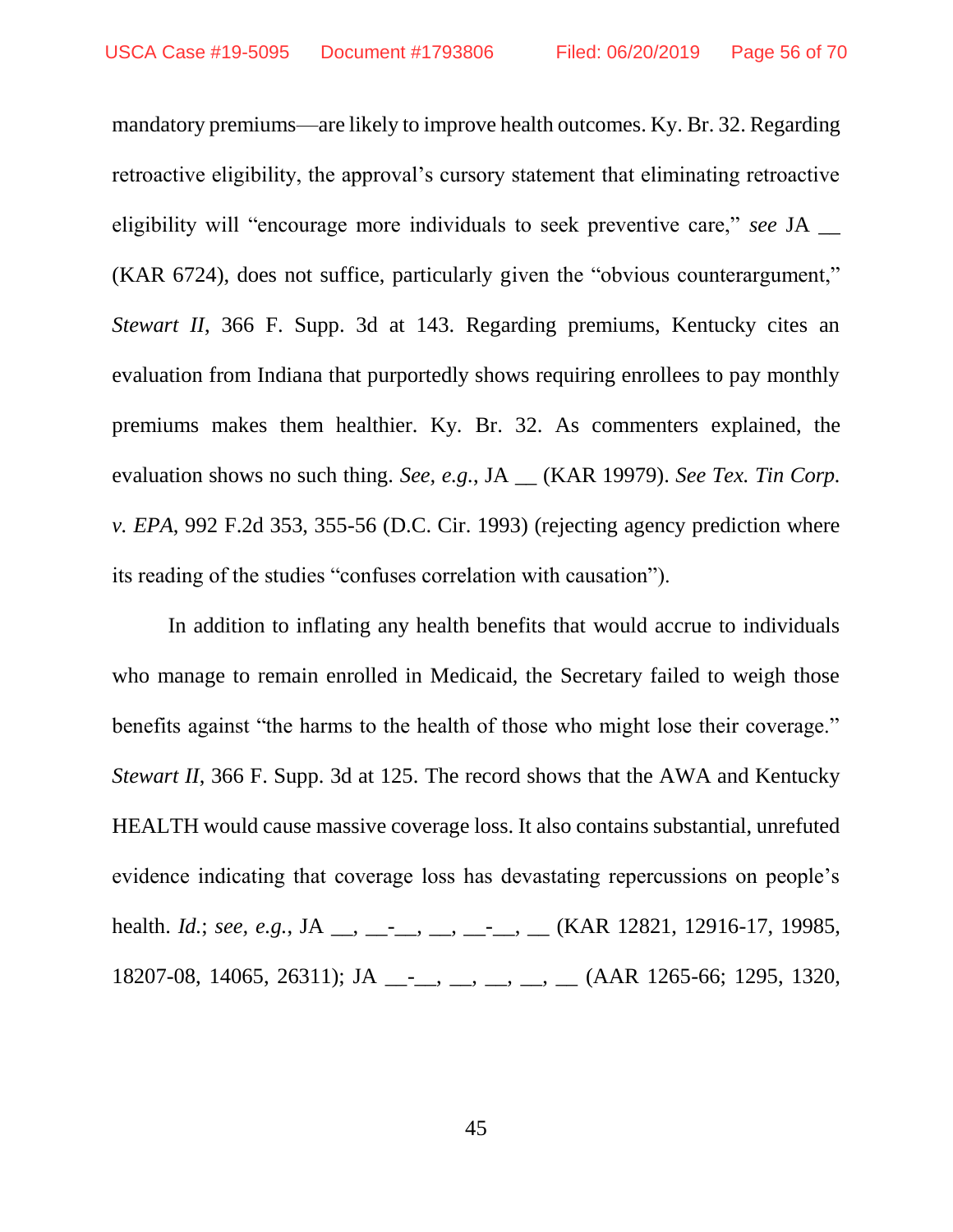1314).<sup>9</sup> Notwithstanding this evidence, the Secretary did not bother to estimate how many individuals would lose coverage for failure to comply with the various eligibility restrictions. As a result, he could not have assessed the magnitude of the health harms the projects would cause. Nor could he have weighed those harms against any health benefits. *See Stewart II*, 366 F. Supp. 3d at 125. In arguing otherwise, Arkansas and Kentucky point to "conclusory or unsupported suppositions" made by the Secretary, and that is not enough. *United Techs. Corp. v. U.S. Dep't of Def.*, 601 F.3d 557, 562 (D.C. Cir. 2010). *See* Ark. Br. 45-46 (citing JA \_\_ (AAR 7)); Ky. Br. 33 (citing JA \_\_ (KAR 6731)).

Alternatively, Arkansas claims the Secretary did not need to balance health benefits against coverage loss. Ark. Br. 47. The district court correctly rejected that argument. *See Stewart II*, 366 F. Supp. 3d at 146 (finding that considering health does not "excuse" the Secretary from considering coverage, especially given the conflict between promoting health and promoting coverage). The Medicaid Act does

 $\overline{a}$ 

<sup>9</sup> Commenters also explained that even individuals who maintain their coverage under Kentucky HEALTH may suffer negative health effects. For example, individuals under 100% of FPL who do not pay monthly premiums will lose access to vision and dental services, *see* JA \_\_, \_\_-\_\_, \_\_-\_\_, \_\_-\_\_, \_\_-\_\_ (KAR 18175, 14662-63, 17462-63, 12889-91, 21510-16) (highlighting the importance of those services), and will be subject to cost sharing, *see* JA \_\_, \_\_, \_\_(KAR 18320, 19978, 20686) (noting that cost sharing limits access to medically necessary care). Likewise, eliminating NEMT will reduce access to medically necessary services. *See, e.g.*, JA \_\_, \_\_-\_\_, \_\_-\_\_, \_\_-\_\_, \_\_-\_\_, \_\_, \_\_ (KAR 13566, 15151-52, 19988- 91, 16724-25, 17463-64, 20292, 13174).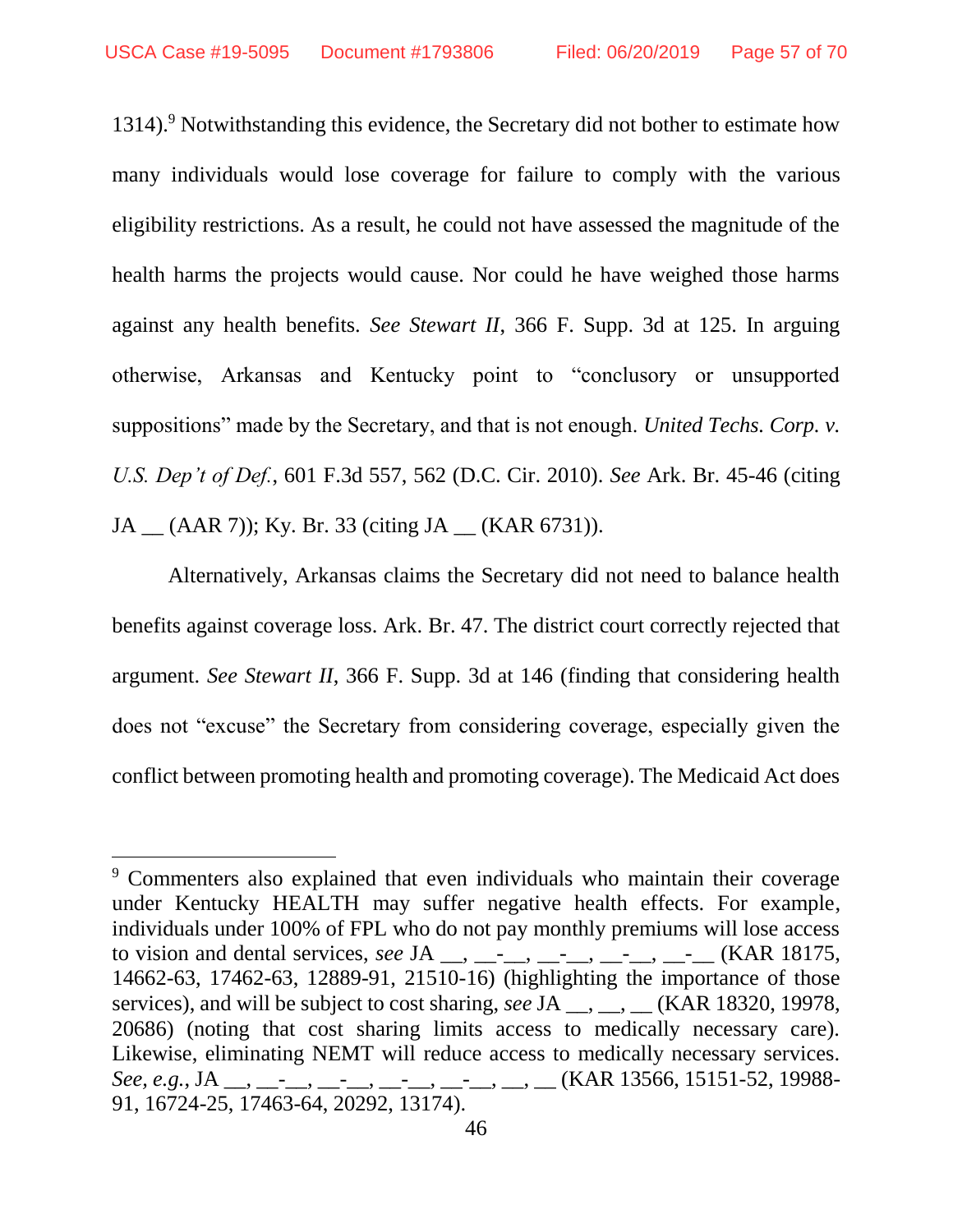not reference "improved health and wellness" as an objective, and nothing in logic or case law suggests that the Secretary could consider that objective while entirely ignoring the core objective that Congress identified.

*Financial independence***.** Similarly, the Secretary did not reasonably conclude that the AWA and Kentucky HEALTH are likely to improve the financial status of low-income individuals. While the Secretary presented the work requirements as a means to "promote beneficiary independence," JA (AAR 6); *see also* JA \_\_ (KAR 6727), substantial evidence in the record indicates they will not have that effect, *see*, *e.g.*, JA \_\_-<sub>\_\_</sub>, \_\_-<sub>\_\_</sub>, \_\_-<sub>\_\_</sub>, \_\_-<sub>\_\_</sub>, \_\_-<sub>\_</sub>\_, \_\_-<sub>\_</sub>\_, \_\_-(KAR 12792-94, 19198-99, 19963-67, 12970-71, 16720-21, 20002-03, 20265-66); JA \_\_\_, \_\_, \_\_, \_\_, \_\_, \_\_\_, (AAR 1312-14, 1285, 1303-04, 1336-38, 1416-21). The Secretary completely ignored that evidence. *See Stewart II*, 366 F. Supp. 3d at 147-48 (finding the Secretary did not make "any attempt" to estimate the number of people who will attain financial independence or to explain "the mechanism by which they are likely to do so"). Further, "[e]ven if some number of beneficiaries were to gain independence, the Secretary [did] not weigh the benefits of their self-sufficiency against the consequences of coverage loss, which would harm and undermine the financial self-sufficiency of others." *Id.* at 148; *see also* JA  $\frac{1}{1}$ ,  $\frac{1}{1}$ ,  $\frac{1}{1}$ ,  $\frac{1}{1}$  (KAR 19986-87, 26311, 18182-83); JA  $\frac{1}{1}$ ,  $\frac{1}{1}$  (AAR 1320, 1287-88) (all discussing the financial benefits of coverage).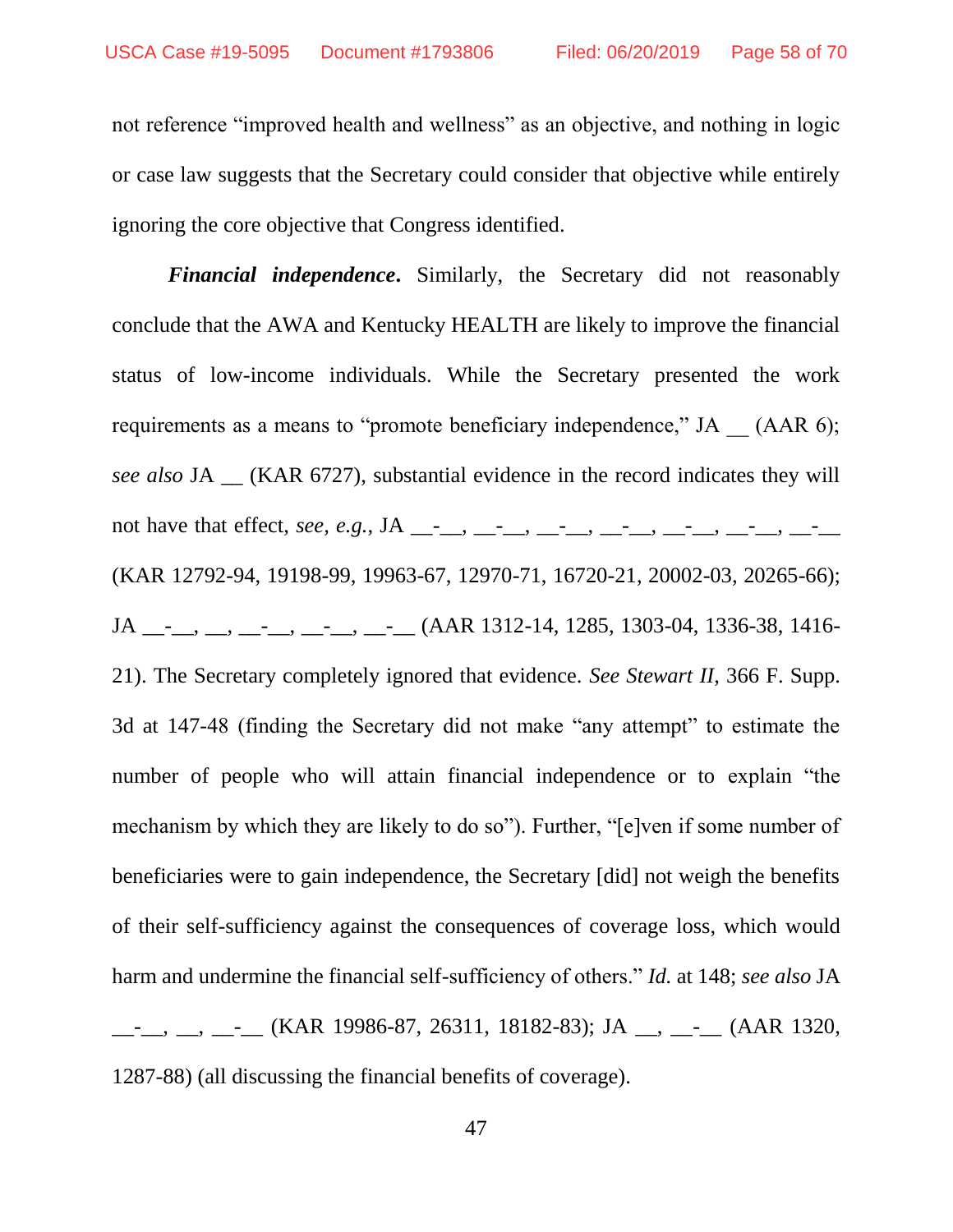The government contends that the Secretary could ignore the evidence questioning the efficacy of work requirements because it is "at odds with Congress's judgment as embodied in [TANF and SNAP]." Fed. Br. 29-31. But that is nonsense. As noted, the purposes of SNAP and TANF are fundamentally different from the purposes of Medicaid. Any judgment Congress made about work requirements in TANF and SNAP is simply irrelevant for Medicaid.

Nor could the government ignore these comments on the ground that they are contradicted by other evidence in the record suggesting that the AWA and Kentucky HEALTH will increase self-sufficiency. *See* Fed. Br. 30. First, the Secretary himself never explained what evidence he relied on to find that the work requirements are likely to increase self-sufficiency; counsel's post hoc rationalizations for the approvals are no substitute. Second, even the scant evidence the government now identifies is unavailing. The government cites the Kentucky HEALTH application, which in turn cites evidence that volunteer experience makes it easier to find a job and having a high school diploma leads to higher earnings. *See* Fed. Br. 31 (citing JA <sub>\_\_</sub>, \_\_ (KAR 25513, 25519)). Those points say nothing about whether the work requirements are likely to cause individuals not otherwise participating in work or other work-related activities to do so. Nor do they address the financial costs incurred by individuals who lose coverage for failure to meet any of the eligibility restrictions added by the AWA and Kentucky HEALTH.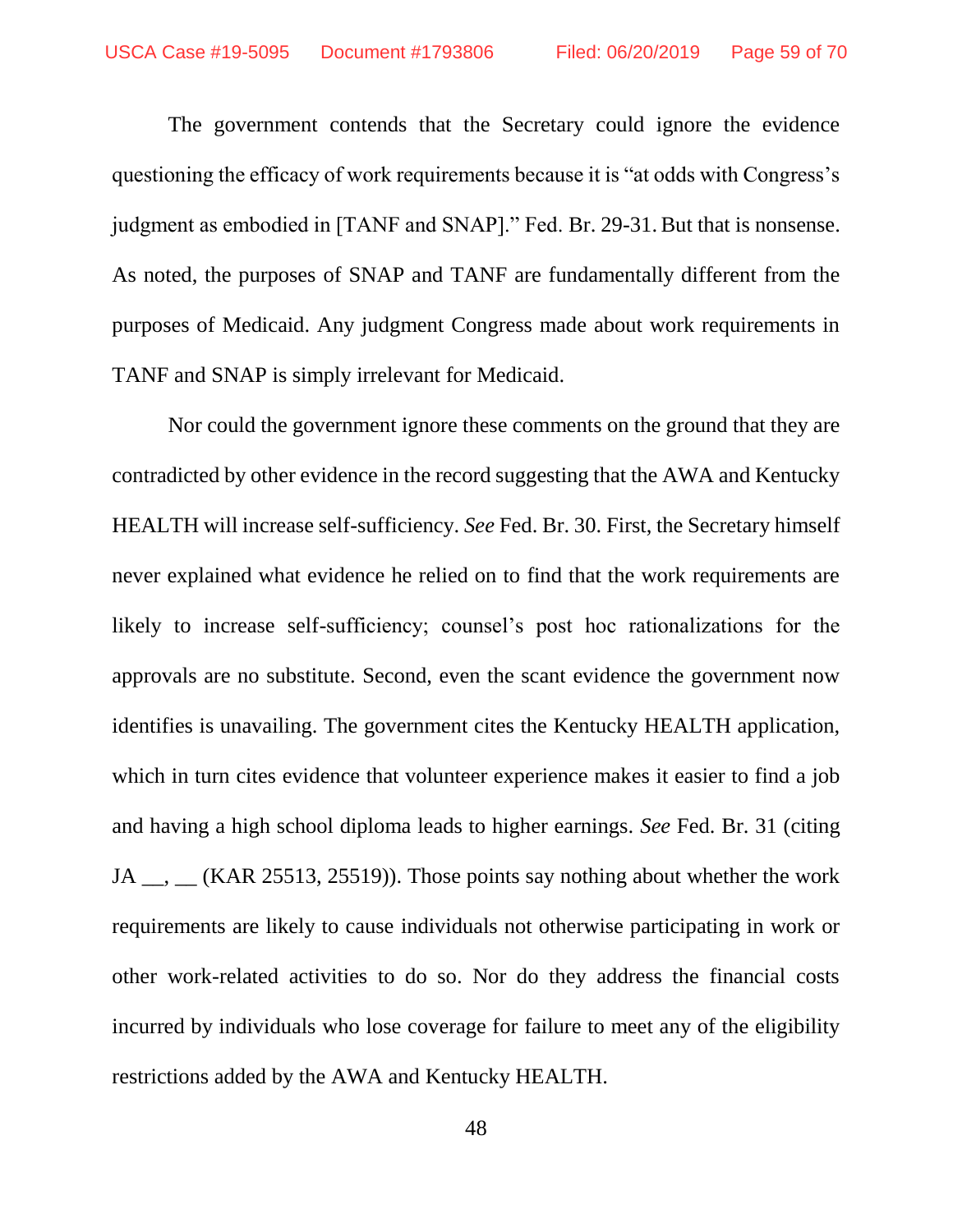Likewise, the commission report on which the government relies, *see* Fed. Br. 30, does not refute the evidence commenters cited. The report examines research on TANF and notes disagreement about the extent to which the enactment of TANF, as opposed to "general economic trends," led to an increase in work post-1996. JA \_\_ (KAR 4764). And the report highlights—though the government ignores—research showing that even individuals who met the work requirements generally did not earn enough to bring "family income above the poverty line." JA \_\_ (KAR 4766). The report also specifically questions the availability of job and volunteer opportunities in Kentucky. JA \_\_ (KAR 4765). *See also* JA \_\_, \_\_ (KAR 12971, 18180); JA \_\_, \_\_ (AAR 1308, 1326). The Secretary did not rationally conclude that the AWA or Kentucky HEALTH will promote financial independence.

*Fiscal sustainability.* Finally, the Secretary did not rationally conclude that Kentucky HEALTH is likely to promote fiscal sustainability or that, on balance, it promotes the objectives of the Act.<sup>10</sup> *See Stewart II*, 366 F. Supp. 3d at 149.

First, the Secretary "made no finding that Kentucky HEALTH would save the Commonwealth any amount of money or otherwise make the program more sustainable in some way." *Id.* Kentucky argues the Secretary cannot second-guess the fiscal sustainability of Medicaid in Kentucky because it is for the Commonwealth

 $\overline{\phantom{a}}$ 

 $10$  The Secretary did not approve the AWA based on concerns about the sustainability of Arkansas's Medicaid program. *Gresham*, 363 F. Supp. 3d at 180.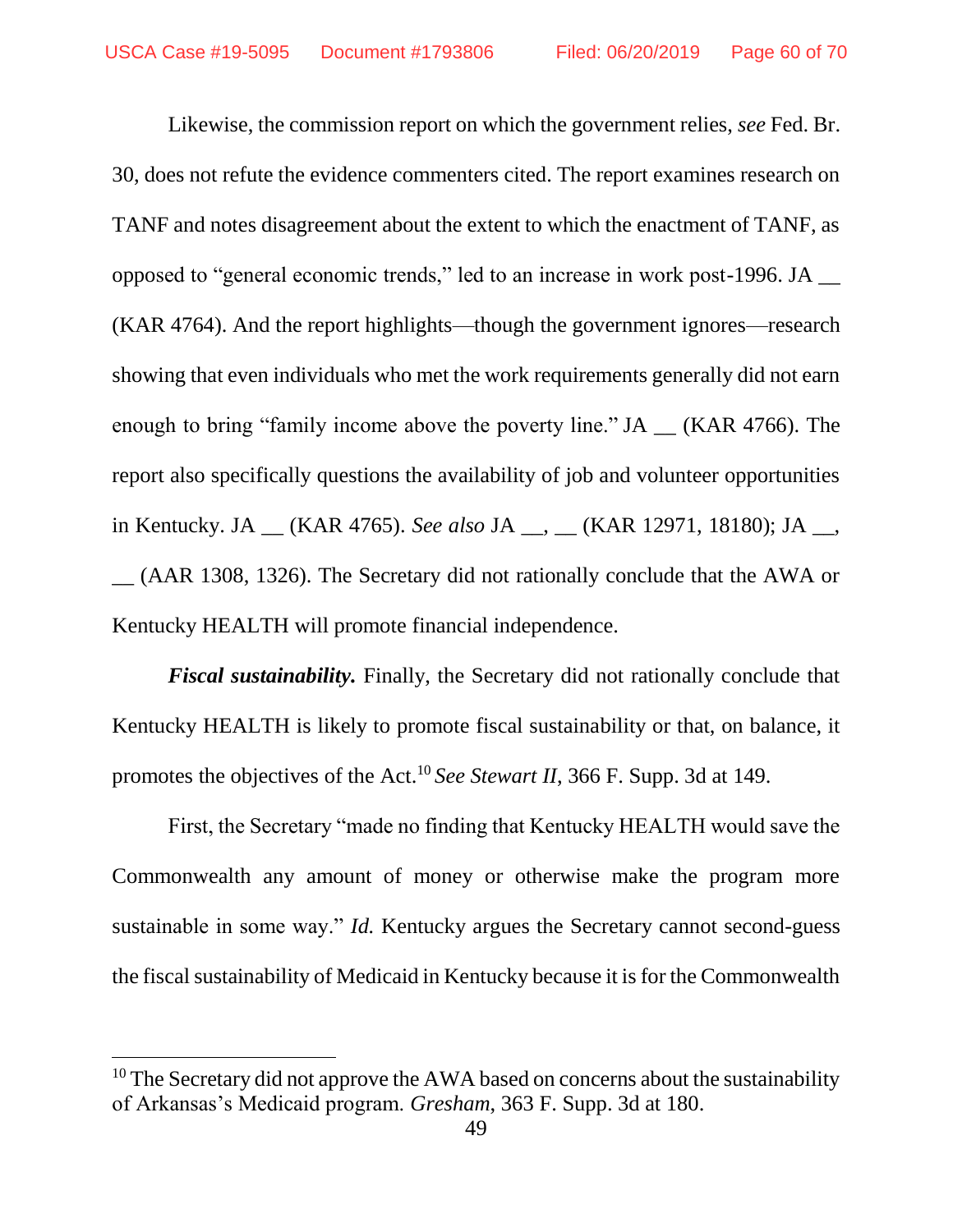alone to decide how to "order its policy priorities in order to adjudge the sustainability of its Medicaid program." Ky. Br. 38. But when a state seeks to "deviate from the minimum requirements which Congress has determined are necessary prerequisites to federal funding," the Secretary must evaluate the deviation. *Beno*, 30 F.3d at 1068 ("[F]ederalism arguments have less weight in the context of a waiver of a congressional requirement."). Section 1115 directs the Secretary to assess the likely effect of the proposed project. *Id.* Given that mandate, he cannot simply accept the Governor's conclusory statements that the project is necessary to cut costs. *Cf.* Ky. Br. 37-38 (citing JA \_\_ (KAR 5432)). That is particularly so given the evidence in the record demonstrating the positive effect of Medicaid expansion on the Commonwealth's economy, *see Stewart II*, 366 F. Supp. 3d at 150 (citing JA  $\_\_\_\_\_\_\_\_\$  (KAR 4974-75)), and the massive administrative costs associated with implementing Kentucky HEALTH, *see, e.g.*, JA <sub>\_\_</sub>, \_\_, \_\_ (KAR 12886, 18180, 20875); *see also* JA \_\_, \_\_-\_\_, \_\_-\_\_, \_\_ (KAR 18602-03, 16796) (showing that Kentucky will actually lose money by eliminating NEMT). "[W]ithout a finding about the savings that Kentucky HEALTH could be expected to yield the Secretary could not make a reasoned decision that it would promote fiscal sustainability." *Stewart II*, 366 F. Supp. 3d at 150.

Second, the Secretary "did not compare the benefit of savings to the consequences for coverage," rendering his decision arbitrary and capricious. *Stewart*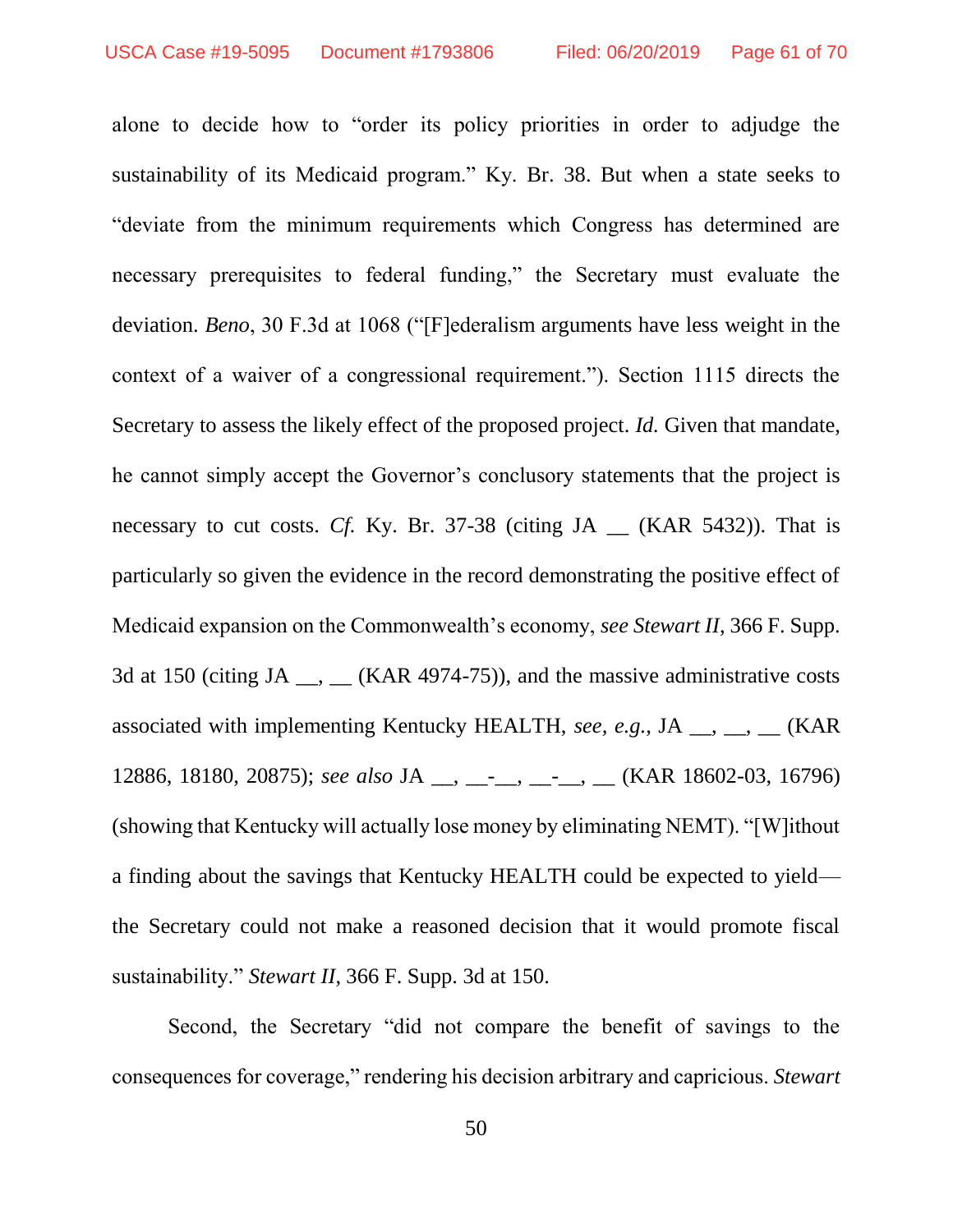*II*, 366 F. Supp. 3d at 150; *see also Walsh*, 538 U.S. at 664-65. Kentucky contends that the Secretary did compare the two because the Secretary said he did. Ky. Br. 39. However, "[s]tating that a factor was considered . . . is not a substitute for considering it. *Getty v. Fed. Sav. & Loan Ins. Corp.*[, 805 F.2d 1050, 1055](https://1.next.westlaw.com/Link/Document/FullText?findType=Y&serNum=1986157574&pubNum=0000350&originatingDoc=I611981c07bec11e8b29df1bcacd7c41c&refType=RP&fi=co_pp_sp_350_1055&originationContext=document&transitionType=DocumentItem&contextData=(sc.Default)#co_pp_sp_350_1055) (D.C. Cir. 1986). Without assessing how much money (if any) Kentucky HEALTH would save, and without any effort to estimate how many individuals would lose Medicaid coverage as a result of the project, the Secretary could not have rationally balanced the two issues. *See Stewart II*, 366 F. Supp. 3d at 152.

The AWA and Kentucky HEALTH do not seek to balance the competing concerns of coverage and costs. They are, instead, ham-handed attempts at cutting costs by restricting access and cutting services. But Section 1115 does not permit the Secretary to pursue cost savings at the expense of access to medical assistance. *See Newton-Nations*, 660 F.3d at 381; *Beno*, 30 F.3d at 1068-70. The district court so concluded, and that conclusion should be affirmed.

# **III. THE DISTRICT COURT CORRECTLY VACATED THE PROJECTS IN THEIR ENTIRETY.**

The government argues that the district court's order was erroneous because it extended relief to non-parties and was overbroad. Fed. Br. 42-47; *see also* Ky. Br. 3 n.2; Ark. Br. 2 n.1. Both arguments fail.

The government's first argument misunderstands a basic principle of administrative law. This Court "ha[s] made clear that 'when a reviewing court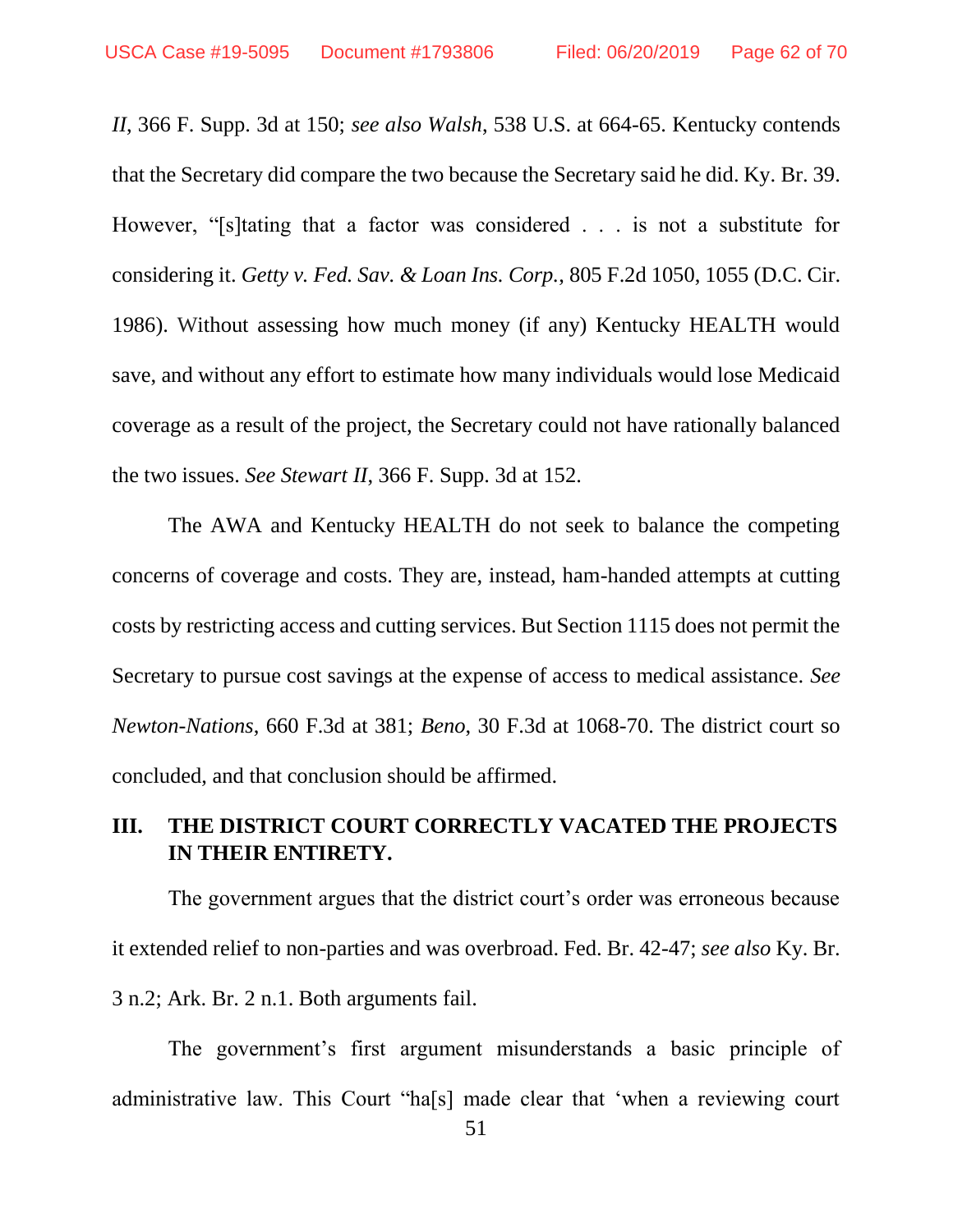determines that agency regulations are unlawful, the ordinary result is that the regulations are vacated—not that their application to the individual petitioners is proscribed.'" *Nat'l Min. Ass'n v. U.S. Army Corps of Eng'rs*, 145 F.3d 1399, 1409 (D.C. Cir. 1998) (quoting *Harmon v. Thornburgh*, 878 F.2d 484, 495 n.21 (D.C. Cir. 1989) (alteration adopted)); *see also id.* (noting "view of all nine Justices" that in an APA action, "'a single plaintiff . . . may obtain "programmatic" relief that affects the rights of parties not before the court'" (quoting *Lujan v. Nat'l Wildlife Fed'n*, 497 U.S. 871, 913 (1990) (Blackmun, J., dissenting))).

Indeed, the government's argument implausibly "implies that the judicial review provision of the APA isinconsistent with Article III." *New York v. U.S. Dep't of Commerce*, 351 F. Supp. 3d 502, 673, 674 (S.D.N.Y. 2019), *cert. granted on other grounds*, 139 S. Ct. 953 (2019). If the Medicaid enrollees have established Article III standing to sue, as they have here, "a court has both the power *and* the duty to order the remedy Congress created." *Id.* at 675; *see* 5 U.S.C. § 706(2) (requiring reviewing courts to "hold unlawful and set aside" arbitrary and capricious agency action). It is thus no surprise that APA cases continue to "reject the government's invitation to confine its grant of relief strictly to the plaintiffs." *NAACP v. Trump*, 298 F. Supp. 3d 209, 243 (D.D.C. 2018).

The additional factors that the government suggests weighed against "wholesale" vacatur, *see* Fed. Br. 43-44, likewise lack merit. As the district court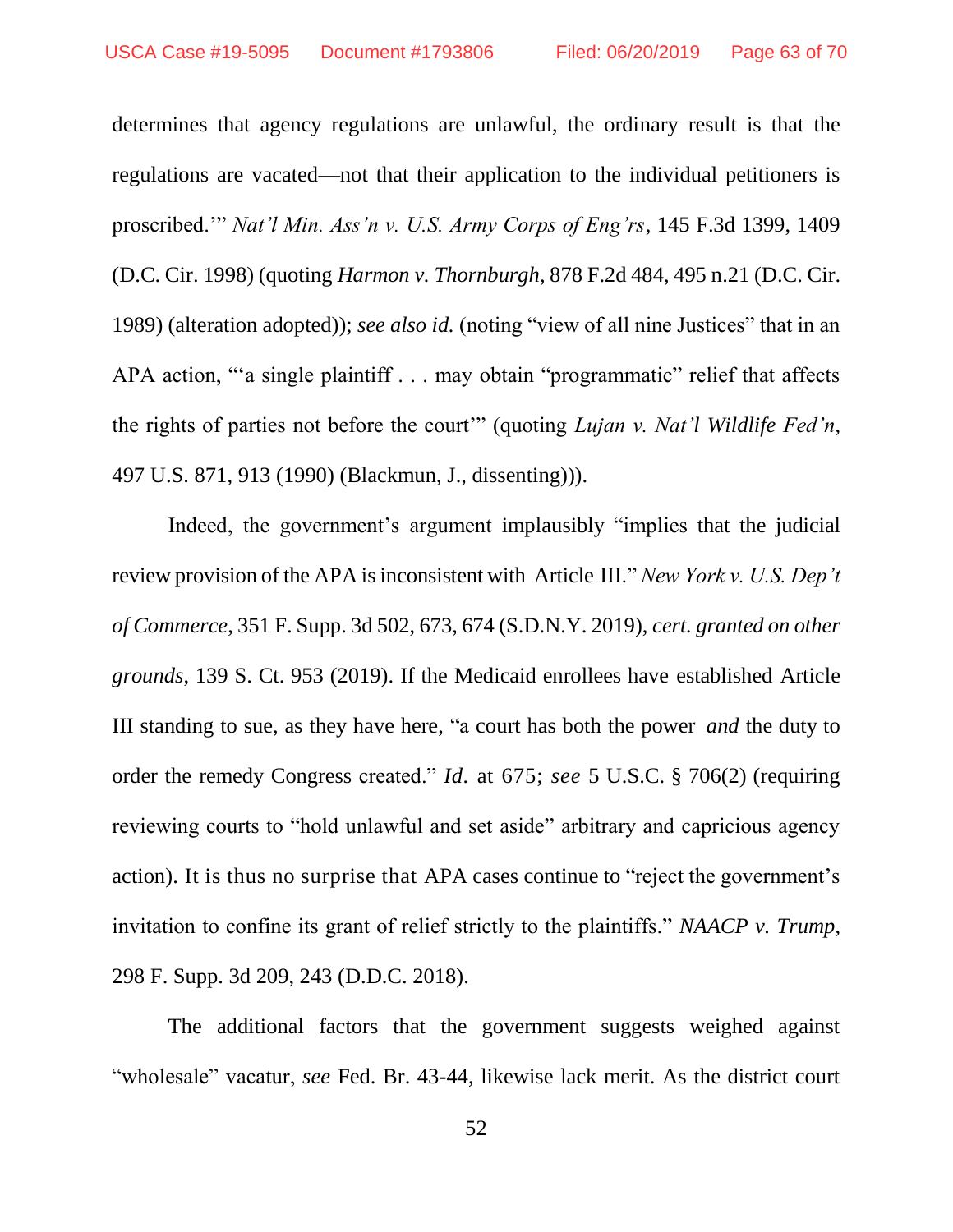noted, vacatur "will have little lasting impact" on the governments' interests in experimentation: If the governments prevail, they can move ahead with the projects as approved. *Gresham*, 363 F. Supp. 3d at 183-84. And the vacatur does not put the coverage of non-parties at risk, because eliminating coverage for those in the expansion population would be impermissible, as noted above. *Supra* at 35-37.

The government's second argument—that the district court erred in failing to confine relief to the particular components of the Section 1115 waivers that it found had caused Plaintiffs' injuries—is waived and meritless. Before the district court, the government argued that "demonstrations must be judged based on whether the project *as a whole* would promote the objectives of Medicaid, and not whether each component in isolation would do so," JA \_\_ (*Stewart* ECF 107 at 27 (citing *Stewart I*, 313 F. Supp. 3d at  $257$ )),<sup>11</sup> and that if any "specific portion of [the waiver] is invalid," the appropriate remedy would be to "remand the *whole* demonstration project back to the Secretary so that" the state "may decide whether to proceed with the rest of the project," JA \_\_ (*Stewart* ECF 108-1 at 42 & n.11). But now that the district court has done exactly what the government requested, the government argues the opposite position, insisting the court should have invalidated only those

 $\overline{\phantom{a}}$ 

<sup>11</sup> *See also Stewart I*, 313 F. Supp. 3d at 257 (acknowledging concession that challenge to waiver as a whole is proper); *Gresham* ECF 39-1 at 22 (arguing that demonstration projects must be evaluated as a whole); *cf. Gresham*, 363 F. Supp. 3d at 174 (acknowledging Defendants' lack of objection to Plaintiffs' standing to challenge Secretary's approval of the AWA as a whole).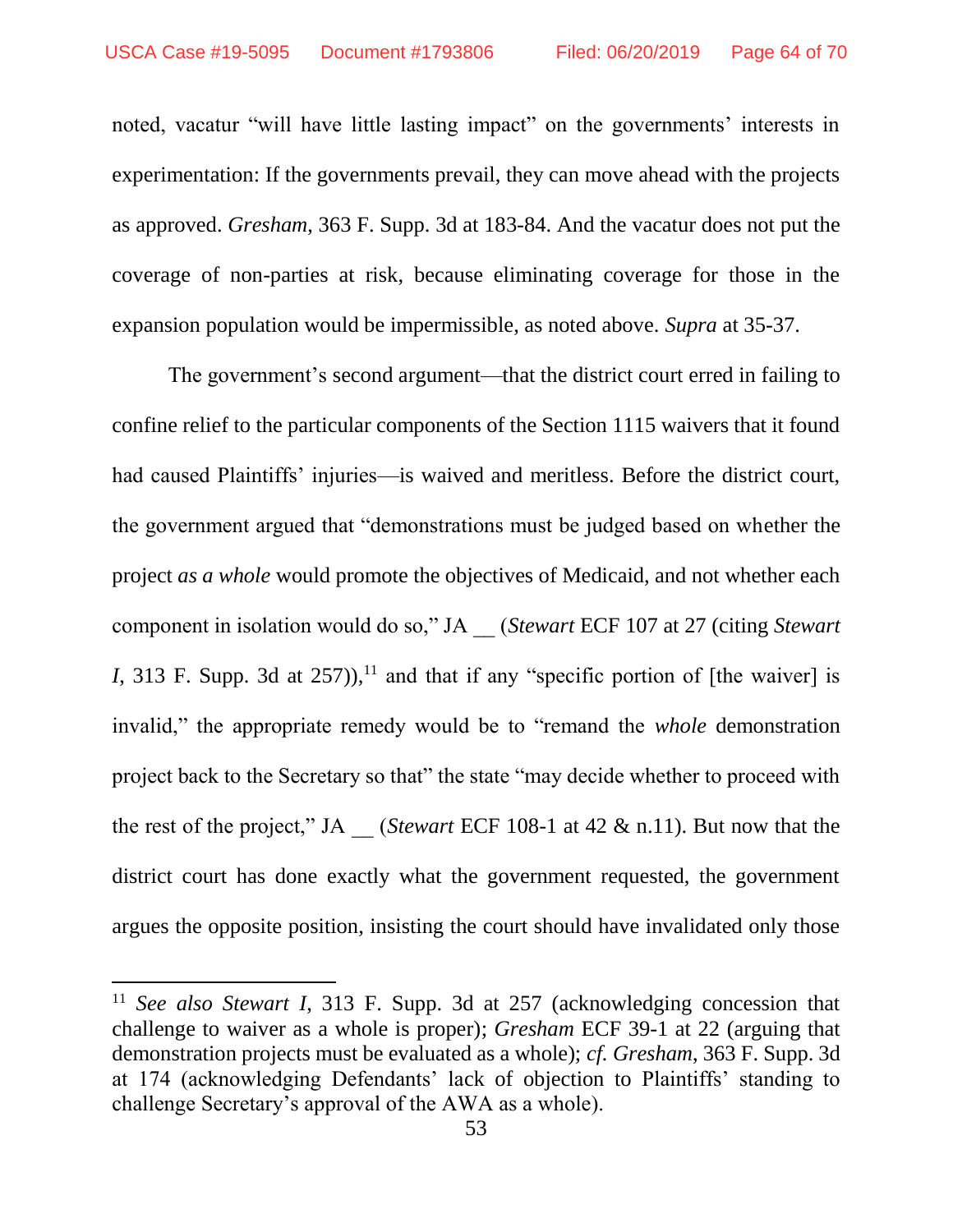"components [] shown to injure any plaintiff." Fed. Br. 46. This argument is waived. *See, e.g.*, *Huron v. Cobert*, 809 F.3d 1274, 1280 (D.C. Cir. 2016) ("It is well settled that issues and legal theories not asserted at the District Court level ordinarily will not be heard on appeal." (quoting *Dist. of Colum. v. Air Fla., Inc.*, 750 F.2d 1077, 1084 (D.C. Cir. 1984))).

Regardless, this argument is unavailing. The district court concluded that the approvals of the AWA and Kentucky HEALTH as a whole were arbitrary and capricious. It necessarily follows that there is no part of the approvals that can be separated and retained; the only remedy is to invalidate them in their entirety. *See Catholic Soc. Serv. v. Shalala*, 12 F.3d 1123, 1128 (D.C. Cir. 1994) (noting that partial invalidation was appropriate solely "where only a part is invalid, and where the remaining portion may sensibly be given independent life").<sup>12</sup>

#### **CONCLUSION**

The judgment of the district court should be affirmed.

 $\overline{\phantom{a}}$ 

<sup>&</sup>lt;sup>12</sup> The district court declined to remand without vacatur. Defendants make only one indirect reference to district court briefing on the issue, *see* Fed. Br. 46 (citing JA \_\_-\_\_ (*Stewart* ECF 122 at 22-23)), and thus they have not properly presented the argument here. *See Rollins Envtl. Servs. (NJ) Inc. v. EPA*, 937 F.2d 649, 653 n.2 (D.C. Cir. 1991). If this Court wishes to entertain the argument, Appellees similarly incorporate briefing below. *See* JA \_\_-\_\_ (*Stewart* ECF 91-1, at 49-51); JA \_\_ (*Stewart* ECF 119 at 50); JA \_\_-\_\_ (*Gresham* ECF 42, at 41-44 (arguing that vacatur is appropriate remedy)).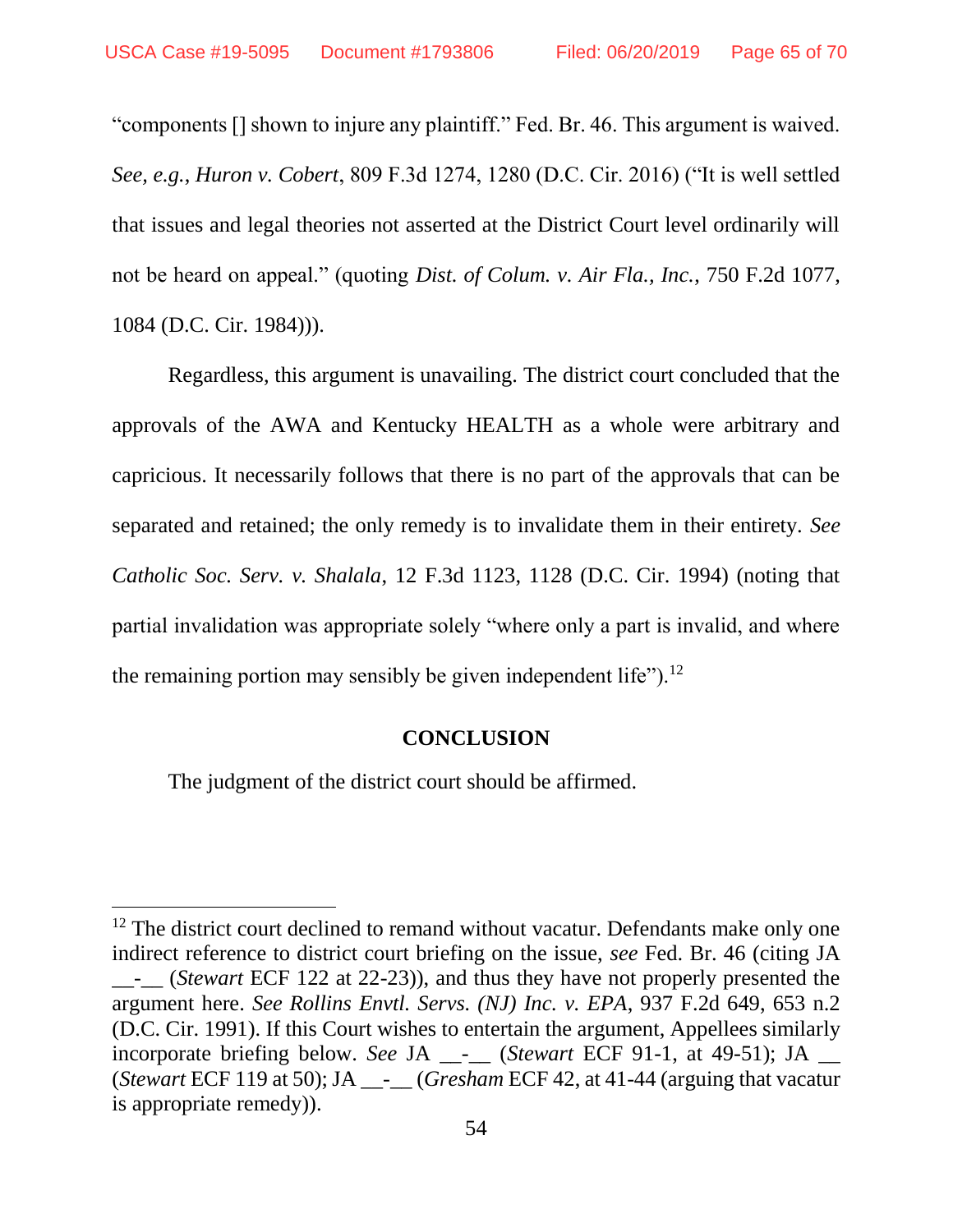Dated: June 20, 2019

Thomas J. Perrelli Ian Heath Gershengorn Devi M. Rao Natacha Y. Lam Zachary S. Blau Jenner & Block LLP 1099 New York Avenue, N.W. Suite 900, Washington, D.C. 20001 Phone: 202-639-6004 TPerrelli@jenner.com IGershengorn@jenner.com DRao@jenner.com NLam@jenner.com ZBlau@jenner.com

*Counsel to National Health Law Program*

Samuel Brooke Emily C.R. Early Neil K. Sawhney Ellen Degnan Southern Poverty Law Center 400 Washington Avenue Montgomery, AL 36104 Phone: 334-956-8200 samuel.brooke@splcenter.org emily.early@splcenter.org [neil.sawhney@splcenter.org](mailto:neil.sawhney@splcenter.org) ellen.degnan@splcenter.org

Respectfully submitted,

By: /s/ Jane Perkins Jane Perkins Catherine McKee Elizabeth Edwards National Health Law Program 200 N. Greensboro Street, Suite D-13 Carrboro, NC 27510 Phone: 919-968-6308 (x101) perkins@healthlaw.org [mckee@healthlaw.org](mailto:mckee@healthlaw.org) [edwards@healthlaw.org](mailto:edwards@healthlaw.org)

Ben Carter Betsy Davis Stone Kentucky Equal Justice Center 222 South First Street, Suite 305 Louisville, KY 40202 502-468-9403 859-582-2285 ben@kyequaljustice.org betsy@kyequaljustice.org

Kevin De Liban Trevor Hawkins Legal Aid of Arkansas 310 Mid-Continent Plaza, Suite 420 West Memphis, AR 72301 Phone: 870-732-6370 (x2206) [kdeliban@arlegalaid.org](mailto:kdeliban@arlegalaid.org) thawkins@arlegalaid.org

*Counsel for Appellees*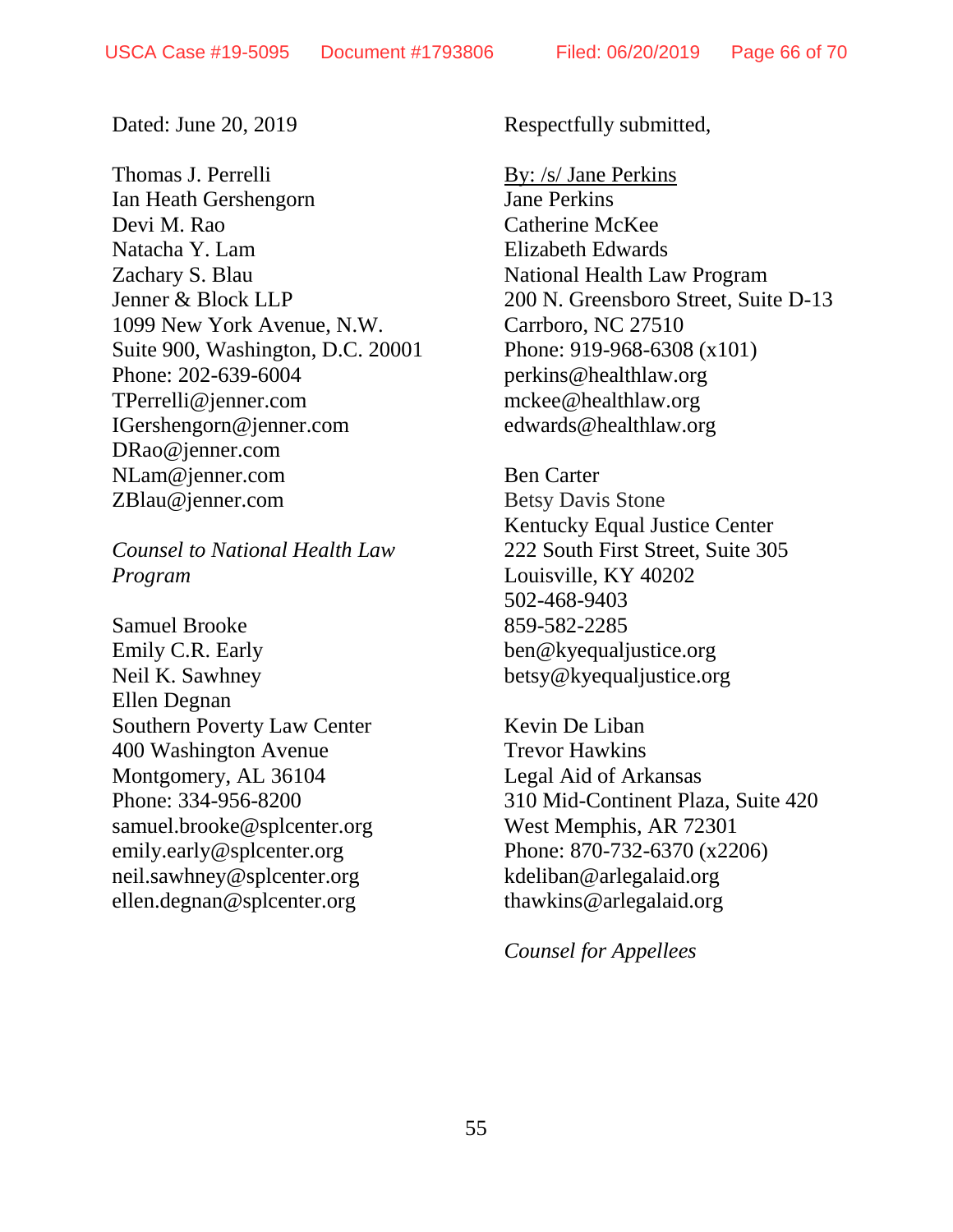## **CERTIFICATE OF COMPLIANCE**

In reliance on the word count of the word processing system used to prepare this brief, I certify that the foregoing brief complies with the type-volume limitation established by Federal Rule of Appellate Procedure 32(a)(7). The brief contains 12,908 words, excluding the parts of the brief exempted by Federal Rule of Appellate Procedure 32(f) and Circuit Rule 32(e)(1).

This brief complies with the typeface requirements of Federal Rule of Appellate Procedure 32(a)(5) and the type-style requirements of Federal Rule of Appellate Procedure 32(a)(6). The brief has been prepared in a proportionally spaced typeface using Microsoft Word 2013 in Times New Roman 14 point font.

June 20, 2019  $\sqrt{s}$  Jane Perkins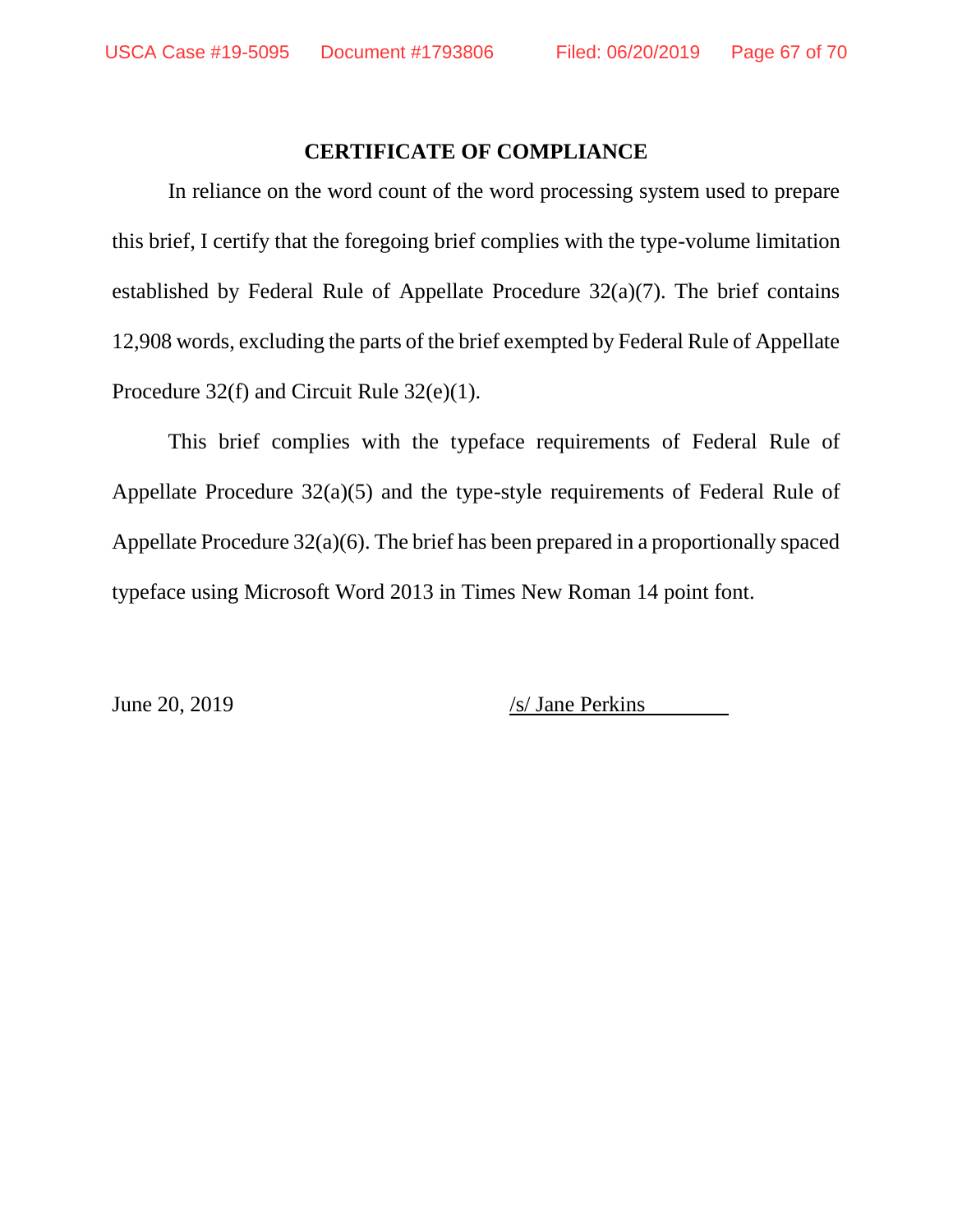## **CERTIFICATE OF SERVICE**

I certify that, on June 20, 2019, I electronically filed the foregoing document with the Clerk of the Court for the United States Court of Appeals for the District of Columbia Circuit through the appellate CM/ECF system, and the document is being served on all counsel of record via transmission of Notices of Electronic Filing generated by CM/ECF.

June 20, 2019 /s/ Jane Perkins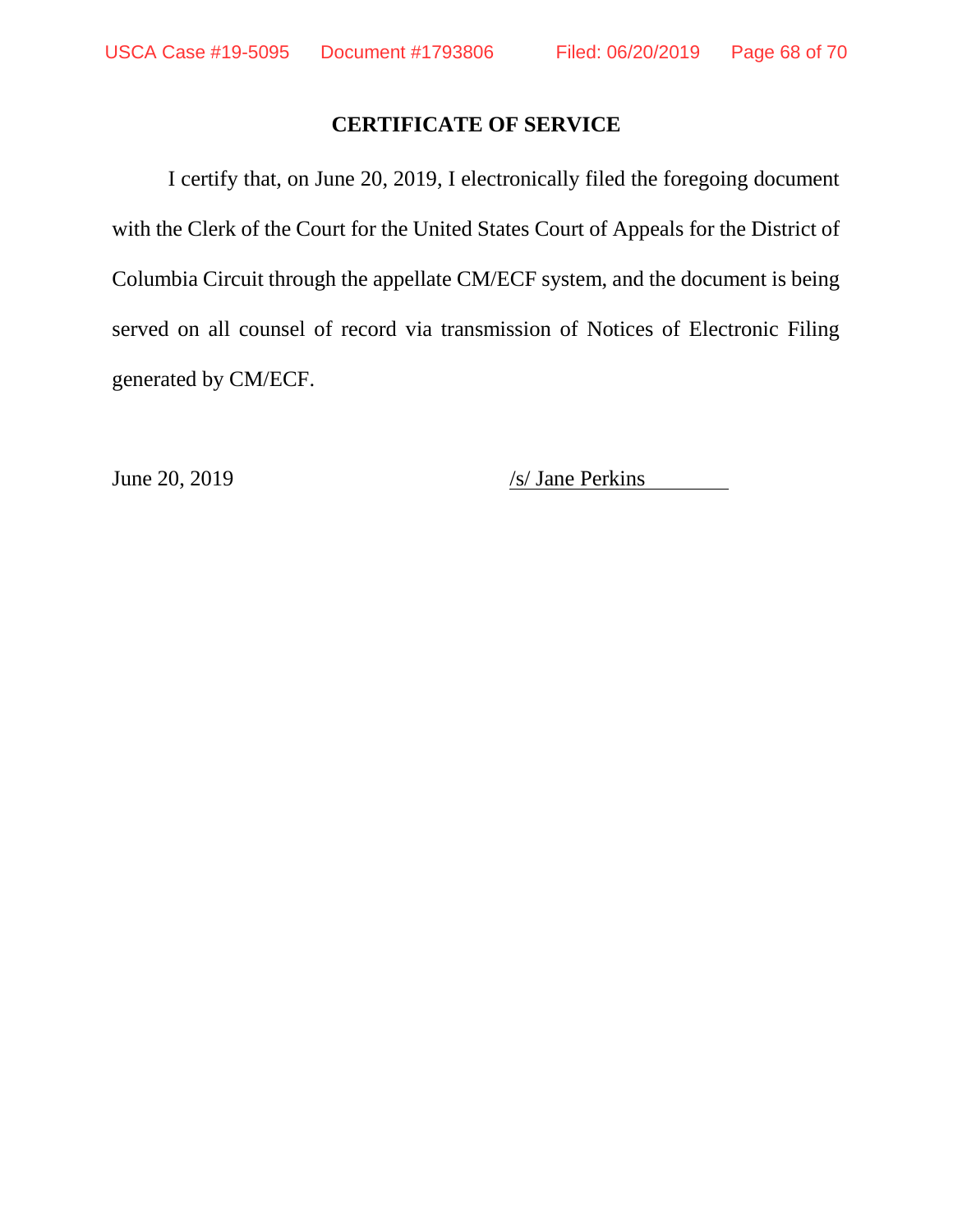# **ADDENDUM**